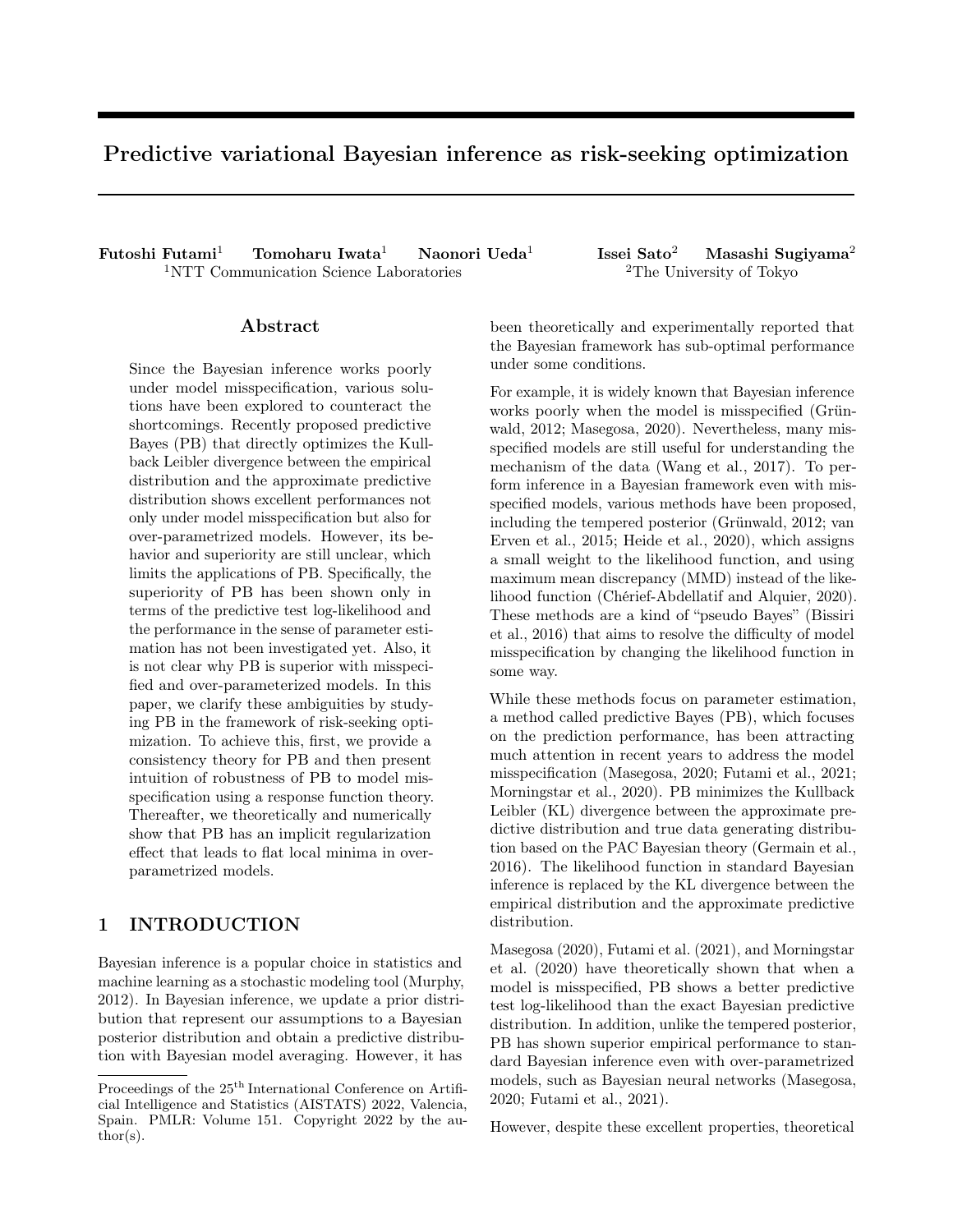and practical ambiguities remain in PB, and thus, its application to a wider range of fields is still limited. Following ambiguities remain: i) Although existing work assured a superior performance in terms of the predictive test log-likelihood, the performance in the sense of parameter estimation has not been investigated yet. ii) Although existing work showed that the PB's predictive distribution has a larger variance than the standard Bayesian predictive distribution, this does not explain why PB is robust under model misspecification.

These two understandings are vital in practical applications. As we discuss in Section 3, when the target task is regression, we are interested not only in the predictive test log-likelihood but also the mean squared error (MSE). In this scenario, when a model is misspecified, the predictive test log-likelihood can be maximized by increasing the variance of the predictive distribution, although the MSE remains significantly large. Therefore, applying the solution of PB can be counterproductive in these cases.

As for over-parameterized models, it is unclear why PB outperforms standard Bayesian inference. This question is an important since deep learning has been widely used in modern probabilistic modeling (Johnson et al., 2016). Another limitation of existing work is that applying PB is difficult to such latent variable models as variational autoencoders (Kingma and Welling, 2013), since those models are optimized by maximizing the marginal likelihood, which is different from the objective of PB.

In this paper, to clarify these ambiguities, we analyze PB by comparing its distorted loss function to a standard Bayesian inference. Note that distorted loss functions have been discussed in the field of riskseeking optimization (Lee et al., 2020), which provides an elaborate analysis to reflect the variability of the loss functions in the problem. By focusing on PB's riskseeking property, we present its theoretical properties in model misspecified and over-parameterized settings.

First, we show a parameter estimation property of PB by providing a frequentist consistency when the model is both well-specified and misspecified. We show that PB converges to the closest model to the true data generating distribution in the Hellinger distance. Next, we describe our intuition of PB's robustness to model misspecification using a response function theory (Lindsay, 1994). Then we numerically validate the superior performance of PB for regression tasks where standard Bayesian inference fails.

For over-parameterized models, we numerically and theoretically demonstrate that PB has an implicit regularization effect that guides the solution to a flat minimum, which is considered to have a higher generalization ability (Keskar et al., 2016). Finally, we extend PB to latent variable models by providing a novel lower bound of the marginal likelihood, which incorporates its risk-seeking property.

# 2 RELATED WORK

The tempered posterior has been studied theoretically and numerically as the "safe inference" under model misspecification. Heide et al. (2020) and Alquier and Ridgway (2020) proved its concentration and consistency properties, which are closely related to the parameter estimation performance. The most significant difference between PB and the tempered posterior is the implicit regularization effect, which is useful when the model is over-parametrized as shown in Section 4.5. Unlike the tempered posterior, the cold posterior, which downweights the prior distribution, empirically improves the performance in over-parametrized models (Wenzel et al., 2020).

Several existing works proposed to replace the likelihood in Bayesian inference with different loss functions. Futami et al. (2018) proposed robust variational inference that uses  $\beta$ - and  $\gamma$ -divergences to enhance robustness to the outliers in training data. Chérief-Abdellatif and Alquier (2020) used MMD as a loss function and showed the consistency property, which leads to robustness to model misspecification. We found that entropy-stochastic gradient descent (SGD) (Chaudhari et al., 2019, 2018) is a particular case of PB where a mean-field (MF) Gaussian distribution is used for variational posteriors. Then the loss is equivalent to the convolution of the original log-likelihood with Gaussian distribution. Thus, the surface of the loss function becomes smoother and leads to flat minima in over-parameterized models. They proposed a two-time scale approximation for the optimization and manually tuned the variance of the MF Gaussian distribution. On the other hand, PB uses a multi-sample bound and does not need to manually tune the variance parameter.

Existing risk-seeking methods in machine learning (Lee et al., 2020; Chow et al., 2015) tried to find a high variability solution concerning the training dataset, and their theoretical analysis considered a deterministic hypothesis. On the other hand, PB seeks a solution with high variability concerning the randomness of the posterior distribution.

# 3 PRELIMINARIES

Here we introduce this paper's notations and settings and briefly describe PB.

## 3.1 Notations and settings

Assume that a training dataset consists of N identically independently distributed (i.i.d) random variables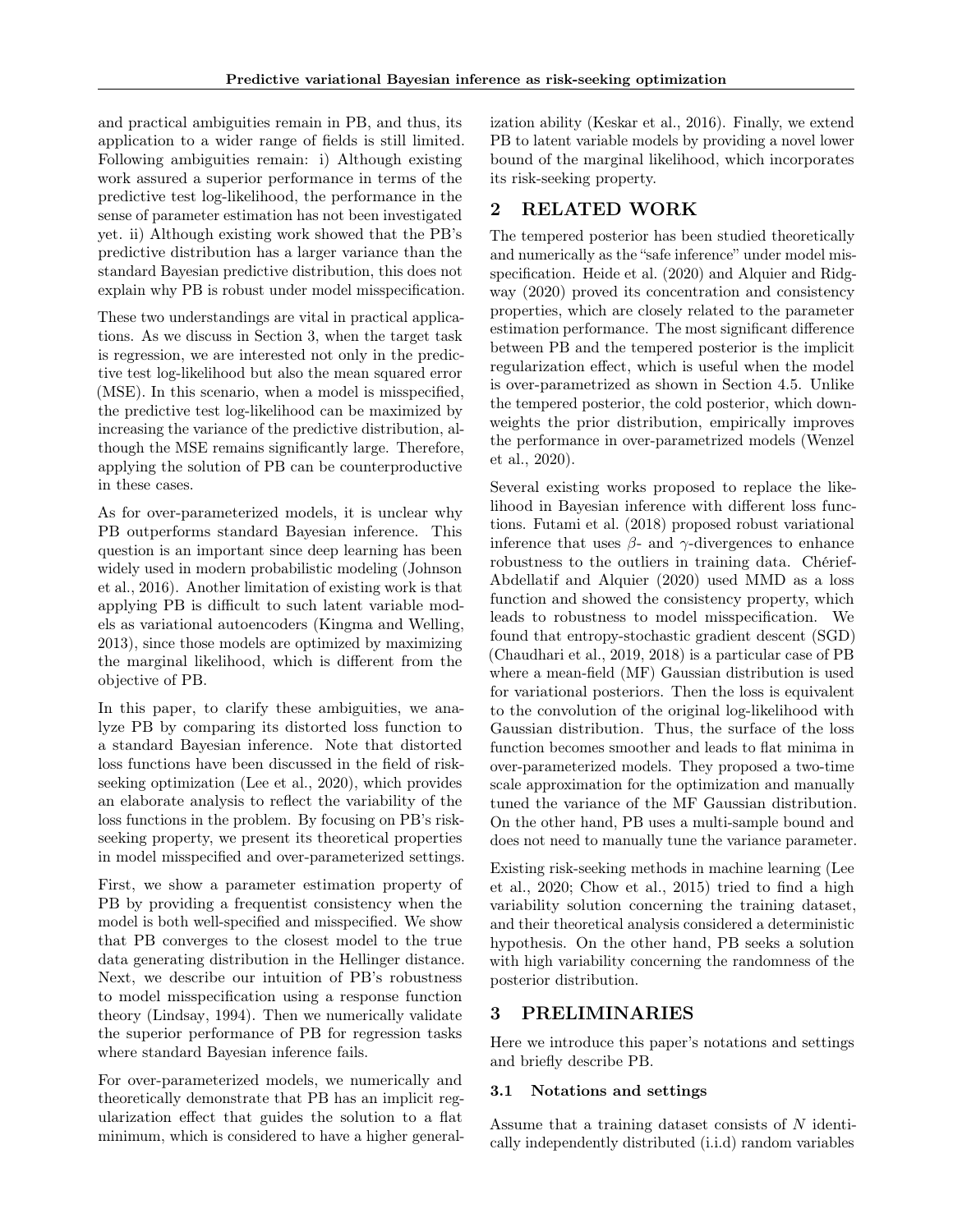$(x_1, \ldots, x_N) := x^N$  according to unknown data generating density  $\nu(x)$  on  $\mathcal{X} \subset \mathbb{R}^{d_{\mathcal{X}}}$ . Our goal is to model  $\nu(x)$  using a parameterized statistical model  $p(x|\theta)$ , where  $\theta \in \Theta \subseteq \mathbb{R}^d$ . If there exists parameter  $\theta^* \in \Theta$  such that  $\nu(x) = p(x|\theta^*)$ , then our model is well-specified. If such a  $\theta^*$  does not exist, the model is misspecified (Alquier and Ridgway, 2020). We express the log-loss as  $l_n(\theta) := -\ln p(x_n|\theta)$  and  $L_N(\theta) = \sum_{n=1}^N l_n(\theta)$ . In Bayesian inference, we incorporate our prior knowledge into a prior distribution  $\pi(\theta)$ , which is updated to the Bayesian posterior distribution as  $p(\theta|x^N) \propto \exp(-L_N(\theta))\pi(\theta)$ . Since calculating the exact posterior is computationally infeasible for many practical models, we need to rely on approximation methods. Variational inference (VI) (Attias, 1999; Beal, 2003), which approximates the exact posterior by a predefined parametric distribution, has been widely used for this purpose because of its computational efficiency. We express the approximate posterior distribution as  $q(\theta; \phi)$ , where  $\phi$  is called a variational parameter. The standard VI optimizes  $\phi$  by minimizing the objective:

$$
Obj_{VI}(\phi) := \frac{1}{N} \mathbb{E}_{q(\theta; \phi)} [L_N(\theta)] + \frac{KL(q \mid \pi)}{\alpha N}.
$$
 (1)

Here  $KL(q|\pi)$  is the KL divergence and  $\alpha$  is the temperature. When  $\alpha = 1$ ,  $-\text{Obj}_{VI}(\phi)$  is a lower bound of marginal likelihood  $\ln p(x^N) \ge -\text{Obj}_{VI}(\phi)$ . When  $\alpha$  < 1, the solution is called a tempered posterior distribution. We obtain the variational parameter:

$$
\phi_{VI}^* = \operatorname{argmin}_{\phi} \text{Obj}_{VI}(\phi). \tag{2}
$$

Then the predictive distribution is given by  $p(x; \phi_{VI}^*) =$  $\mathbb{E}_{q(\theta,\phi_{\mathrm{VI}}^*)} p(x|\theta)$ . Note that in the objective function of VI, Eq.(1) is decomposed to loss function  $\mathbb{E}_q[L_N(\theta)]$ and regularization term  $KL(q|\pi)$ . The loss function in VI corresponds to  $KL(\hat{\nu}(x)|p(x|\theta))$ , where  $\hat{\nu}(x) :=$  $\frac{1}{N} \sum_{n=1}^{N} \delta_{x_n}(x)$  and  $\delta_{x_n}(x)$  is the Dirac mass at  $x_n$ .

The theoretical property of  $q(\theta; \phi_{\text{VI}}^*)$  has widely been investigated. For example, Alquier and Ridgway (2020) clarified that the variational posterior distribution can concentrate on true parameter  $\theta^*$  in the well-specified case. Thus, when we use the variational posterior as an estimator of the parameter, our statistical model can converge to true model  $p(x|\theta^*)$ . When the model is misspecified, they also proved that the tempered posterior converges to the parameter that minimizes  $KL(\nu(x)|p(x|\theta))$ . In this sense, parameter estimation performance in VI is well understood.

#### 3.2 Predictive Bayes

Masegosa (2020), Futami et al. (2021), and Morningstar et al. (2020) directly minimized the KL divergence between the approximate predictive distribution and data generating distribution:

KL
$$
(\nu(x)|\mathbb{E}_{q(\theta;\phi)}p(x|\theta)) = \mathbb{E}_{\nu(x)}[-\ln \mathbb{E}_{q(\theta;\phi)}p(x|\theta)] + \text{Const.}
$$

Since the data generating distribution is unknown, we approximate it with a training dataset. Motivated by the PAC Bayesian theory (Germain et al., 2016), they added regularization term  $KL(q|\pi)$ . The final objective function is

$$
\text{Obj}_{\text{PB}}(\phi) := \frac{1}{N} \sum_{n=1}^{N} [-\ln \mathbb{E}_{q(\theta; \phi)} p(x_n | \theta)] + \frac{\text{KL}(q \mid \pi)}{\alpha N}.
$$
 (3)

We refer to this approach as predictive variational Bayesian inference (PB-VI). Note that by using the Jensen inequality, we have

$$
\mathbb{E}_{\nu(x)}[-\ln \mathbb{E}_{q(\theta)}p(x|\theta)] \leq \mathbb{E}_{\nu(x),q(\theta)}[-\ln p(x|\theta)]. \quad (4)
$$

Thus the objective Eq.(3) is a tighter bound than Eq.(1). Masegosa (2020), Futami et al. (2021), and Morningstar et al. (2020) claimed that this tightness improves the performance, especially when the model is misspecified. Moreover, Masegosa (2020) and Futami et al. (2021) argued that the tight bound creates the diversity-enhancing term in ensemble learning and particle VI (Wang et al., 2019). To optimize Eq.(3), previous works used a multi-sample bound. Morningstar et al. (2020) directly optimized it by relying on a biased Monte Carlo objective like the importance weighted autoencoder (IWAE) (Burda et al., 2015):

$$
-\ln \mathbb{E}_{q(\theta)} p(x|\theta) \le -\mathbb{E}_{\theta_1...\theta_m \sim q(\theta)} \frac{1}{m} \sum_{m'=1}^m \ln p(x|\theta_{m'}).
$$
 (5)

On the other hand, Masegosa (2020) and Futami et al. (2021) considered the upper bound of Eq.(3) using the second-order Jensen inequality:

$$
\text{Obj}_{\text{MV}}(\phi) := \frac{1}{N} \mathbb{E}_q L_N(\theta) - \frac{c}{N} \sum_{n=1}^N \text{Var}_q(l_n(\theta)) + \frac{\text{KL}(q|\pi)}{\alpha N}, \quad (6)
$$

where  $\text{Var}_q(l_n(\theta))$  is the variance of  $l_n(\theta)$  with respect to q and c is a coefficient of the variance. See Appendix B.1 for the details. We refer to this approach as mean-variance VI (MV-VI).

Masegosa (2020), Futami et al. (2021), and Morningstar et al. (2020) proposed a PAC Bayes generalization error bound for  $KL(\nu|\mathbb{E}_q p(x|\theta))$  and also demonstrated promising numerical performances of PB-VI not only in misspecified settings but also for over-parametrized models as discussed in Section 1.

One major drawback of PB is that its generalization performance is only assured for the predictive test loglikelihood. As mentioned in Section 1, this is problematic for regression tasks under the misspecified setting.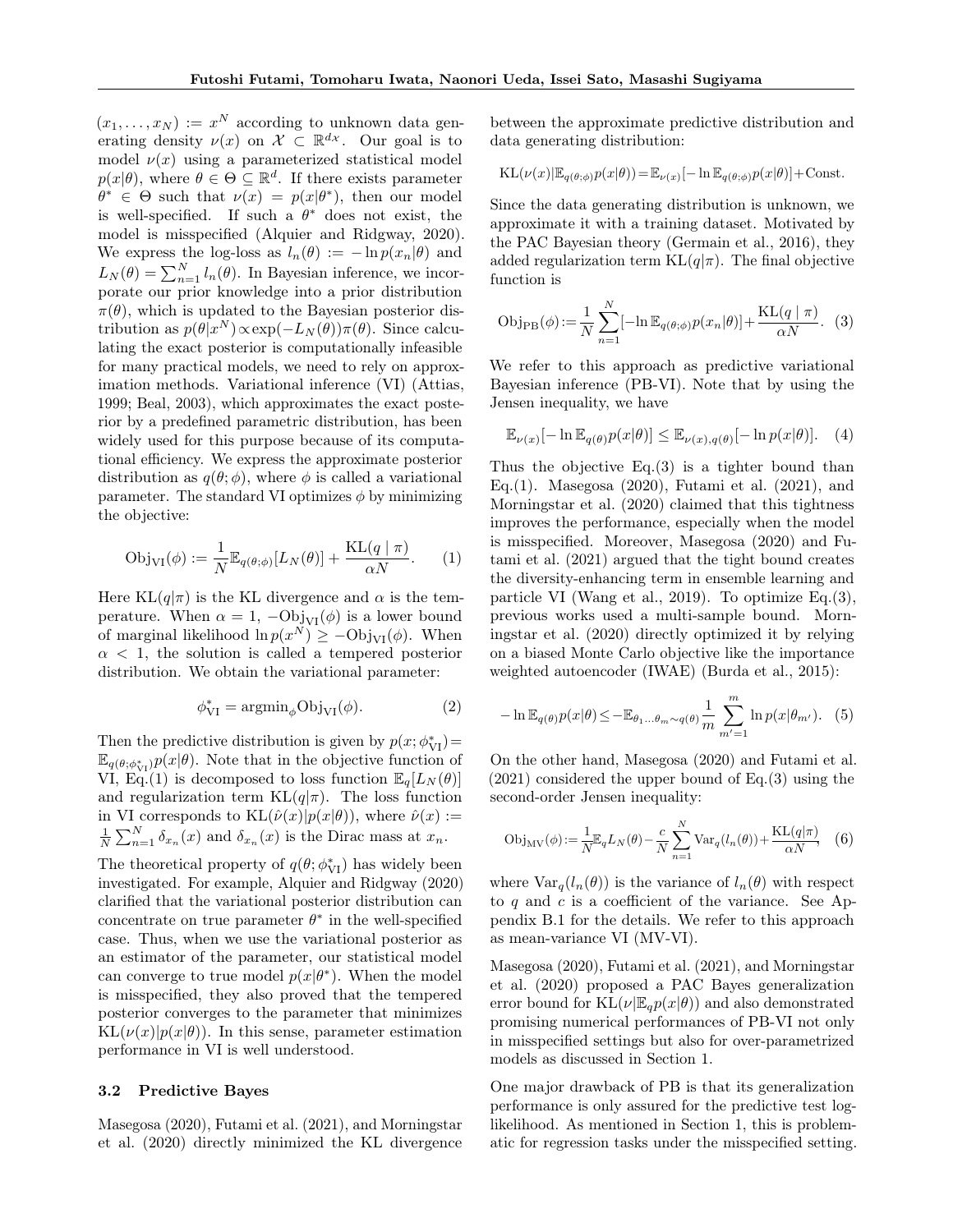For example, consider  $(x, y) \in \mathcal{X} \times \mathcal{Y} \subset \mathbb{R}^{d_{\mathcal{X}}} \times \mathbb{R}$ . Assume that the true data generating distribution is  $\nu(x, y) = \mathcal{N}(y|R(x), \rho^2)\nu(x)$ , where  $\mathcal{N}(y|R(x), \rho^2)$  is the Gaussian distribution with mean  $R(x): \mathcal{X} \to \mathbb{R}$ and variance  $\rho^2 \in \mathbb{R}$ . Assume that our model is  $p(y|x, \theta) = \mathcal{N}(y|r_{\theta}(x), \sigma^2)$ . We predict y given x with  $y = \mathbb{E}_{q(\theta; \phi)}[r_{\theta}(x)].$  Under this setting, Watanabe (2009) showed that

$$
\mathbb{E}_{\nu} \text{KL}(\nu(y|x) | \mathbb{E}_{q} p(y|x, \theta)) = \frac{\mathbb{E}_{\nu} \|R(x) - \mathbb{E}_{q} [r_{\theta}(x)]\|^{2}}{2\sigma^{2}} + \frac{1}{2} \ln \frac{\sigma^{2}}{\rho^{2}} + \mathbb{E}_{\nu} \frac{\sigma^{2} - \rho^{2}}{2\sigma^{4}} (\text{Var}_{q} [r_{\theta}(x)] - 1) - \frac{1}{2\sigma^{4}} \text{Var}_{q} [r_{\theta}(x) G(x) + ||r_{\theta^{*}} - r_{\theta}||^{2}],
$$

where  $G(x) := (R(x) - r_{\theta^*}(x))^2$ . Note that the first term in the right-hand side corresponds to the MSE. When the model is misspecified, e.g.,  $\rho^2 \neq \sigma^2$  or  $R(x) \neq r_{\theta^*}(x)$ , we can increase the test log-likelihood by increasing the variance of the predictive distribution, which corresponds to the third and fourth terms in the right-hand side while the MSE is not changed. Since a large variance in PB was numerically reported in Masegosa (2020) and Futami et al. (2021), there is a possibility that PB achieves a high test log likelihood with the large MSE, which is unsuitable for prediction. Thus, it is unclear whether PB really works well in regression tasks.

To guarantee the MSE of PB under model misspefication, the consistency property, which is closely related to parameter estimation performance, should be assured. However, existing work only clarified the PB's performance in the predictive distribution, which is averaged over the approximate posterior distributions.

### 4 METHOD

Here we present our main theory. First, we point out the relation of PB-VI to risk-seeking optimization (RSO) in Section 4.1 and present the theory for PB-VI in model misspecification in Sections 4.2 and 4.3. Finally, we present the results for over-parameterized settings in Sections 4.5 and 4.6.

#### 4.1 Risk-seeking objective function

When focusing on the loss function, the loss function of VI corresponds to  $\sum_n \mathbb{E}_q l_n(\theta)$ . On the other hand, the loss function of PB-VI is  $\sum_{n} - \ln \mathbb{E}_q e^{-l_n(\theta)}$ . This observation indicates that original loss  $l_n$  in VI is exponentially distorted in PB-VI. The idea of distorting the objective function is extensively studied in RSO (Lee et al., 2020). The exponentially distorted loss is known as an entropic-risk in RSO, which is defined as  $-\frac{1}{\gamma}\ln \mathbb{E}_{q(\theta;\phi)}e^{-\gamma l_n(\theta)},$  where  $\gamma \in \mathbb{R}^+$ . We propose using entropic-risk as a loss function in VI for theoretical

analysis:

$$
\text{Obj}_{\text{Ent}}(\phi) := \frac{1}{N} \sum_{n=1}^{N} \left[ -\frac{1}{\gamma} \ln \mathbb{E}_{q(\theta; \phi)} e^{-\gamma l_n(\theta)} \right] + \frac{\text{KL}(q|\pi)}{\alpha N}. \tag{7}
$$

We refer to this as entropic-risk VI (Ent-VI), which is equivalent to PB-VI in Eq.(3) when  $\gamma = 1$ . We denote the the solution of Ent-VI as

$$
\phi_{Ent}^{*} = \operatorname{argmin}_{\phi} \text{Obj}_{Ent}(\phi) \tag{8}
$$

and we express the optimized variational posterior distribution as  $q^{\text{Ent}}(\theta) := q(\theta; \phi_{\text{Ent}}^*)$ .

Interpreting PB as RSO has the intuitive and theoretical advantages. We describe the intuition in Section 4.4 later. As for the theoretical advantages, we can easily analyze PB by utilizing techniques in the field of RSO. In particular, we utilize the fact that objective functions of RSO have dual forms, which are easier to analyze theoretically. Another motivation is that, we can analyze not only Ent-VI but also MV-VI in a unified manner. In particular, the loss in MV-VI in Eq.(6) has also been widely used in RSO and is often called a mean-variance (MV) loss. The MV loss is particularly important in RSO since various risk-seeking objective functions can be upper or lower bounded by it (Lee et al., 2020). Due to page limitations, we analyze MV-VI in Appendix I.

We analyze PB-VI based on its variational dual form (Ben-Tal et al., 1991). For an entropic-risk, we have

$$
-\frac{1}{\gamma}\ln \mathbb{E}_{q(\theta)}e^{-\gamma l_n(\theta)} = \inf_{q'} \mathbb{E}_{q'(\theta)}[l_n(\theta)] + \frac{1}{\gamma}\text{KL}(q'(\theta)|q(\theta;\phi)), (9)
$$

where the infimum is taken for all the probability measures that are absolutely continuous regarding  $q$ . Thus, the Ent-VI problem can be expressed in a dual from

$$
\inf_{\phi} \inf_{q'} \frac{1}{N} \sum_{n=1}^{N} [\mathbb{E}_{q'(\theta)}[l_n(\theta)] + \frac{1}{\gamma} \text{KL}(q'|q)] + \frac{\text{KL}(q|\pi)}{\alpha N}.
$$
 (10)

This is a double-loop optimization, where the inner optimization addresses the variational problem of Eq.(9) and the outer loop is the optimization concerning variational parameter  $\phi$ . We used Eq.(10) to analyze the convergence properties of Ent-VI in the misspecified model and its implicit regularization effect in the overparameterized model in Sections 4.2 and 4.5.

#### 4.2 Convergence property of Ent-VI

Here, we analyze the parameter estimation property of PB-VI and the guarantee for the MSE loss as discussed in Section 3.2. First, we study the consistency of the posterior distribution since it provides the frequentist guarantee for the approximate posteriors.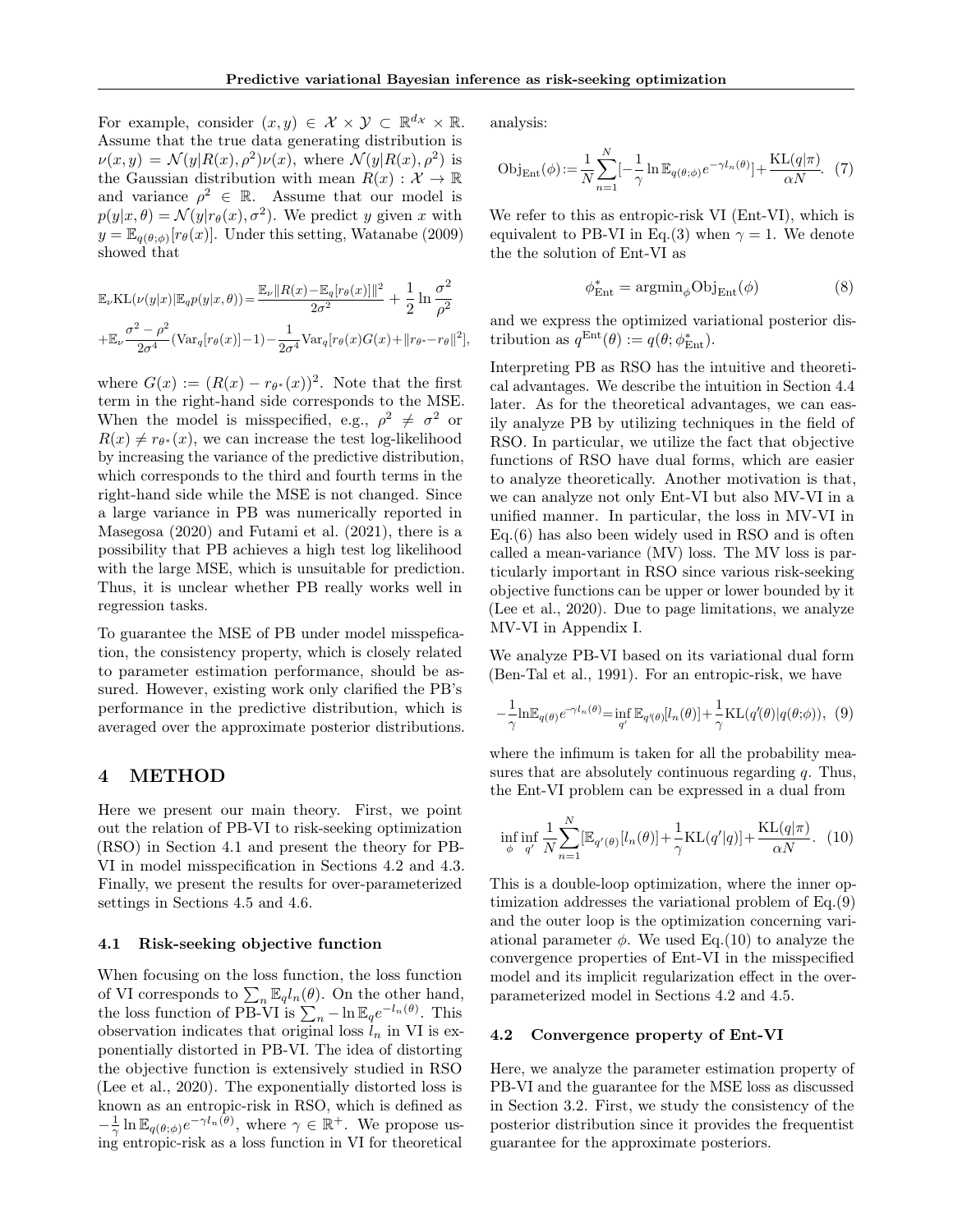We define the discrepancy of the misspecification using the KL divergence. We define  $\theta^*$  $\cdot$  :=  $\operatorname{argmin}_{\theta \in \Theta} \text{KL}(\nu(x)|p(x|\theta))$  and write:

$$
KL(\nu(x)|p(x|\theta)) = KL(\nu(x)|p(x|\theta^*)) + E \ln \frac{p(x|\theta^*)}{p(x|\theta)}.
$$
 (11)

The first term corresponds to the error caused by the misspecification. Then, we introduce the following assumptions.

**Assumption 1.** Assume there exists  $\epsilon_N > 0$  for which there is a variational distribution  $q(\theta; \phi_N)$  such that:

$$
\int \mathbb{E}_{\nu(x)} \ln \frac{p(x|\theta^*)}{p(x|\theta)} q(\theta; \phi_N) d\theta \le \epsilon_N, \qquad (12)
$$

$$
KL(q(\theta; \phi_N)|\pi) \le N\epsilon_N. \tag{13}
$$

These assumptions, Eqs. $(12)$  and  $(13)$  are the same as a previous work (Alquier and Ridgway, 2020). Intuitively, this assumption implies that a prior gives sufficient mass near the true parameter, and a family of  $q(\theta; \phi_N)$ contains distributions that are concentrated near the true parameter. We also introduce assumptions about  $q^{\text{Ent}}(\theta)$ , which is required to control the dual problem:

**Assumption** 2. *i*) The entropy of  $q^{\text{Ent}}(\theta)$ is upper-bounded by a positive constant  $H_0$ ,  $\mathbb{E}_{q^{\text{Ent}}(\theta)}[-\ln q^{\text{Ent}}(\theta)] \leq H_0.$  ii) There exist a positive constant  $\lambda_{0}$ ,  $\tilde{\sigma}^2$  such that for all  $0 < \lambda < \lambda_0$ ,  $\mathbf{E}_{q^{\text{Ent}}(\theta)}e^{\lambda \ln \pi} \leq e^{\lambda^2 \tilde{\sigma}^2}.$ 

Assumption 2 are satisfied when we choose q and  $\pi$ appropriately. For example, when q and  $\pi$  are both Gaussian distributions, Assumption 2 holds. We further discuss assumptions in Appendix F. With this assumption, we first present the consistency property of Ent-VI for a misspecified setting:

**Theorem 1.** For a given  $\alpha \in (0,1)$  and  $\gamma \in$  $(0, 2N/(4N + \alpha))$ , under Assumption 1 and 2,  $q^{\text{Ent}}(\theta) := q(\theta; \phi_{\text{Ent}}^*)$  satisfies

$$
\mathbb{E}_{\nu(x)} \int \text{Hel}^2(\nu(x), p(x|\theta)) q^{\text{Ent}}(\theta) d\theta
$$
  
\n
$$
\leq \text{KL}(\nu(x)|p(x|\theta^*)) + \frac{1+\alpha}{\alpha} \epsilon_N + \frac{2\tilde{\sigma}^2 + H_0^2}{N\alpha^2},
$$
 (14)

where  $\text{Hel}^2$  is the Hellinger distance defined in Appendix A.

The proof is shown in Appendix E. When the model is well-specified, the first term disappears. If  $\epsilon_N \to 0$ as  $N \to \infty$ , the Ent-VI is consistent.

Here we cite an example of  $\epsilon_N$  from Alquier and Ridgway (2020). Assume that  $q$  is MF Gaussian  $q(\theta; \phi) = N(\theta; \mu, \sigma^2 I_d)$  and  $\pi(\theta) = N(\theta; 0, \sigma_0^2 I_d)$ , where  $I_d$  is the d-dimensional identity matrix. Moreover, we assume that there exists a measurable function  $M(x)$ for  $p(x|\theta)$  that satisfies

$$
|\ln p(x|\theta) - \ln p(x|\theta')| \le M(x) \|\theta - \theta'\|
$$
 (15)

and furthermore we assume that  $\mathbb{E}_{\nu}M(x) := L < \infty$ , then we have

$$
\epsilon_N = \frac{L}{N} \vee \left\{ \frac{d}{N} \left[ \frac{1}{2} \ln(\sigma_0^2 N^2 d^{1/2}) + \frac{1}{N \sigma_0^2} \right] + \frac{\|\theta^*\|}{N \sigma_0^2} - \frac{d}{2N} \right\}.
$$
\n(16)

This holds for a linear and logistic regression model, see Alquier and Ridgway (2020) for details. Thus, substituting this  $\epsilon_N$ , the convergence rate is  $\mathcal{O}(\ln N/N)$ for the Ent-VI, which shows the same convergence rate as tempered posteriors. This rate is a minmax optimal within a log-factor. See Appendix H for a detailed comparison.

Using this consistency property, we provide a guarantee in the MSE as discussed in Section 3. Our statistical model is  $p(y|x, \theta) = N(y|r_{\theta_0}(x), \sigma^2)$ , where  $\theta = (\theta_0, \sigma^2)$ and  $r_{\theta_0}(x)$  is linear in parameters. We define  $\theta^*$  as  $\theta^* := \mathrm{argmin}_{\theta \in \Theta} \mathbb{E}_{\nu(x)} \mathrm{KL}(\nu(y|x)|p(y|x,\theta)).$  We do not assume that  $\nu(y|x)$  is a Gaussian distribution. Instead, we introduce the assumptions below:

Corollary 1. Assume  $\Theta$  and  $\mathcal X$  are compact, and there exists a constant  $\eta$  such that  $\sup_{x \in \mathcal{X}} \mathbb{E}_{\nu(y|x)} e^{\eta |y|} < \infty$ , and  $\mathbb{E}_{\nu(y|x)}[y] = r_{\theta_0^*}(x)$ . Then, under the assumptions in Theorem 1, there exist constants  $c_1, c_2 > 0$ , which only depends on the parameters of the problem

$$
\mathbb{E}_{\nu(x,y)} \int \left( \frac{\mathbb{E}_{\nu(x)} ||r_{\theta_0^*}(x) - r_{\theta_0}(x)||^2}{2\sigma^2} + \frac{1}{2} \ln \frac{\sigma^2}{\sigma^{2*}} \right) q^{\text{Ent}}(\theta) d\theta
$$
  

$$
\leq (c_1 + c_2 \ln N) \left( \frac{1 + \alpha}{\alpha} \epsilon_N + \frac{2\tilde{\sigma}^2 + H_0^2}{N\alpha^2} \right). \tag{17}
$$

This is the direct consequence of Heide et al. (2020), see Appendix G. We remark that this corollary is not restricted to when  $p(y|x, \theta)$  is a Gaussian distribution. The similar statement also holds for a generalized linear model, see Appendix G for details. Note that the assumption requires  $\mathbb{E}_{\nu(y|x)}[y] = r_{\theta_0^*}(x)$ . Intuitively, this corollary provides the guarantee even when the noise function is misspecified. In Section 5, we confirm this by considering a Bernoulli heteroscedastic noise for  $\nu(y|x)$ and a Gaussian homoscedastic noise for  $p(y|x, \theta)$ . With this corollary, we can upper-bound the MSE. Note that if  $\epsilon_N \to 0$  as  $N \to \infty$ , the estimated regression model converges to the optimal model in the MSE. When using Eq.(16), we obtain an  $\mathcal{O}((\ln N)^2/N)$  bound, which is only a log factor worse than Theorem 1.

In the previous work, e.g, Masegosa (2020), the performance of PB-VI is guaranteed in  $KL(\nu(x)|\mathbb{E}_{q^{Ent}(\theta)}p(x|\theta)),$  where the model is averaged inside the KL divergence. On the other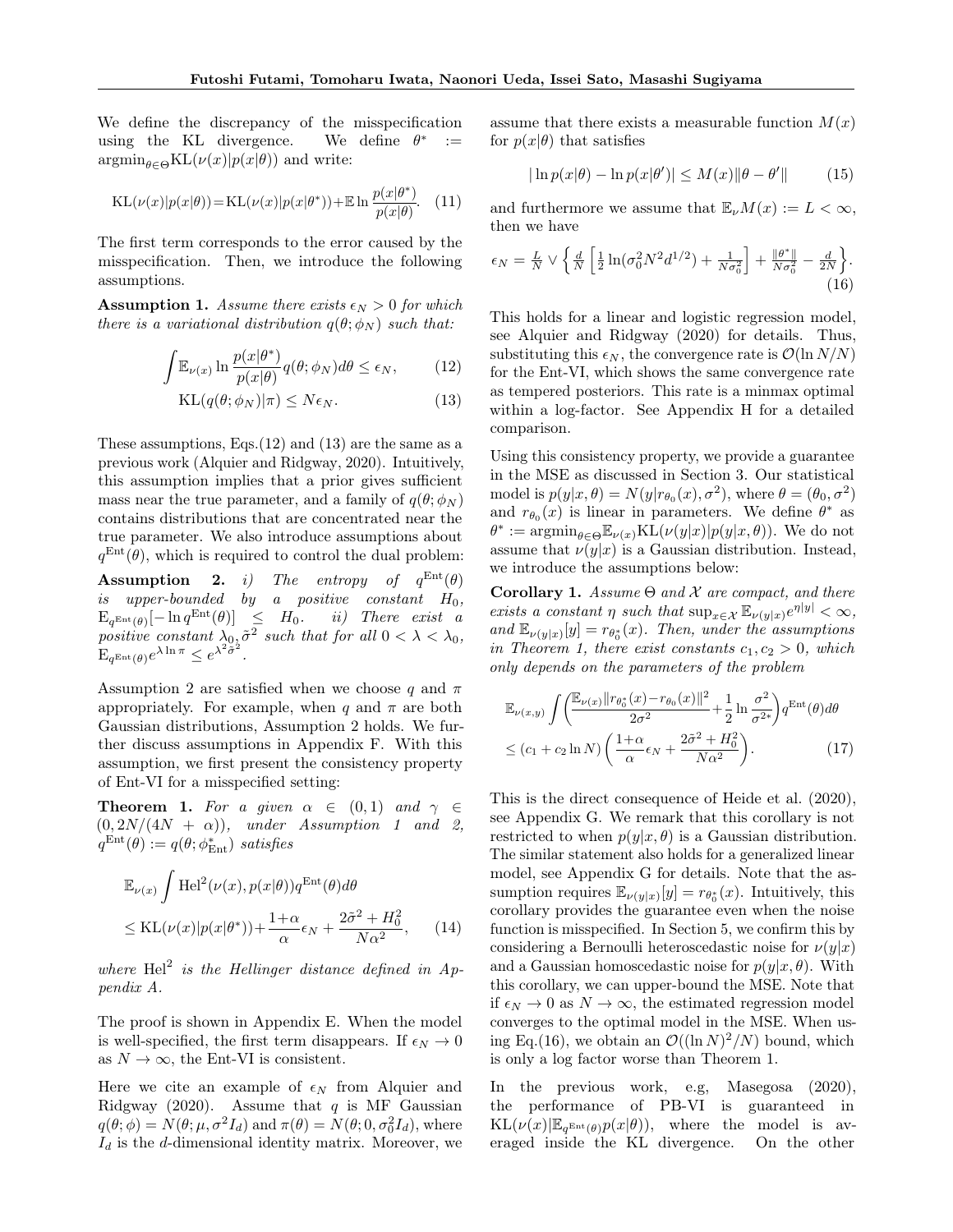hand, our Theorem 1 and Corollary 1 guarantee the performance when the expectation with respect to  $q^{\text{Ent}}(\theta)$  is outside the Hellinger distance or the MSE. Using the convexity of  $f$ -divergences and the MSE, we can move the expectation inside the Hellinger distance and the MSE. Then our theoretical guarantee about the consistency and the MSE holds for the approximate predictive distribution  $\mathbb{E}_{q^{\text{Ent}}(\theta)}p(x|\theta)$ similarly.

#### 4.3 Analysis based on response theory

Here we study Ent-VI's the robustness to model misspecification using the associated residuals and the response function (Lindsay, 1994). These concepts are utilized to investigate the robustness of the Hellinger distance, which is appeared in the consistency propoerty of Ent-VI in Theorem 1. First, we define the Pearson residual  $(PR)$  at  $x$ :

$$
\delta(x,\theta) := (\nu(x) - p(x|\theta))p(x|\theta)^{-1}.
$$
 (18)

Lindsay (1994) clarified that the maximum likelihood (ML) estimator of min<sub>θ</sub> KL( $\nu(x)|p(x|\theta)$ ) can be expressed as  $\nabla_{\theta} \text{KL}(\nu(x)|p(x|\theta)) = \int \delta(x,\theta) \nabla p(x|\theta) dx +$ Const. The coefficient of  $\nabla p(x|\theta)$  is called the residual adjustment function (RAF), which is defined as a function of  $\delta$ . Thus, the RAF of ML is  $\delta(x, \theta)$  and shows a linear response to PR. The intuition of RAF is that since  $\delta$  is the relative deviation, model misspecification implies a large  $\delta$ . Thus, robustness to model misspecification requires a damped response as an increasing δ. Lindsay (1994) argued that since the RAF of the Hellinger distance minimization shows  $\sqrt{\delta+1} - 1$ , it is more robust than the KL divergence. Thus, to investigate the robustness, our goal is comparing the RAFs of the Ent-VI and the standard VI.

Since the loss of the standard VI is  $\mathbb{E}_{q(\theta,\phi)}[\text{KL}(\nu(x)|p(x|\theta))],$  we derive its RAF by differentiating it with respect to  $\phi$ . We use a reparameterized gradient with  $\theta \sim T(\theta_0; \phi)$ , where T is a translation,  $\phi$  is a variational parameter, and  $\theta_0$  obeys a simple distribution  $p(\theta_0)$  like a Gaussian distribution. More details are discussed in Appendix J. We use an *m*-sample bound, and we draw  $\theta_0^1 \dots \theta_0^m$  from  $p(\theta_0)$ and obtain  $\theta_{m'} = T(\theta_0^{m'}; \phi)$ . Then, we have

$$
\nabla_{\phi} \mathbb{E}_{q(\theta;\phi)} \text{KL}(\nu(x)|p(x|\theta))
$$
  
= 
$$
\mathbb{E}_{\theta_0^1... \theta_0^m \sim p(\theta_0)} \int \frac{1}{m} \sum_{m'=1}^m \frac{\nu(x)}{p(x|\theta_{m'})} G(\theta_0^{m'}) dx, \quad (19)
$$

where  $G(\theta_0^{m'}) := \nabla_{\phi} T(\theta_0^{m'}; \phi) \nabla_{\theta} p(x | \theta_{m'})$ . Since  $\nabla_{\phi} T$ is determined by the choice of the variational distribution, we define the RAF of the standard VI as  $\frac{\nu(x)}{p(x|\theta_{m'})} := \delta + 1$ . This shows a linear response like ML estimation. As for Ent-VI, we use an m-sample



Figure 1: RAF of different methods

bound as in Eq.(5). To eliminate the summation's non-linearity, we approximate the loss of Ent-VI:

$$
\ln \sum_{m'=1}^m e^{\gamma \ln w(\theta_{m'})} \approx \ln w(\tilde{\theta}) + \sum_{m'=1}^m \left( \frac{w_{\theta_{m'}}}{w(\tilde{\theta})} \right)^{\gamma},
$$

where we define  $\tilde{\theta} := \operatorname{argmax}_{\theta_{m'}} \ln w(\theta_{m'})$  and  $w(\theta) :=$  $p(x|\theta)/\nu(x)$ . The derivative of loss function is

$$
\nabla_{\phi} \mathbb{E}_{\nu(x)} \left( -\gamma^{-1} \ln \mathbb{E}_{q(\theta; \phi)} e^{\gamma \ln p(x|\theta)} \right)
$$
  
= 
$$
\mathbb{E}_{\theta_0^1 \dots \theta_0^m \sim p(\theta_0)} \int \frac{1}{m} \sum_{m'=1}^m R(x, \theta_{m'}) G(\theta_0^{m'}) dx,
$$
 (20)

where an explicit form of  $R(x, \theta_{m'})$  is shown in Appendix J. When  $\gamma > 1$ , we can approximate it as  $R(x, \theta_{m'}) \approx \nu(x)/p(x|\tilde{\theta})$ . Since  $\tilde{\theta}$  is a sample that fits the model best among  $m$  drawn samples, the Ent-VI's RAF is much smaller than that of the standard VI, although both show linear responses. In Figure 1, we visualized RAF as a function of  $\delta$  in the standard VI and the Ent-VI using the model of the toy data experiment in Section 5. The Ent-VI's RAF shows a low response compared to VI and we believe that this is the key mechanism of Ent-VI for a robustness to model misspecification. See Appendix J for the detailed settings.

Response analysis fuels the intuition of Ent-VI as a risk-seeking objective. If an approximate posterior has a large variance, we might draw a sample that fits better than a small variance approximate posterior. Thus, this increases the variance of the approximate posterior since the loss of the best fitting sample only matters to the estimator as shown in Eq. $(20)$  from the response analysis. In this way, PB-VI and MV-VI show large variance as reported in Futami et al. (2021) and Morningstar et al. (2020).

#### 4.4 Intuition of the risk seeking property

Following the response analysis in Section 4.3, here we briefly describe the intuition of the risk-seeking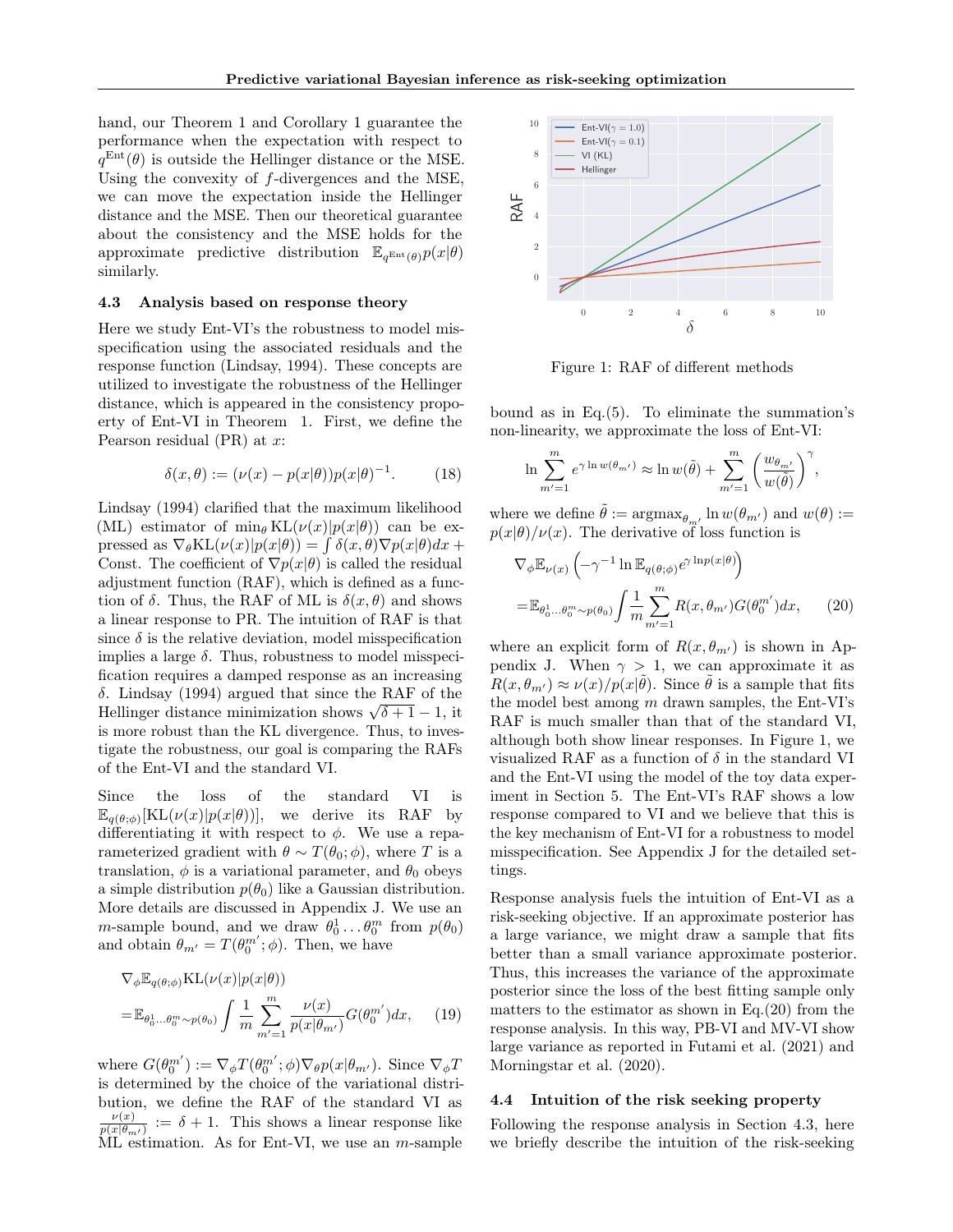property of PB. By interpreting PB as RSO, it becomes clear why PB has a larger variance in the posterior distribution than ordinary VI or Bayesian inference since the standard VI corresponds to the risk-neutral objective function. This intuition is difficult to obtain from the original PB objective function in Eq. (3).

Moreover, this large PB variance may explain PB's good performance in over-parametrized models and model misspecification. For over-parametrized models, the solution with the larger variance means the flatter local minima, which gives an intuitive explanation for PB's good performance in such a model. We present an analysis for this in Section 4.5. As for the model misspecification setting, we describe its inuition in Appendix K.

#### 4.5 Implicit regularization of Ent-VI

In Section 4.2 and 4.3, we have focused on the parameter estimation and robustness to model misspecification of PB-VI, where we assume that models are rather simple. On the other hand, recent Bayesian models can successfully incorporate deep learning methods (Johnson et al., 2016). In such a situation, we are more interested in finding a local minimum that shows a good generalization performance than finding the global minimum.

It has been hypothesized that local minimums with flat geometry show better generalization performance than sharp local minimums (Keskar et al., 2016). Thus, we hypothesize that the good performance of PB-VI (Ent-VI) compared to the standard VI has a relation to a flat minimum. Intuitively, since a flat minimum can be specified with lower precision than a sharp minimum (Keskar et al., 2016), a local minimum of a large variance obtained by a risk-seeking objective have some relation to a flat minimum.

We elaborate this intuition using the dual problem in Eq. $(10)$ . The entire derivation is shown in Appendix L. We focus on a Bayesian neural network (BNN) and consider the MF approximation with  $q(\theta; \phi) := N(\theta; \mu_1, \sigma^2 I_d)$ . We restrict q' in Eq.(10) to parametric distributions and consider the MF Gaussian distribution:  $q'(\theta; \phi') := N(\theta; \mu_2, \sigma^2 I_d)$ . Here for simplicity, we assume that the variances of  $q$  and  $q'$ are identical. We express the difference of the mean of q and q' as  $s = \mu_2 - \mu_1$ . Then the samples from q' can be written as  $s + \mu_1 + \sigma \xi$ , where  $\xi$  is drawn from  $N(\xi|0, I_d)$ . Then, Eq.(10) is approximated:

$$
\inf_{\mu,\sigma^2,s}\frac{1}{N}\sum_{n=1}^N\left[\mathbb{E}_{\xi}[l_n(\mu_1+s+\sigma\xi)]+\frac{\|s\|^2}{2\gamma\sigma^2}\right]+\frac{\mathrm{KL}(q|\pi)}{\alpha N}.\tag{21}
$$

Since we restrict  $q'$  to a specific parametric distribution, the objective function of  $Eq.(10)$  is upper-bounded by

Eq.(21). We first solve the inner problem concerning s and assume that s is small enough. Then using the Taylor expansion, the inner problem can be solved:

$$
\inf_{s} \mathbb{E}_{\xi}[l_n(\mu_1 + s + \sigma \xi)] + (2\gamma \sigma^2)^{-1} ||s||^2
$$
  
 
$$
\approx l_n(\mu_1) + \text{Tr}[\nabla^2 l_n(\mu_1)] \sigma^2 / 2 - \nabla l_n(\mu_1)^\top H \nabla l_n(\mu_1), \quad (22)
$$

where  $s = H \nabla l_n(\mu_1)$  and  $H := [\gamma^{-1} \sigma^{-2} I_d + \nabla^2 l_n(\mu_1)]^{-1}$ . On the other hand, the loss of the standard VI can also be expanded by the Taylor theorem:

$$
\mathbb{E}_{q(\theta,\phi)}[l_n(\theta)] \approx l_n(\mu_1) + \text{Tr}[\nabla^2 l_n(\mu_1)]\sigma^2/2. \tag{23}
$$

Comparing Eqs. $(22)$  and  $(23)$ , Eq. $(22)$  of Ent-VI has additional regularization term  $-\nabla l_n(\mu_1)^\top H \nabla l_n(\mu_1)$ . This implicit regularization pushes the solution to a flat minimum as follows. Denote the eigenvalues and eigenvectors of H as  $(\lambda_i, v_i)$ . Then  $-\nabla l_n(\mu_1)^\top H \nabla l_n(\mu_1) =$  $-\sum_i (\nabla l_n^{\top} v_i)^2 \lambda_i$  and this is a weighted sum of the eigenvalues of H. Thus the additional regularization term in Ent-VI provides a solution such that the weighted sum of  $\lambda_i$  increases. On the other hand, since  $H := [\sigma^{-2}I_d + \nabla^2 I_n(\mu_1)]^{-1}$ , increasing the weighted sum corresponds to a decrease in the eigenvalues of  $\nabla^2 l_n(\mu_1)$ , which is the Hessian of our loss function when  $\sigma$  is fixed. Since low eigenvalues of H are related to flat geometry, Ent-VI has implicit regularization that leads to a flatter minimum than the standard VI. In Section 5, we numerically compare the generalization performance of the standard VI and Ent-VI.

### 4.6 Novel lower bounds of the marginal likelihood

Based on the discussion about the implicit regularization of PB-VI in Section 4.5, introducing those riskseeking property even when learning latent variable models (LVMs) seems promising to improve the performance. When learning LVMs, we are often interested in maximizing a marginal likelihood, not the distorted risks. For example, many deep latent models optimize the lower bound of the marginal likelihood. Therefore, we present a novel objective that is a valid lower bound of the marginal likelihood and still incorporates the risk-seeking property. We use a multi-sample bound and express  $z_i$  as the j-th random variable drawn from latent posterior distribution  $q(z)$ . We define  $w_j = p(x|z_j)\pi(z_j)/q(z_j)$ . We regard this ln w as a risk function and apply an MV loss, as in Eq.(6). We present two novel lower bounds. The first one is

$$
\ln p(x) \ge \mathbb{E}_{q} \frac{1}{J} \sum_{j=1}^{J} \left( \log w_j + h_x^{w_j} \left( \ln w_j - \sum_{j=1}^{J} \frac{\ln w_j}{J} \right)^2 \right),\tag{24}
$$

where  $h_x^w$  are the weights of the variances, which depend on  $x$  and  $w$ , see Appendix M for the detailed expression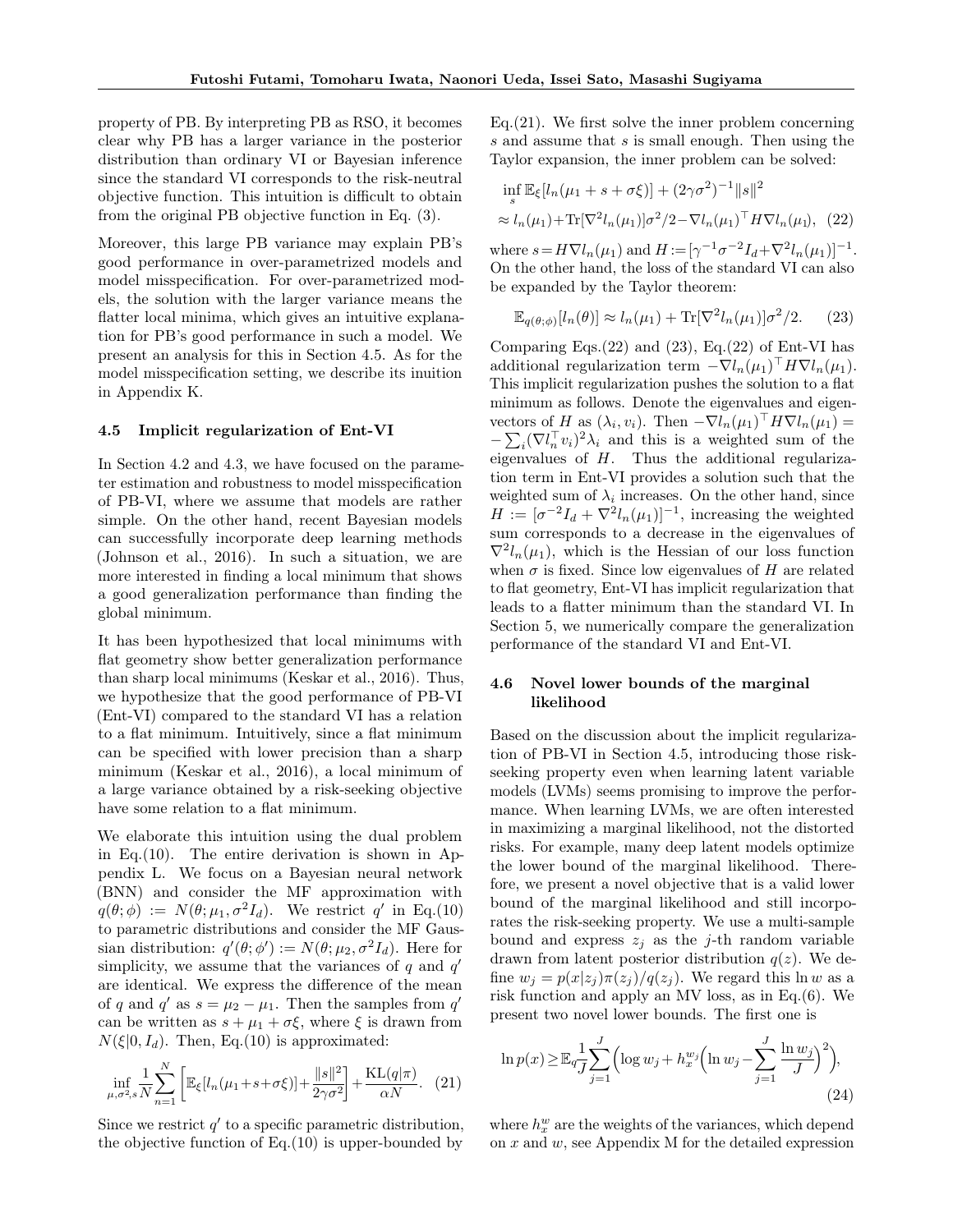and the proof. We refer to Eq.(24) as VI-VAR since the first term corresponds to the objective of the standard VI. Thus, thanks to the weighted variance term, VI-VAR bound is tighter than the standard VI objective.

The second bound is

$$
\ln p(x) \ge \mathbb{E}_q \frac{1}{M} \sum_{m=1}^{M} \left( \ln \sum_{j=1}^{J} \frac{w_j^m}{J} + h_x^{w_j^m} \left( \ln \sum_{j=1}^{J} \frac{w_j^m}{J} - \frac{1}{M} \sum_{m=1}^{M} \ln \sum_{j=1}^{J} \frac{w_j^m}{J} \right)^2 \right),
$$
\n(25)

where  $w_j^m := p(x|z_j^m)\pi(z_j^m)/q(z_j^m)$  and  $\{z_j^m\}$  are  $JM$ samples drawn from  $q(z)$  and  $h_x^w$  are the weights of the variances, which depend on  $x$  and  $w$ , see Appendix M for the detailed expression and the proof. This bound is tighter than the IWAE bound due to the weighted variance term of the second term. We refer to this as IWAE-VAR.

Thus, these bounds include the weighted variance term, which induces a risk-seeking property like PB. They are rigorous lower bounds of the marginal likelihood and tighter than the standard VI and IWAE bounds. In Section 5, we use them to optimize the variational autoencoder models (VAEs).

### 5 NUMERICAL EXPERIMENTS

We numerically confirmed the Ent-VI properties in model misspecified and over-parameterized settings. See Appendix N for details of the experiments and additional results.

#### 5.1 Model misspecification

We addressed a toy data regression task and measured its performance in the MSE. Motivated by Heide et al. (2020), we considered a task where the standard VI completely fails. We generated toydata  $(x_i, y_i)_{i=1}^N$  as follows:  $x_i = \zeta'_i u_i$  and  $y_i = \zeta'_i \zeta_i$ where  $u_i \sim$  Uniform[-1, 1],  $\zeta_i \sim N(0, 1)$ , and  $\zeta'_i$ follows a Bernoulli distribution, which takes 0 with a probability  $1/2$ . Thus, the true conditional expectation is  $\mathbb{E}[Y|X] = 0$ . As our model, we used  $N(y|f(x|w), \sigma^2)$  with a linear model of Fourier basis  $f(x|w) = \frac{1}{\pi} \sum_{k=0}^{40} w_k^0 \cos(kx) + w_k^1 \sin(kx)$ . Following the theory from Section 4.2, our model includes  $\mathbb{E}[Y|X] = 0$ , although the noise assumption is misspecified. Prior distributions are imposed on w and  $\sigma^2$ . For  $\pi(w)$ , we assumed a Laplace distribution, which induces sparsity. We used the non-centered parameterization and used MF Gaussian posteriors, see Appendix N for details. For example, when  $N = 40$ , we visualized the obtained functions in the upper row of Figure 2 and found that VI showed severe over-fitting and Ent-VI



Figure 2: Regression results with a misspecified model

 $(\gamma = 0.1)$  suffers less over-fitting. In the figure, VI-NN is a result of a two-layer ReLU BNN and VI-NN fit the true regression function well in-domain areas. Thus, when a model is misspecified, standard VI fails in this setting. Next, we studied the MSE changing N. The results are shown in Figure 2 in the bottom row. Ent-VI outperformed in the MSE compared to the VI. A strange convergence behavior of VI was reported in a previous work (Heide et al., 2020); Ent-VI converged well. We show additional numerical experiments including the real data experiments in the Appendix N.1.

### 5.2 Flat minimum in deep learning

We numerically validated the implicit regularization of Ent-VI shown in Section 4.5 by following previous work (Masegosa, 2020; Morningstar et al., 2020). We considered a structured prediction task and trained a BNN to predict the bottom half of an image using its top half as input. We used a two-layer MLP with 20 hidden units with ReLU activation and considered an MF Gaussian for the posterior. We used the Fashion MNIST and the CIFAR10 datasets. To observe the flatness of the obtained solutions, under different temperature  $\alpha$ s, we measured KL $(q(\theta; \phi^*)|\pi)$  where  $\phi^*$  is a solution of VI and Ent-VI and the sum of the squared Frobenius norms of each weight matrix. We chose these indicators since they show strong correlations to the generalization performance (Tsuzuku et al., 2020; Jiang et al., 2019). A small  $KL(q(\theta; \phi^*)|\pi)$  with a large test log-likelihood means that an obtained model needs less information in the posterior for a reasonable prediction. This is closely related to the principle of the minimum description length (MDL) theory, which states that a statistical model that requires a fewer rate shows better generalization, and thus, MDL is closely related to the flat minimum. The results are shown in Figure 3. Ent-VI requires a smaller KL divergence and a Frobenius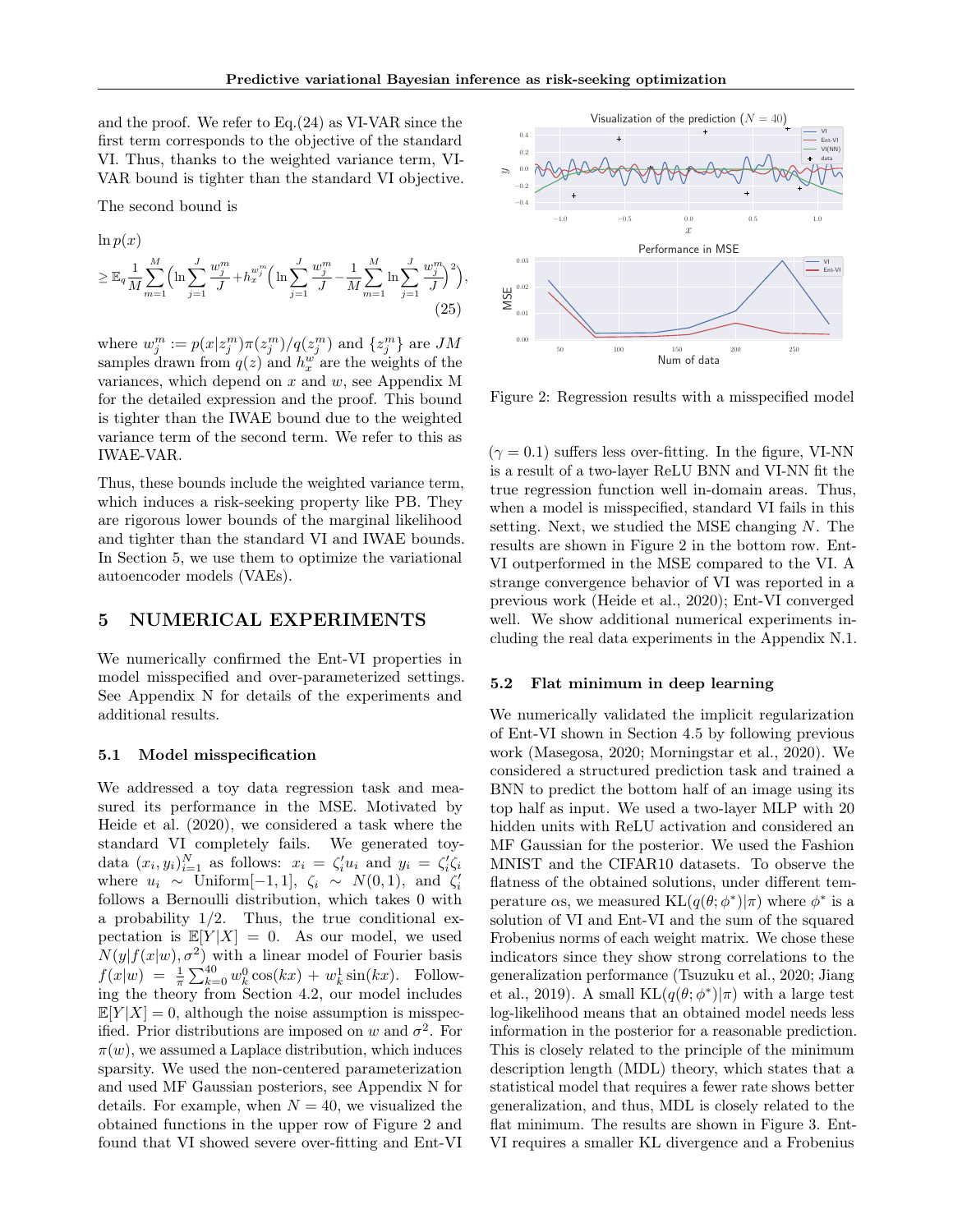

Figure 3: Left column is the result of Fashion MNIST and right column is CIFAR10. LL indicates the loglikelihood. Horizontal line in upper row indicates  $KL(q(\theta; \phi^*)|\pi)$ . Low indicates squared sum of Frobenius norm of weight matrices. Stars indicate  $\alpha = 1$ .



Figure 4: The same experiments as Figure 3 using different PB-VI methods. Stars indicate  $\alpha = 1$ .

norm to achieve the same test log-likelihood with VI. Next, we compare the relation of the test log-likelihood and  $KL(q(\theta; \phi^*)|\pi)$  using different PB-VI methods in Figure 4. We used different  $\gamma s$  for Ent-VI and used the method of Masegosa (2020) as MV-VI, which is denoted by PAC2E in Figure 4. We found that these PB-VI methods consistently outperform the VI. These numerical results support the theoretical findings that Ent-VI has an implicit regularization effect for overparameterized models.

#### 5.3 Application to variational autoencoder

We applied the bounds developed in Section 4.6 to VAEs and described the detailed network architecture in Appendix N. We used MNIST and the CelebA datasets (Liu et al., 2015). For MNIST, we evaluated the test log-likelihood. For the CelebA dataset, we evaluated the FID score (Heusel et al., 2017) between the real data and the randomly generated data from the models. A smaller FID score means that the dis-



Figure 5: FID score results of CelebA dataset

tribution of the generated images is closer to the data. The experimental settings, including the network architecture and hyperparameters, are the same as in Shi et al. (2017).

We trained the VAEs using VI-VAR, IWAE, and a standard VI with  $J = 10$ , and IWAE-VAR with  $J = 2, M = 5$ . The MNIST results are shown in Table 1, which shows that a tighter bound shows a better test log-likelihood. The CelebA results are shown in Figure 5 and the VI-VAR showed the best performance. From these experiments, incorporating the risk-seeking property to learn latent variable models seems promising. Perhaps the worse performance of IWAE-VAR was caused by the larger variance of the gradient estimator.

# 6 CONCLUSION

We analyzed predictive Bayes under model misspecified and over-parameterized settings from the viewpoint of risk-seeking optimization. We provided the consistency and a MSE performance guarantee for PB, both of which are useful when studying parameter estimation. We also clarified that PB has an implicit regularization effect, which induces a better generalization performance. Our future works will replace the loss function in VI with a general risk-seeking objective function and study its theoretical and practical benefits.

#### Acknowledgements

FF was supported by JST ACT-X Grant Number JP-MJAX190R.

#### Table 1: MNIST VAE results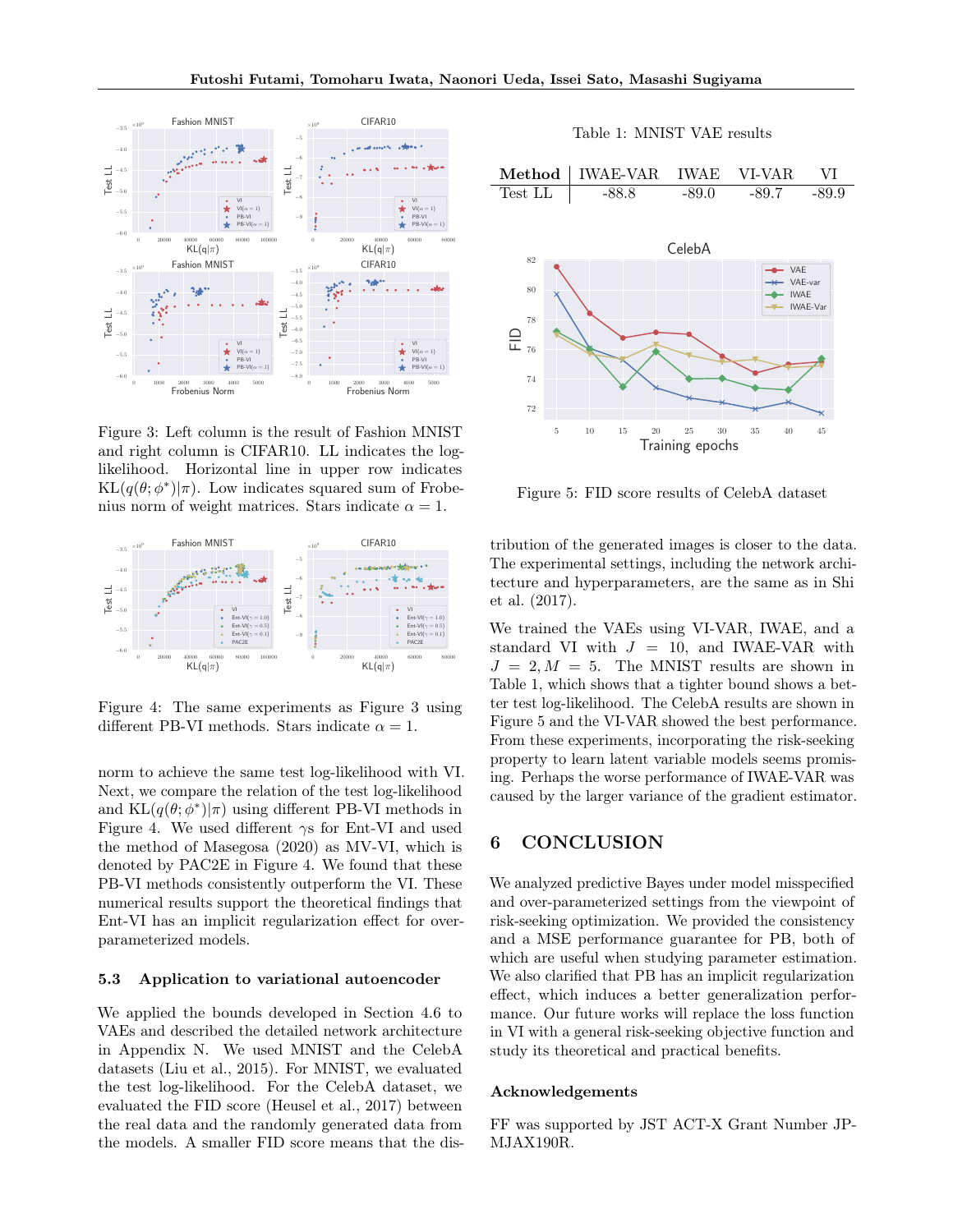#### References

- Alquier, P. and Ridgway, J. (2020). Concentration of tempered posteriors and of their variational approximations. The Annals of Statistics, 48(3):1475–1497.
- Attias, H. (1999). Inferring parameters and structure of latent variable models by variational bayes. In Proceedings of the Fifteenth conference on Uncertainty in artificial intelligence, pages 21–30.
- Beal, M. J. (2003). Variational algorithms for approximate Bayesian inference. University of London, University College London (United Kingdom).
- Ben-Tal, A., Ben-Israel, A., and Teboulle, M. (1991). Certainty equivalents and information measures: duality and extremal principles. Journal of Mathematical Analysis and Applications, 157(1):211–236.
- Bissiri, P. G., Holmes, C. C., and Walker, S. G. (2016). A general framework for updating belief distributions. Journal of the Royal Statistical Society. Series B, Statistical methodology, 78(5):1103.
- Burda, Y., Grosse, R., and Salakhutdinov, R. (2015). Importance weighted autoencoders. arXiv preprint arXiv:1509.00519.
- Chaudhari, P., Choromanska, A., Soatto, S., LeCun, Y., Baldassi, C., Borgs, C., Chayes, J., Sagun, L., and Zecchina, R. (2019). Entropy-sgd: Biasing gradient descent into wide valleys. Journal of Statistical Mechanics: Theory and Experiment, 2019(12):124018.
- Chaudhari, P., Oberman, A., Osher, S., Soatto, S., and Carlier, G. (2018). Deep relaxation: partial differential equations for optimizing deep neural networks. Research in the Mathematical Sciences, 5(3):1–30.
- Chérief-Abdellatif, B.-E. and Alquier, P. (2018). Consistency of variational bayes inference for estimation and model selection in mixtures. Electronic Journal of Statistics, 12(2):2995–3035.
- Chérief-Abdellatif, B.-E. and Alquier, P. (2020). Mmdbayes: Robust bayesian estimation via maximum mean discrepancy. In Symposium on Advances in Approximate Bayesian Inference, pages 1–21. PMLR.
- Chow, Y., Tamar, A., Mannor, S., and Pavone, M. (2015). Risk-sensitive and robust decision-making: a cvar optimization approach. Advances in Neural Information Processing Systems, 28:1522–1530.
- Föllmer, H. and Knispel, T. (2011). Entropic risk measures: Coherence vs. convexity, model ambiguity and robust large deviations. Stochastics and Dynamics, 11(02n03):333–351.
- Futami, F., Iwata, T., Sato, I., Sugiyama, M., et al. (2021). Loss function based second-order jensen inequality and its application to particle variational inference. Advances in Neural Information Processing Systems, 34.
- Futami, F., Sato, I., and Sugiyama, M. (2018). Variational inference based on robust divergences. In International Conference on Artificial Intelligence and Statistics, pages 813–822. PMLR.
- Germain, P., Bach, F., Lacoste, A., and Lacoste-Julien, S. (2016). Pac-bayesian theory meets bayesian inference. In Proceedings of the 30th International Conference on Neural Information Processing Systems, pages 1884–1892.
- Gotoh, J.-y., Kim, M. J., and Lim, A. E. (2018). Robust empirical optimization is almost the same as mean– variance optimization. Operations research letters, 46(4):448–452.
- Grünwald, P. (2012). The safe bayesian. In International Conference on Algorithmic Learning Theory, pages 169–183. Springer.
- Grünwald, P. and Van Ommen, T. (2017). Inconsistency of bayesian inference for misspecified linear models, and a proposal for repairing it. Bayesian Analysis, 12(4):1069–1103.
- Grünwald, P. D. and Mehta, N. A. (2020). Fast rates for general unbounded loss functions: From erm to generalized bayes. J. Mach. Learn. Res., 21:56–1.
- Heide, R., Kirichenko, A., Grunwald, P., and Mehta, N. (2020). Safe-bayesian generalized linear regression. In International Conference on Artificial Intelligence and Statistics, pages 2623–2633. PMLR.
- Heusel, M., Ramsauer, H., Unterthiner, T., Nessler, B., and Hochreiter, S. (2017). Gans trained by a two time-scale update rule converge to a local nash equilibrium. Advances in neural information processing systems, 30.
- Ingraham, J. and Marks, D. (2017). Variational inference for sparse and undirected models. In International Conference on Machine Learning, pages 1607–1616. PMLR.
- Jiang, Y., Neyshabur, B., Mobahi, H., Krishnan, D., and Bengio, S. (2019). Fantastic generalization measures and where to find them. arXiv preprint arXiv:1912.02178.
- Johnson, M. J., Duvenaud, D. K., Wiltschko, A., Adams, R. P., and Datta, S. R. (2016). Composing graphical models with neural networks for structured representations and fast inference. Advances in neural information processing systems, 29:2946–2954.
- Keskar, N. S., Mudigere, D., Nocedal, J., Smelyanskiy, M., and Tang, P. T. P. (2016). On large-batch training for deep learning: Generalization gap and sharp minima. arXiv preprint arXiv:1609.04836.
- Kingma, D. P. and Welling, M. (2013). Auto-encoding variational bayes. arXiv preprint arXiv:1312.6114.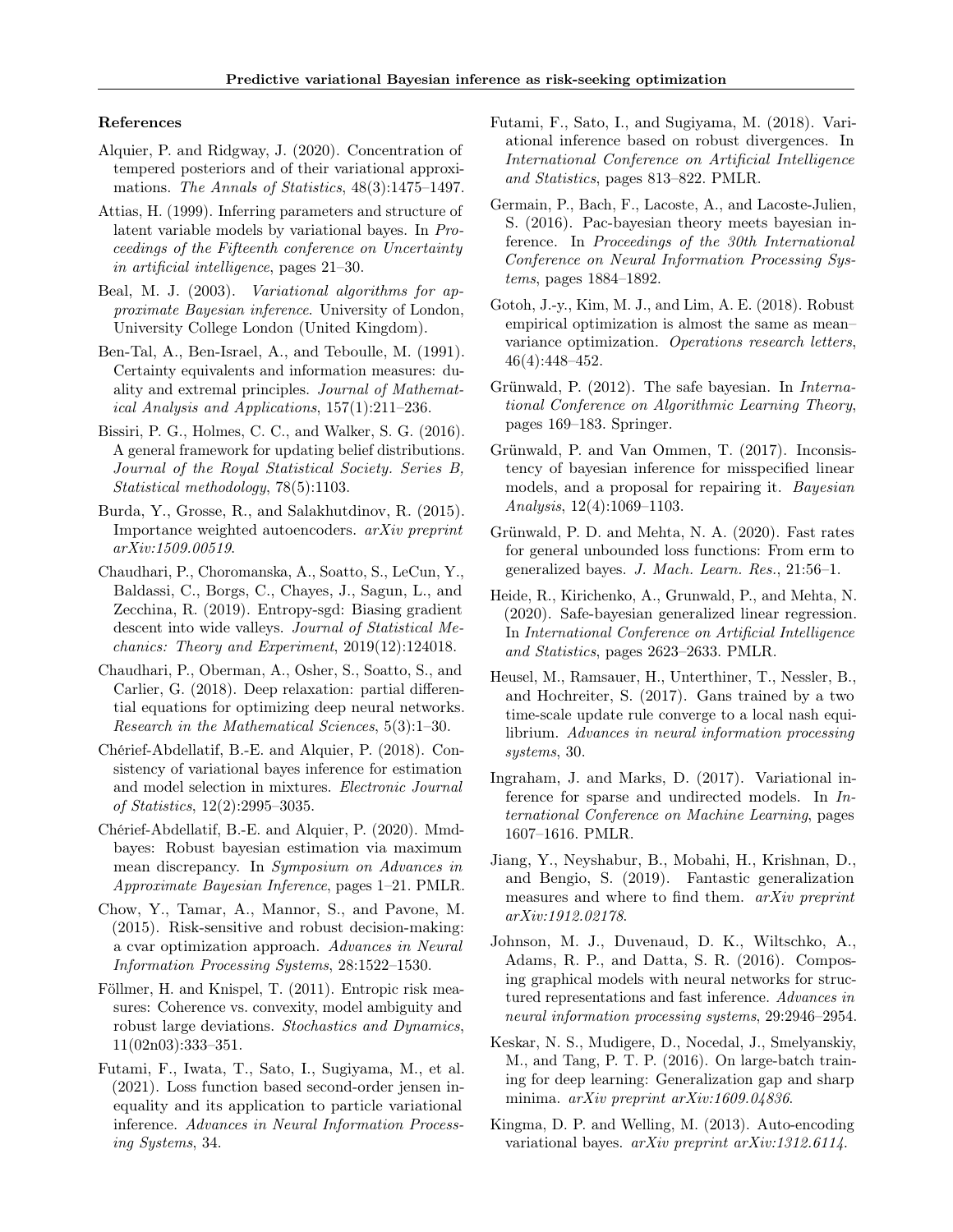- Lee, J., Park, S., and Shin, J. (2020). Learning bounds for risk-sensitive learning. In Larochelle, H., Ranzato, M., Hadsell, R., Balcan, M. F., and Lin, H., editors, Advances in Neural Information Processing Systems, volume 33, pages 13867–13879. Curran Associates, Inc.
- Lindsay, B. G. (1994). Efficiency versus robustness: the case for minimum hellinger distance and related methods. The annals of statistics, 22(2):1081–1114.
- Liu, Z., Luo, P., Wang, X., and Tang, X. (2015). Deep learning face attributes in the wild. In Proceedings of International Conference on Computer Vision  $(ICCV).$
- Masegosa, A. (2020). Learning under model misspecification: Applications to variational and ensemble methods. In Larochelle, H., Ranzato, M., Hadsell, R., Balcan, M. F., and Lin, H., editors, Advances in Neural Information Processing Systems, volume 33, pages 5479–5491. Curran Associates, Inc.
- Morningstar, W. R., Alemi, A. A., and Dillon, J. V. (2020). Pac m-bayes: Narrowing the empirical risk gap in the misspecified bayesian regime.  $arXiv$ preprint arXiv:2010.09629.
- Murphy, K. P. (2012). Machine learning: a probabilistic perspective.
- Papaspiliopoulos, O., Roberts, G. O., and Sköld, M. (2007). A general framework for the parametrization of hierarchical models. Statistical Science, pages 59–73.
- Rainforth, T., Kosiorek, A., Le, T. A., Maddison, C., Igl, M., Wood, F., and Teh, Y. W. (2018). Tighter variational bounds are not necessarily better. In International Conference on Machine Learning, pages 4277–4285. PMLR.
- Shi, J., Sun, S., and Zhu, J. (2017). Kernel implicit variational inference. arXiv preprint arXiv:1705.10119.
- Tsuzuku, Y., Sato, I., and Sugiyama, M. (2020). Normalized flat minima: Exploring scale invariant definition of flat minima for neural networks using PAC-Bayesian analysis. In III, H. D. and Singh, A., editors, Proceedings of the 37th International Conference on Machine Learning, volume 119 of Proceedings of Machine Learning Research, pages 9636–9647. PMLR.
- van Erven, T., Grünwald, P. D., Mehta, N. A., Reid, M. D., and Williamson, R. C. (2015). Fast rates in statistical and online learning. Journal of Machine Learning Research, 16:1793–1861.
- Wainwright, M. J. (2019). *High-dimensional statistics:* A non-asymptotic viewpoint, volume 48. Cambridge University Press.
- Wang, Y., Kucukelbir, A., and Blei, D. M. (2017). Robust probabilistic modeling with bayesian data

reweighting. In International Conference on Machine Learning, pages 3646–3655. PMLR.

- Wang, Z., Ren, T., Zhu, J., and Zhang, B. (2019). Function space particle optimization for bayesian neural networks. In 7th International Conference on Learning Representations, ICLR 2019, New Orleans, LA, USA, May 6-9, 2019. OpenReview.net.
- Watanabe, S. (2009). Algebraic geometry and statistical learning theory. Number 25. Cambridge university press.
- Wenzel, F., Roth, K., Veeling, B., Swiatkowski, J., Tran, L., Mandt, S., Snoek, J., Salimans, T., Jenatton, R., and Nowozin, S. (2020). How good is the bayes posterior in deep neural networks really? In III, H. D. and Singh, A., editors, Proceedings of the 37th International Conference on Machine Learning, volume 119 of Proceedings of Machine Learning Research, pages 10248–10259. PMLR.
- Xu, A. (2020). Continuity of generalized entropy and statistical learning. arXiv preprint arXiv:2012.15829.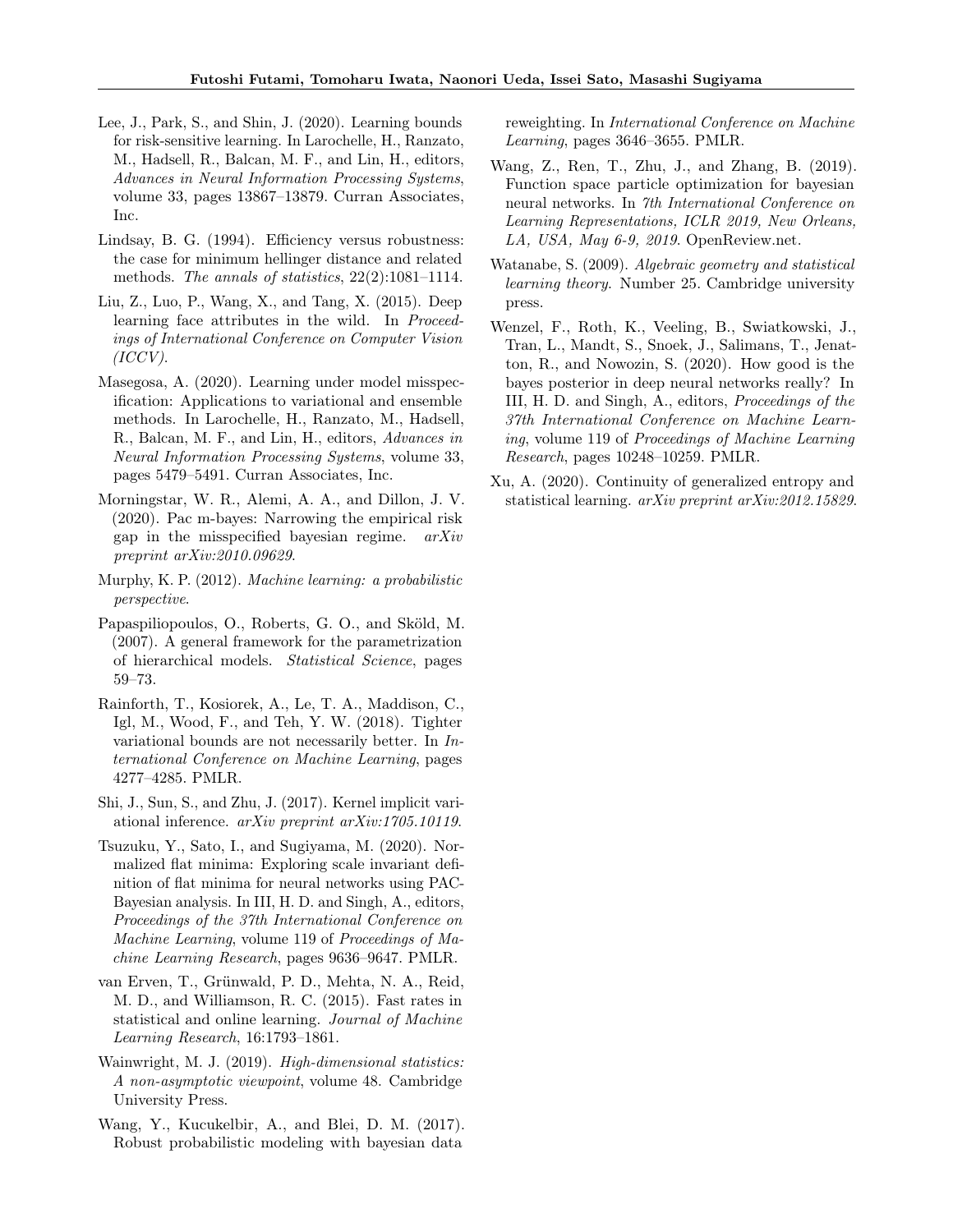# Supplementary Material: Predictive variational Bayesian inference as risk-seeking optimization

# Symbolslist

| Sign                      | Description                                                                                               |
|---------------------------|-----------------------------------------------------------------------------------------------------------|
| $\gamma$                  | A temperature parameter in an entropic risk                                                               |
| N                         | A number of training dataset                                                                              |
| m                         | The number of samples for the multi-sample bound                                                          |
|                           | True data generating distribution                                                                         |
|                           | $\nu(x)$ True data generating distribution<br>$x^N = (x_1, \dots, x_N)$ Training data drawn from $\nu(x)$ |
| $p(x \theta)$             | A model, also called as a likelihood function                                                             |
| $l_n(\theta)$             | A log loss, defined as $l_n(\theta) := -\ln p(x_n \theta)$                                                |
| $l_N(\theta)$             | The sum of the log loss, defined as $L_N(\theta) := -\sum_n l_n(\theta)$                                  |
| $\pi(\theta)$             | A prior distribution                                                                                      |
| $p(\theta x^N)$           | Bayesian posterior distribution, $p(\theta x^N) \propto \exp(-L_N(\theta))\pi(\theta)$                    |
| $q(\theta;\phi)$          | An approximate posterior distribution with a variational parameter $\phi$                                 |
| $q_{\theta}^{\text{Ent}}$ | A solution of Ent-VI                                                                                      |

# A DEFINITIONS OF DIVERGENCES

Here we introduce the definitions of divergences used in the paper. Consider probability distributions  $P$  and  $Q$  in some measurable space. We define KL divergence between P and Q

$$
KL(P|Q) := \int \ln \frac{dP}{dQ} dP,\tag{26}
$$

if Q dominates P, otherwise  $KL(P|Q) = \infty$ . We also define  $\alpha$ -divergence between p and q as

$$
D_{\alpha}(P|Q) := \frac{1}{\alpha - 1} \ln \int \left(\frac{dP}{dQ}\right)^{\alpha - 1} dP,
$$
\n(27)

if Q dominates P, otherwise  $D_{\alpha}(P|Q) = \infty$ . When  $\alpha = 1/2$ ,  $D_{\alpha}$  is closely related to the Hellinger divergence,

$$
\text{Hel}^{2}(P|Q) := \frac{1}{2} \int (\sqrt{dP} - \sqrt{dQ})^{2}.
$$
 (28)

# B FURTHER PRELIMINARY OF EXISTING WORK

Here we introduce additional results for PB and risk seeking optimization.

## B.1 Predivtive bayes

As explained in the main paper, Masegosa (2020), Futami et al. (2021), and Morningstar et al. (2020) directly minimized the KL divergence between the approximate predictive distribution and data generating distribution:

$$
KL(\nu(x)|\mathbb{E}_{q(\theta;\phi)}p(x|\theta)) := \mathbb{E}_{\nu(x)}[-\ln \mathbb{E}_{q(\theta;\phi)}p(x|\theta)] + \text{Const}
$$
\n(29)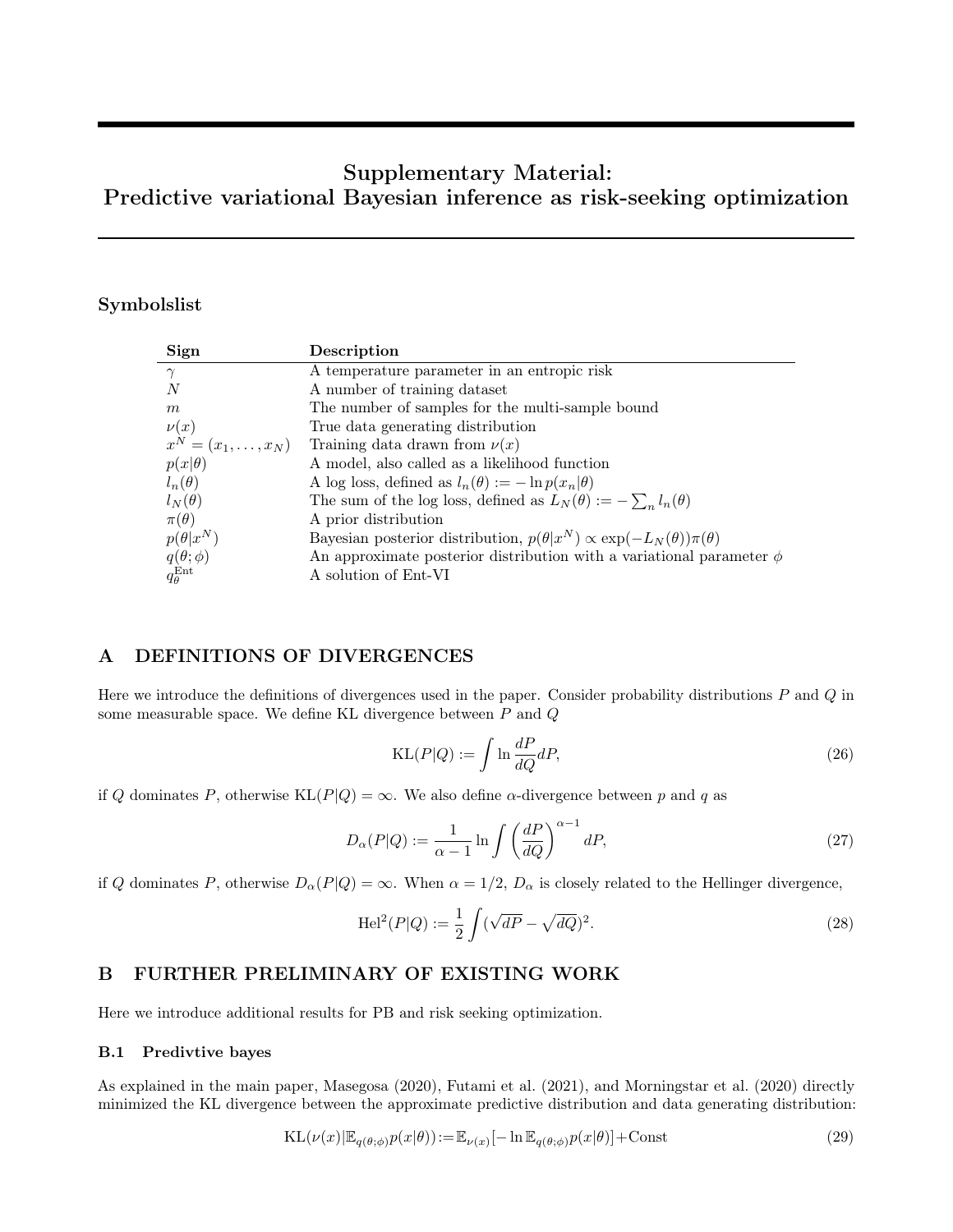Table 3: Summary of loss functions

| Name     | $_{\rm Loss}$                          | g(t)               | dual divergence |
|----------|----------------------------------------|--------------------|-----------------|
|          | $\mathbb{E}_a l_n$                     |                    |                 |
| $Ent-VI$ | $-\ln \mathbb{E}_a e^{-\gamma l_n}$    | $\pm e^{\gamma t}$ |                 |
| $MV-VI$  | $\mathbb{E}_q l_n - \text{Var}_q[l_n]$ | $t+ct^2$           |                 |

and motivated by the PAC Bayesian theory (Germain et al., 2016), they added regularization term  $KL(q|\pi)$ . The final objective function is

$$
Obj_{PB}(\phi) := \frac{1}{N} \sum_{n=1}^{N} [-\ln \mathbb{E}_{q(\theta; \phi)} \cdot p(x_n|\theta)] + \frac{KL(q|\pi)}{\alpha N}
$$
\n(30)

The exact integral is intractable when optimizing this objective function. Therefore, existing work considered different approximations. As shown in the main paper, Morningstar et al. (2020) considered the multi-sample bound like IWAE Eq.(5). On the other hand, Masegosa (2020) and Futami et al. (2021) applied the second-order Jensen inequality. For simplicity, we only cite the result of Futami et al. (2021). They proved that

$$
\mathbb{E}_{q(\theta)} \ln p(x|\theta) \le \ln \mathbb{E}_{q(\theta)} p(x|\theta) - \underbrace{\mathbb{E}_{q(\theta)} \left( \frac{\ln p(x|\theta) - \mathbb{E}_{q(\theta)} \ln p(x|\theta)}{2h(x, \theta)} \right)^2}_{:= \mathcal{R}(x, h)},
$$
\n(31)

where

$$
h(x,\theta)^{-2} = \exp\left(\ln p(x|\theta) + \mathbb{E}_{q(\theta)}\ln p(x|\theta) - 2\max_{\theta}\ln p(x|\theta)\right).
$$
 (32)

And then they proposed the objective function

$$
Obj_{WMV}(\phi) := \frac{1}{N} \mathbb{E}_q L_N(\theta) - \mathbb{E}_q \frac{1}{N} \sum_{n=1}^N R(x_n, h_m) + \frac{KL(q|\pi)}{\alpha N},
$$
\n(33)

where the second term is the weighted variance. Thus, this is the weighted mean-variance objective function.

#### B.2 Risk seeking optimization

First, we introduce the general risk-seeking objective function as follows. We define inverted optimized certainty equivalents (I-OCEs)(Lee et al., 2020) as

$$
\overline{\text{OCE}}^g(q(\theta; \phi), l_n(\theta)) := \sup_{\lambda \in \mathbb{R}} \left\{ \lambda - \mathbb{E}_{q(\theta; \phi)}[g(\lambda - l_n(\theta))] \right\},\tag{34}
$$

where  $g : \mathbb{R} \to \mathbb{R}$  is a non-decreasing convex function that satisfies  $g(0) = 0$  and  $1 \in \partial g(0)$ . This g express a distortion of the original loss function  $l_n$ . Important point is that many risk-seeking distorted functions can be derived by choosing appropriate  $g$  function. Examples of  $g$  are shown in Table 3. For example, by setting  $g(t) := \frac{1}{\gamma} e^{\gamma t} - \frac{1}{\gamma}$  where  $\gamma \in \mathbb{R}^+$ , we get the entropic-risk.

I-OCE risk is called risk-seeking objective function because it tries to find the solution which is more dispersed concerning the distribution used for the expectation in Eq.(34).

As written in the main paper, some OCE risk has dual forms and are discussed in various works (Ben-Tal et al., 1991). For example, the duality of entropic risk is discussed in Föllmer and Knispel (2011). Relation to MV-loss and  $\chi$  square divergence is discussed in Gotoh et al. (2018):

$$
\mathbb{E}_{q(\theta)}l_n(\theta) - \frac{\gamma}{2} \text{Var}_q(l_n) = \inf_{q'} \mathbb{E}_{q'(\theta)}[l_n(\theta)] + \frac{1}{\gamma} \chi^2(q'(\theta)|q(\theta;\phi)),\tag{35}
$$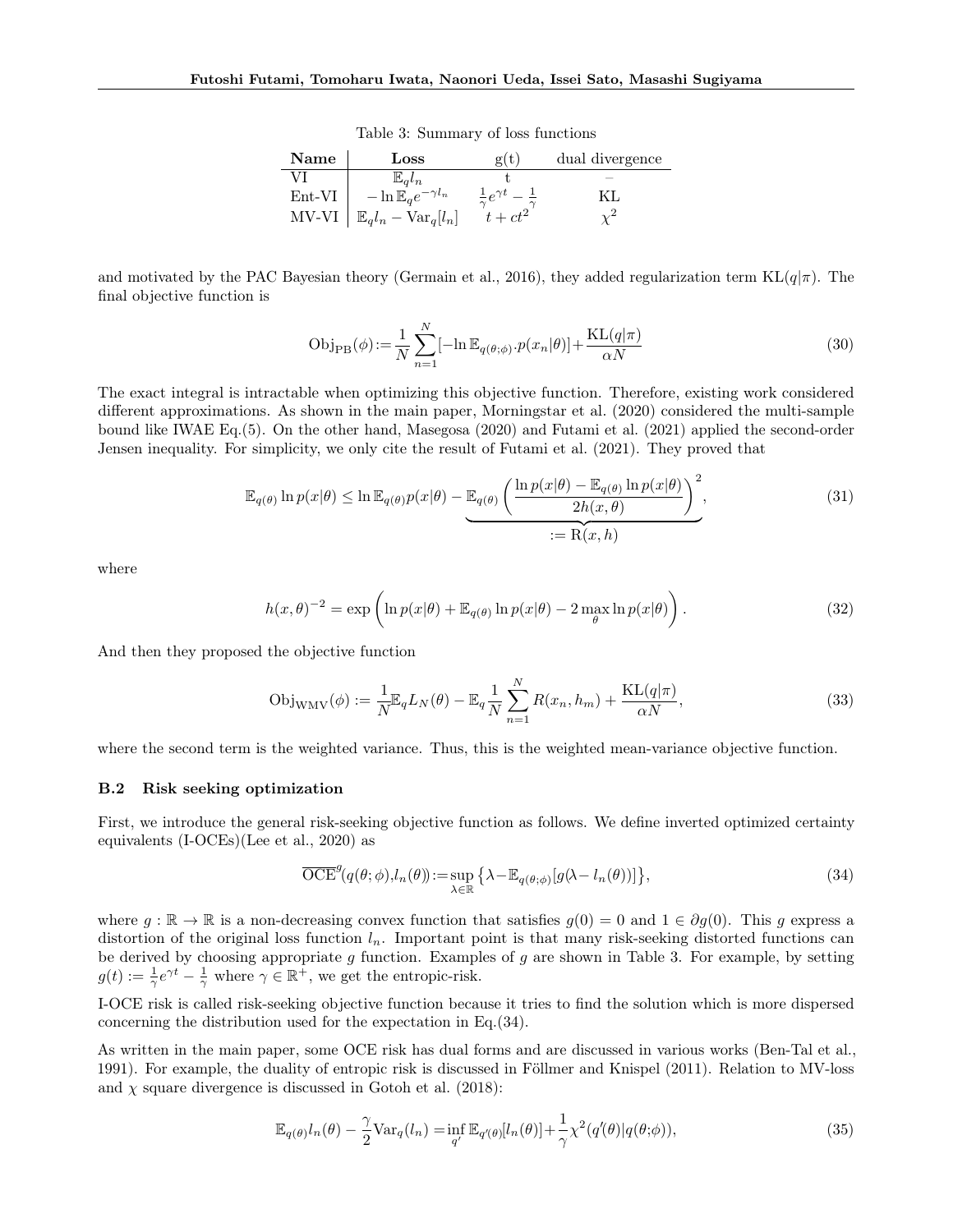where  $\chi^2(q'|q) := \int (\frac{q'}{p} - 1)^2 pd\theta$  is the  $\chi$  square divergence.

As written in the main paper, MV-loss plays an important role in the I-OCE risk framework. Lee et al. (2020) proved that I-OCE risk is upper and lower bounded by the risk functions as

$$
l_n - \frac{\text{Lip}_{\phi}}{2} \sqrt{\text{Var}_q(l_n)} \leq \overline{\text{OCE}}^{\phi}(q, l_n) \leq l_n - C_{\phi} \text{Var}_q(l_n)
$$
\n(36)

where  $\text{Lip}_{\phi}$  is the lipscitz constant of  $\phi$  and  $C_{\phi} := \inf_{0 \leq |t|} \frac{\phi(t) - t}{t}$  $t_t^{\frac{1}{t}}$ . Thus, studying the I-OCE risk is closely related to studying MV-risk in a sense.

In the case of entropic risk, if a log-loss is bounded, then there exists a constant  $c$  such that

$$
\frac{1}{N} \sum_{n=1}^{N} \left[-\frac{1}{\lambda} \ln \mathbb{E}_{q(\theta; \phi)} e^{-\lambda l_n}\right] \le \frac{1}{N} \sum_{n=1}^{N} l_n - c \text{Var}_q(l_n). \tag{37}
$$

Thus, the risk functional of Ent-VB is upper bounded by MV-VI.

### C RISK SEEKING OBJECTIVE IN VI

As we introduced in Section 1 and 3, PB uses the distorted loss functions. When focusing on loss function, VI optimizes  $\sum_n \mathbb{E}_q l_n(\theta)$ , on the other hand. PB-VI optimizes  $\sum_n -\ln \mathbb{E}_q e^{-l_n(\theta)}$ . This observation indicates that the original loss  $l_n$  in VI is exponentially distorted in PB-VI. The idea of distorting the objective function is known as risk-seeking objective (Lee et al., 2020). Motivated by this connection, we can consider a general risk-seeking VI, of which loss functional is replaced with the risk-seeking objective as follows.

$$
Obj_{RS}(\phi) := \frac{1}{N} \sum_{n=1}^{N} \overline{OCE}^{g}(q, l_n(\theta)) + \frac{KL(q|\pi)}{\alpha N}.
$$
\n(38)

We refer to the VI, which uses Eq.(38) as risk-seeking VI (RS-VI). Significantly, by choosing the appropriate  $g$ functions, we can recover VI, PB-VI, and MV-VI as shown in Table 3. For example, by setting  $\phi(t) := \frac{1}{\gamma}e^{\gamma t} - \frac{1}{\gamma}$ where  $\gamma \in \mathbb{R}^+$ , get Ent-VI. Also, when we use MV-loss, we get the MV-VI. The intuition of the problem in Eq.(38) is that we enhance the variation of loss function similar to Eq.(6).

We leave it a future work to analyze the theoretical properties of RS-VI and numerical performances.

### D Discussion about MSE

Here, we discuss the behavior of MSE when using the standard VI and the PB-VI. First, as we introduced in Section 3.2, the objective of PB-VI is given as

$$
\mathbb{E}_{\nu} \text{KL}(\nu(y|x)|\mathbb{E}_{q}p(y|x,\theta))
$$
\n
$$
= \frac{\mathbb{E}_{\nu}||R(x) - \mathbb{E}_{q}[r_{\theta}(x)]||^{2}}{2\sigma^{2}} + \frac{1}{2}\ln\frac{\sigma^{2}}{\rho^{2}} + \mathbb{E}_{\nu}\frac{\sigma^{2} - \rho^{2}}{2\sigma^{4}}(\text{Var}_{q}[r_{\theta}(x)] - 1) - \frac{1}{2\sigma^{4}}\text{Var}_{q}[r_{\theta}(x)I(x) + ||r_{\theta^{*}} - r_{\theta}||^{2}] \tag{39}
$$

where  $I(x) := (R(x) - r_{\theta^*}(x))^2$ . When the model is misspecified, e.g.,  $R(x) \neq r_{\theta^*}(x)$ , we can make the objective of PB-VI small by increasing  $Var_q r_\theta(x)$ . Even when  $R(x) \neq r_{\theta^*}(x)$ , we can make the objective of PB-VI small by increasing  $\text{Var}_q[\Vert r_{\theta^*} - r_{\theta} \Vert^2]$ . This indicates that we can make the objective of PB-VI,  $\mathbb{E}_{\nu} \text{KL}(\nu(y|x) | \mathbb{E}_{q} p(y|x, \theta)),$ small, while the MSE  $\frac{\mathbb{E}_{\nu} \|R(x) - \mathbb{E}_{q}[r_{\theta}(x)]\|^2}{2\sigma^2}$  is large by manipulating the dispersity of the function  $r_{\theta}$ .

Next, we consider the objective of the standard VI, which is given as

$$
\mathbb{E}_{\nu}\mathbb{E}_{q(\theta)}\text{KL}(\nu(y|x)|p(y|x,\theta)) = \frac{\mathbb{E}_{\nu}\mathbb{E}_{q(\theta)}\|R(x) - r_{\theta}(x)\|^2}{2\sigma^2} + \frac{1}{2}\ln\frac{\sigma^2}{\rho^2}.
$$
\n(40)

Note that when fixing  $q(\theta)$ , the optimal  $\sigma^2$  is

$$
\sigma^2 = \mathbb{E}_{\nu} \mathbb{E}_{q(\theta)} ||R(x) - r_{\theta}(x)||^2,
$$
\n(41)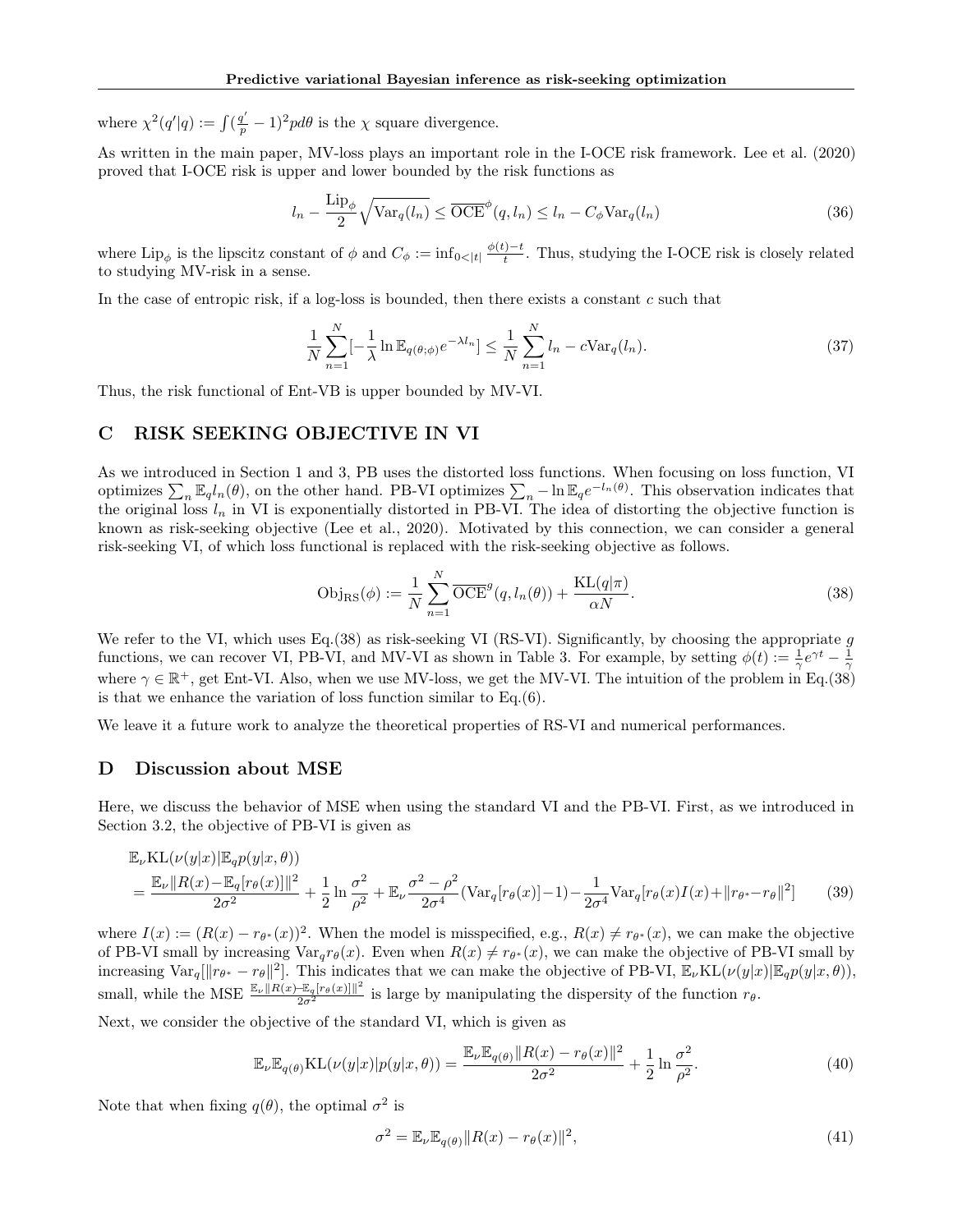which is pointed out in Grünwald and Van Ommen (2017).

On the other hand, the squared loss for prediction is given as  $\mathbb{E}_{\nu} ||R(x) - \mathbb{E}_{q(\theta)} r_{\theta}(x)||^2$ , which is upper-bounded by

$$
\mathbb{E}_{\nu} \|R(x) - \mathbb{E}_{q(\theta)} r_{\theta}(x)\|^2 \le \mathbb{E}_{\nu} \mathbb{E}_{q(\theta)} \|R(x) - r_{\theta}(x)\|^2.
$$
\n(42)

Thus, compared to PB-VI, the standard VI directly control the squared loss for prediction.

# E PROOF OF THEOREM 1 (CONSISTENCY)

*Proof.* Following Alquier and Ridgway (2020), from the definition of the  $\alpha$ -divergence, we obtain

$$
\mathbb{E}_{\nu(X)^{\otimes N}} e^{-\alpha r_N(p_\theta, \nu) + (1-\alpha)ND_\alpha(p_\theta, \nu)} = 1,
$$
\n(43)

where

$$
r_N(p_\theta, \nu) := \sum_{n=1}^N \ln \frac{\nu(X_n)}{p(X_n|\theta)}\tag{44}
$$

and expectation is taken with respect to the draw of the training dataset.

Next, we take the expectation concerning a prior  $\pi$  and, using Fubini's theorem, and we swap the expectation. We obtain

$$
\mathbb{E}\left[\int e^{-\alpha r_N(p_\theta,\nu)+(1-\alpha)ND_\alpha(p_\theta,\nu)}d\pi(\theta)\right]=1.
$$
\n(45)

Then by using the measure change formula in Lemma 2.2 in Alquier and Ridgway (2020), we obtain

$$
\mathbb{E}\left[\exp\left\{\sup_{\rho}\left\{\int\left(-\alpha r_N(p_\theta,\nu)+(1-\alpha)ND_\alpha(p_\theta,\nu)\right)d\rho(\theta)-\mathrm{KL}(\rho|\pi)\right\}\right\}\right]=1,\tag{46}
$$

where the supremum is taken over all the probability distributions on the given measurable space. For completeness, we show the Lemma 2.2 in Alquier and Ridgway (2020)

**Lemma 1** (Lemma2.2 in Alquier and Ridgway (2020)). Given a measurable space, for any probability  $\pi$  and any measurable function h that takes real values such that  $\int e^h d\pi < \infty$ , we have

$$
\ln \int e^{h} d\pi = \sup_{\rho} \left[ \int h d\rho - KL(\rho|\pi) \right]. \tag{47}
$$

We take the log function on both hand-side in Eq.(46), and by applying the Jensen inequality. Then we have

$$
\mathbb{E}\left[\sup_{\rho}\left\{\int\left(-\alpha r_N(p_\theta,\nu)+(1-\alpha)ND_\alpha(p_\theta,\nu)\right)d\rho(\theta)-\mathrm{KL}(\rho|\pi)\right\}\right]\leq 0.\tag{48}
$$

Recall the dual form of the Ent-risk

$$
-\frac{1}{\gamma}\ln \mathbb{E}_q e^{-\gamma l_n} = \inf_{q'} \{ \mathbb{E}_{q'}[l_n] + \frac{1}{\gamma} \text{KL}(q'(\theta)|q(\theta;\phi)) \},\tag{49}
$$

and we express the solution of this  $q'$  as  $q^*$ . Then, we substitute  $\rho = q^*$  in Eq.(48), we obtain

$$
\mathbb{E}\left[\int \left(-\alpha r_N(p_\theta,\nu) + (1-\alpha)ND_\alpha(p_\theta,\nu)\right)q^*d\theta - \text{KL}(q^*|\pi)\right] \le 0. \tag{50}
$$

Then by rearranging the above inequality, we have

$$
\mathbb{E}_{\nu} \int D_{\alpha}(p_{\theta}, \nu) q^* d\theta \leq \mathbb{E}_{\nu} \left[ \frac{\alpha}{N(1-\alpha)} \int r_N(p_{\theta}, \nu) q^* d\theta + \frac{\mathrm{KL}(q^*|\pi)}{N(1-\alpha)} \right]. \tag{51}
$$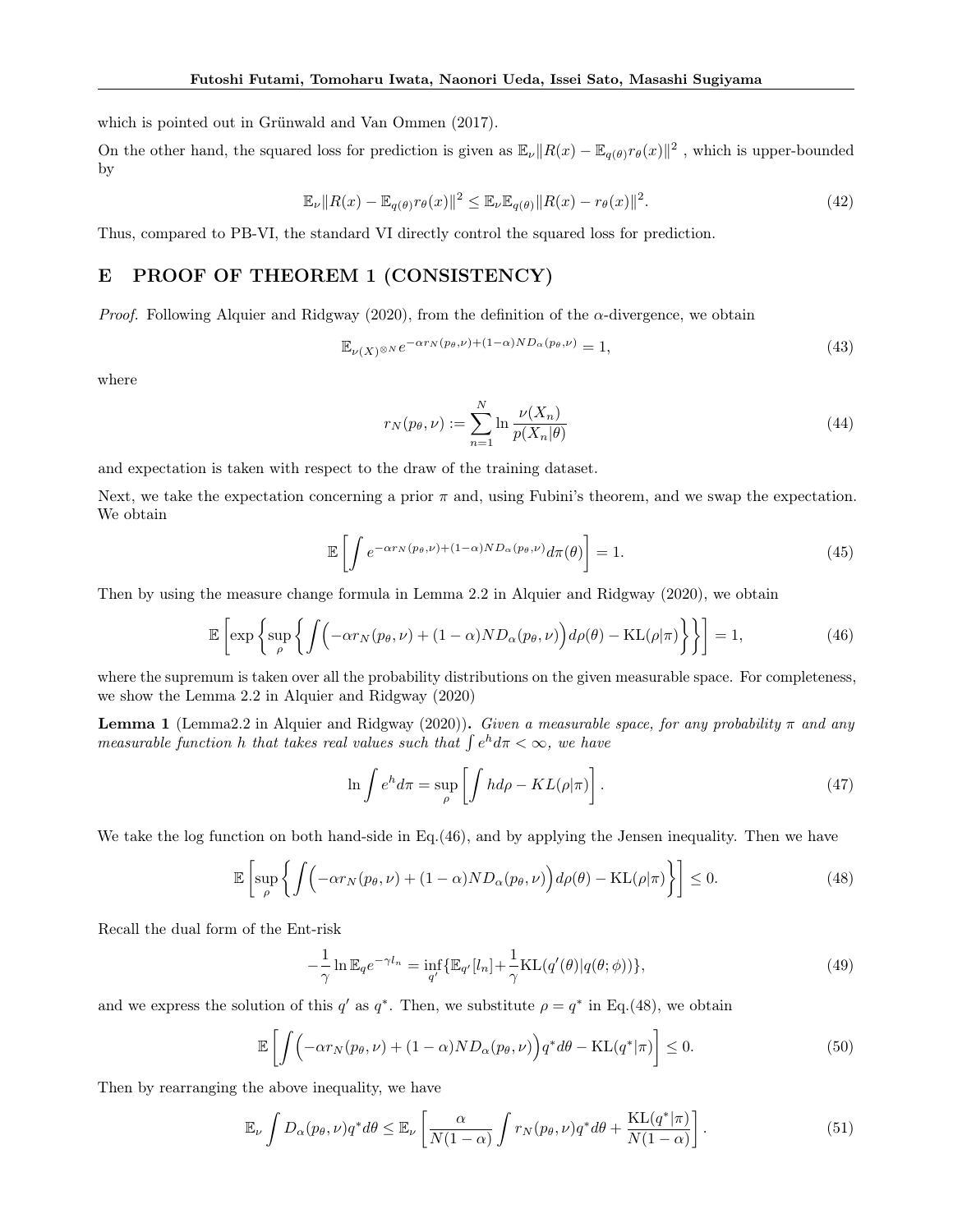Next, we lower bound the left-hand side of Eq.(107) by the expectation of  $q^{\text{Ent}}(\theta)$ . We use the following relation

$$
\int \mathrm{Hel}^2(p_\theta, \nu) q^{\mathrm{Ent}}(\theta) d\theta \le \int D_{1/2}(p_\theta, \nu) q^* d\theta + 2\mathrm{KL}(q^* | q^{\mathrm{Ent}}) \le \frac{1-\alpha}{\alpha} \int D_{\alpha}(p_\theta, \nu) q^* d\theta + 2\mathrm{KL}(q^* | q^{\mathrm{Ent}}). \tag{52}
$$

This can be derived using

$$
D_{1/2}(p_{\theta},\nu) \le \frac{1-\alpha}{\alpha} D_{\alpha}(p_{\theta},\nu) \tag{53}
$$

,

and

$$
\int \mathrm{Hel}^2(p_\theta, \nu) q^{\mathrm{Ent}}(\theta) d\theta \le -2 \ln \mathbb{E}_{q^{\mathrm{Ent}}(\theta)} e^{-1/2D_{1/2}(p_\theta, \nu)} \le \mathbb{E}_{q^*}[D_{1/2}(p_\theta, \nu)] + 2\mathrm{KL}(q^*|_{\theta}^{\mathrm{Ent}}). \tag{54}
$$

Thus, we have

$$
\mathbb{E}_{\nu(x)} \int \mathrm{Hel}^2(p_\theta, \nu) q^{\mathrm{Ent}}(\theta) d\theta \le \mathbb{E} \left[ \frac{1}{N} \int \sum_i^N \ln \frac{\nu(x_i)}{p_\theta(x_i)} q^* d\theta + \frac{2}{N} \sum_i^N \mathrm{KL}(q^* | q^{\mathrm{Ent}}) + \Omega(q^{\mathrm{Ent}}(\theta), q^*) + \frac{\mathrm{KL}(q^{\mathrm{Ent}}(\theta) | \pi)}{N\alpha} \right]
$$
(55)

where

$$
\Omega(q^{\text{Ent}}(\theta), q^*) := \frac{1}{N\alpha} \int \ln \frac{q^*}{\pi} q^* d\theta - \frac{1}{N\alpha} \int \ln \frac{q^{\text{Ent}}(\theta)}{\pi} q^{\text{Ent}}(\theta) d\theta. \tag{56}
$$

We upper bound this term as follows. From Theorem 2 in Xu (2020), when the exponential integral condition  $E_{q^{\text{Ent}}(\theta)}e^{\gamma \ln \pi} \leq e^{\gamma^2 \tilde{\sigma}}$  is satisfied for  $0 < \gamma < \gamma_0$ , we have

$$
\mathbb{E}_{q^*} \ln \pi - \mathbb{E}_{q^{\text{Ent}}(\theta)} \ln \pi \le \sqrt{2\tilde{\sigma}^2 \text{KL}(q^* | q^{\text{Ent}})}.
$$
\n(57)

Using the above relation, we have

$$
\Omega(q^{\text{Ent}}(\theta), q^*) = \frac{1}{N\alpha} \int \ln \frac{q^*}{\pi} q^* d\theta - \frac{1}{N\alpha} \int \ln \frac{q^{\text{Ent}}(\theta)}{\pi} q^{\text{Ent}}(\theta) d\theta
$$
  
\n
$$
\leq -\frac{1}{N\alpha} \int \ln \pi q^* d\theta + \frac{1}{N\alpha} \int \ln \pi q^{\text{Ent}}(\theta) d\theta + \frac{1}{N\alpha} H_0
$$
  
\n
$$
\leq \frac{1}{N\alpha} \sqrt{2\tilde{\sigma}^2 \text{KL}(q^*|q^{\text{Ent}})} + \frac{1}{N\alpha} H_0
$$
  
\n
$$
\leq \frac{\tilde{\sigma}^2}{N\alpha^2} + \frac{\alpha}{2N} \text{KL}(q^*|q^{\text{Ent}}) + \frac{1}{N\alpha} H_0.
$$
\n(58)

where we also used the assumption that the entropy of variational posterior  $q^{\text{Ent}}(\theta)$  is upper bounded by  $H_0$ ,  $\mathbb{E}_{q^{\text{Ent}}(\theta)}[-\ln q^{\text{Ent}}(\theta)] \leq H_0$ . Then we have

$$
\mathbb{E}_{\nu(x)} \int \text{Hel}^{2}(p_{\theta}, \nu) q^{\text{Ent}}(\theta) d\theta
$$
\n
$$
\leq \mathbb{E} \left[ \frac{1}{N} \sum_{i}^{N} \left( \int \ln \frac{\nu(x_{i})}{p_{\theta}(x_{i})} q^{*} d\theta + (2 + \alpha/(2N)) \text{KL}(q^{*}|q^{\text{Ent}}) \right) + \frac{\text{KL}(q^{\text{Ent}}(\theta)|\pi)}{N\alpha} + \frac{\tilde{\sigma}^{2}}{N\alpha^{2}} + \frac{1}{N\alpha} H_{0} \right].
$$
\n(59)

Then by using the definition of the dual form of Ent-risk,

$$
\mathbb{E}_{\nu(x)} \int \mathrm{Hel}^2(p_\theta, \nu) q^{\mathrm{Ent}}(\theta) d\theta \le \mathbb{E} \left[ \frac{1}{N} \sum_{i=1}^N -\frac{1}{\gamma} \ln \mathbb{E}_{q^{\mathrm{Ent}}(\theta)} e^{-\gamma l_i} + \frac{\mathrm{KL}(q^{\mathrm{Ent}}(\theta) | \pi)}{N \alpha} + \frac{\tilde{\sigma}^2}{N \alpha^2} + \frac{1}{N \alpha} H_0 \right],\tag{60}
$$

where  $\gamma = 2N/(4N + \alpha)$  Then, by definition  $q^{\text{Ent}}(\theta)$  is the solution of the problem, we can write above as

$$
\mathbb{E}_{\nu(x)} \int \mathrm{Hel}^2(p_\theta, \nu) q^{\mathrm{Ent}}(\theta) d\theta \le \mathbb{E} \inf_{\rho} \left[ \frac{1}{N} \sum_{i}^{N} -\frac{1}{\gamma} \ln \mathbb{E}_{q^{\mathrm{Ent}}(\theta)} e^{-\gamma l_i} + \frac{\mathrm{KL}(\rho|\pi)}{N\alpha} + \frac{\tilde{\sigma}^2}{N\alpha^2} + \frac{1}{N\alpha} H_0 \right].
$$
 (61)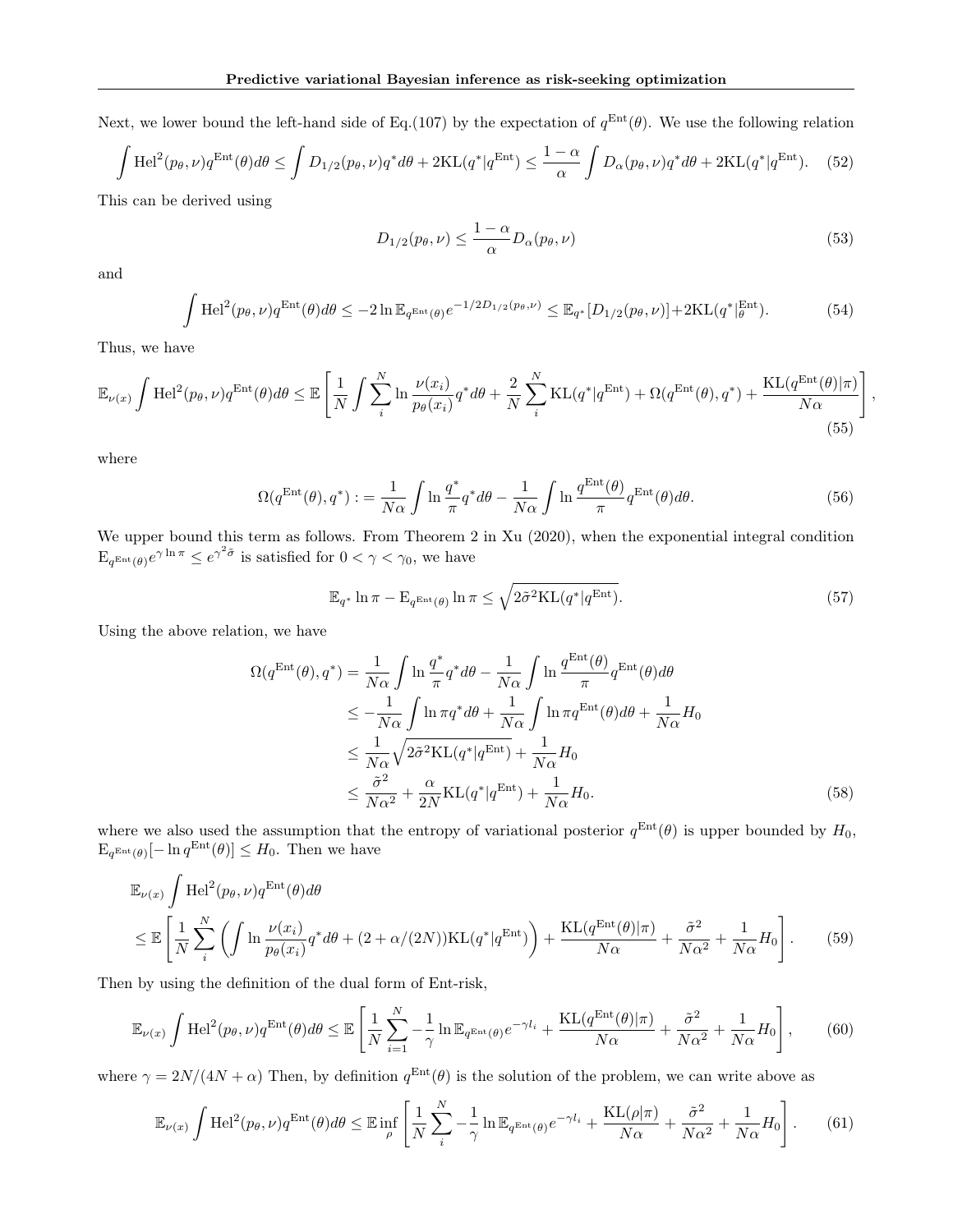Then, applying the dual form of Ent-risk again, we obtain We substitute  $\rho = \phi_n$ 

$$
\mathbb{E}_{\nu(x)} \int \text{Hel}^2(p_\theta, \nu) q^{\text{Ent}}(\theta) d\theta
$$
\n
$$
\leq \mathbb{E} \inf_{\rho, \rho'} \left[ \frac{1}{N} \sum_{i}^{N} \left( \int \ln \frac{\nu(x_i)}{p_\theta(x_i)} \rho' d\theta + (2 + \alpha/(2N)) \text{KL}(\rho'|\rho) \right) + \frac{\text{KL}(\rho|\pi)}{N\alpha} + \frac{\tilde{\sigma}^2}{N\alpha^2} + \frac{1}{N\alpha} H_0 \right].
$$
\n(62)

Then from the assumption, we assumed that  $q(\theta; \phi_N)$  such that

$$
\int \mathrm{KL}(\nu(x)|p(x|\theta))q(\theta;\phi_N)d\theta \le \epsilon_N,\tag{63}
$$

$$
KL(q(\theta; \phi_N)|\pi) \le N\epsilon_N. \tag{64}
$$

So, we substitute this to  $\rho' = q(\theta; \phi_n)$  and  $\rho' = \rho$ , we obtain

$$
\mathbb{E}_{\nu(x)} \int \mathrm{Hel}^2(p_\theta, \nu) q^{\mathrm{Ent}}(\theta) d\theta \le \left[ \frac{1+\alpha}{\alpha} \epsilon_N + \frac{\tilde{\sigma}^2}{N\alpha^2} + \frac{1}{N\alpha} H_0 \right]. \tag{65}
$$

So far we focused on model is well specified setting. As for the model misspecification, we just replace the log loss in Eq. $(107)$  by

$$
KL(\nu(x)|p(x|\theta)) = KL(\nu(x)|p(x|\theta^*)) + E \ln \frac{p(X_n|\theta^*)}{p(X_n|\theta)}.
$$
\n(66)

Then, the proof goes almost in the same way, and we add model misspecified term  $KL(\nu(x)|p(x|\theta^*))$ .  $\Box$ 

# F DISCUSSION ABOUT THE ASSUMPTIONS

Recall the assumptions

$$
H[q^{\text{Ent}}(\theta)] := -\int \ln q^{\text{Ent}}(\theta) q^{\text{Ent}}(\theta) d\theta \le H_0,
$$
\n(67)

and there exists a  $\gamma_0$  and  $\tilde{\sigma}^2$  such that for all  $0 < \gamma < \gamma_0$ 

$$
E_{q^{Ent}(\theta)}e^{\gamma \ln \pi} \le e^{\gamma^2 \tilde{\sigma}}.
$$
\n(68)

Assume that an approximate posterior distribution is a Gaussian distribution. Then the entropy condition is equivalent to the condition that the log determinant of the covariance matrix of the approximate posterior distribution is finite. This condition will not be satisfied only when the covariance matrix has 0 or  $\infty$  as an eigenvalue. Thus, the finite entropy condition is satisfied when we restrict the domain of the variational parameter φ.

The exponential integrable condition with respect to  $\ln \pi$  is satisfied because Gaussian distribution is subGaussian distribution. Note that the exponential condition is closely related to subExponential condition of  $q^{\text{Ent}}(\theta)$ .

# G PROOF OF COLLORARY 1 (Excess risk bound)

### G.1 The outline of the proof

To prove Collorary 1, we introduce two assumptions used in the previous work in Grünwald and Mehta (2020); Heide et al. (2020). Here, we express  $l_{\theta} := -\ln p(x|\theta)$  and  $l_{\theta^*} := -\ln p(x|\theta^*)$  and  $L_{\theta} = l_{\theta} - l_{\theta^*}$ . Here  $\theta^*$  indicates the parameter that minimizes the KL divergence between  $\nu(x)$  and  $p(x|\theta)$ . We introduce several definitions to use the results of Grünwald and Mehta (2020); Heide et al. (2020).

**Definition 1.** Given  $\eta$ , we say that  $(\nu(x), L_\theta)$  satisfies the *η*-strong central condition if

$$
\mathbb{E}e^{-\eta L_{\theta}} \le 1\tag{69}
$$

is satisfied.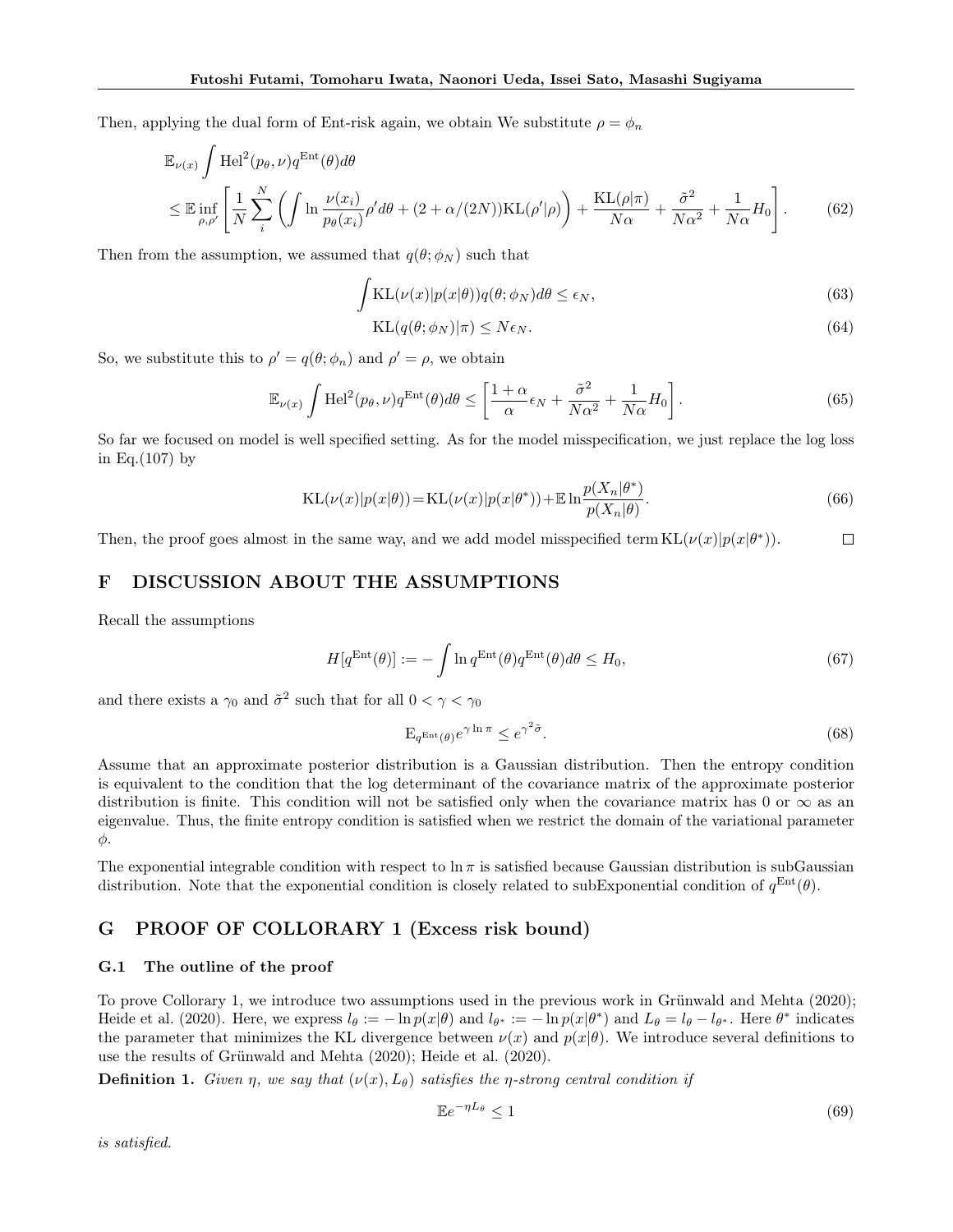The model that satisfies Assumption 1 is, for example, the generalized linear model, in which the linear regression model is included (Grünwald and Mehta, 2020; Heide et al., 2020). Another assumption used in Grünwald and Mehta (2020); Heide et al. (2020) is the witness condition

**Definition 2.** We say that  $(u, c)$  witness condition holds for a constant  $u > 0$  and  $c \in (0, 1]$  if

$$
\mathbb{E}_{\nu}[L_{\theta} \cdot \mathbf{1}_{L_{\theta} \le u}] \ge c \mathbb{E}_{\nu} L_{\theta} \tag{70}
$$

holds. We say that for a function  $\tau : \mathbb{R}^+ \to [1, \infty)$  and constant  $c \in (0, 1]$ , we say that  $(\tau, c)$  witness condition holds if  $\mathbb{E}L_{\theta}<\infty$  and

$$
\mathbb{E}_{\nu}[L_{\theta} \cdot \mathbf{1}_{L_{\theta} \le \tau(\mathbb{E}_{\nu}L_{\theta})}] \ge c\mathbb{E}_{\nu}L_{\theta}.
$$
\n(71)

Then, Lemma 13 in Grünwald and Mehta (2020) show that

Lemma 2 (Lemma 13 in Grünwald and Mehta (2020)). when η-strong central condition in Assumption 1 and  $(\tau, c)$  witness condition in Definition 2 are satisfied, then, for all  $\lambda > 0$  we have,

$$
\mathbb{E}_{\nu} L_{\theta} \leq \lambda \vee \left( c_{\tau(\lambda)} \frac{1}{\eta'} \left( 1 - \mathbb{E}_{\nu} e^{-\eta' L_{\theta}} \right) \right) \tag{72}
$$

where

$$
c_{\tau(\lambda)} := \frac{1}{c} \frac{\eta' \tau(\lambda) + 1}{1 - \frac{\eta'}{\eta}}.
$$
\n(73)

and  $\eta'$  is a arbitrary constant such that  $0 < \eta' < \eta$ .

Our strategy is that:

- 1. we prove that PB-VI under our assumptions satisfies  $\eta$ -strong and  $(\tau, c)$  witness conditions
- 2. We upper bound  $\frac{1}{\eta'}\left(1 \mathbb{E}_{\nu}e^{-\eta' L_{\theta}}\right)$  in Eq.(72) of PB-VI.
- 3. Combine i) and ii) and using Eq.(72), we upper bound the RMSE.

#### G.2 Proof

First, we consider step 1) in the above. We check the *η*-strong and  $(\tau, c)$  witness conditions. We use the following lemma:

**Lemma 3** (Lemma 16 in Grünwald and Mehta (2020)). If there exists a  $\kappa$  that satisfies

$$
\sup_{\theta} \mathbb{E}_{\nu} e^{\kappa L_{\theta}} < \infty,\tag{74}
$$

then the  $(\tau, c)$  witness condition holds under  $c = 1/2$  and

$$
\tau(x) = 1 \vee \kappa^{-1} \ln \frac{2M_{\kappa}}{\kappa x},\tag{75}
$$

where

$$
M_{\kappa} = \sup_{\theta} \mathbb{E}_{\nu} e^{\kappa L_{\theta}} < \infty.
$$
 (76)

To analyze the condition of Eq.(74), we use Proposition 1 in Heide et al. (2020). They studied that under what condition the generalized linear model (GLM) satisfies the condition of Eq.(74).

To state that condition, we introduce the definitions of a GLM:

$$
p(y|x,\theta) := \exp(x^{\top}\theta y - F(\theta) + r(y)).
$$
\n(77)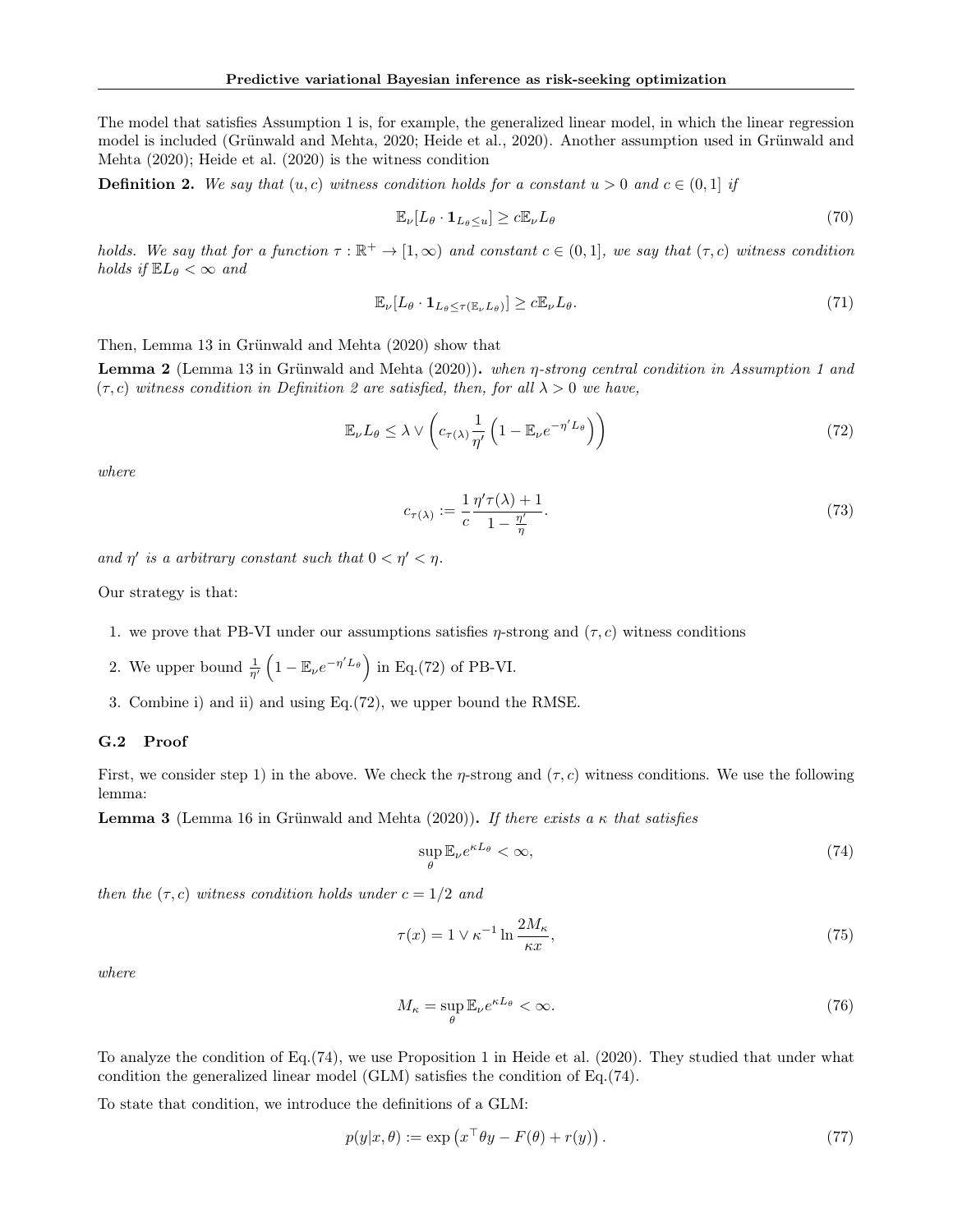Here, given  $x \in \mathcal{X} \subset \mathbb{R}^d$  and the mean value parameter is given by  $g^{-1}(x^\top \theta)$  where g is the link function. F is the normalizing constant and r is the reference measure. With this setting,  $\mathbb{E}_{p(y|x,\theta)}[y|x,\theta] = g^{-1}(x^{\top}\theta)$ .

Under this definition, Proposition 1 and lemma 1 in Heide et al. (2020) states that i)  $\Theta$  and  $\mathcal X$  is restricted on a compact domain, ii) for some  $\eta \sup_{x \in \mathcal{X}} \mathbb{E}_{\nu(Y|X)}[e^{\eta|Y|} | X = x] < \infty$ , and *iii*) there exists a true mean parameter  $\mathbb{E}_{\nu(Y|X)}[Y|X] = g^{-1}(x^{\top}\theta^*)$ , there exists  $\eta > 0$  that only depending on the parameters of the problem and satisfies  $\eta$ -strong central condition. Moreover the condition of Eq.(74) will be satisfied in GLM, which means  $(u, c)$  witness condition is satisfied.

Since we assumed these conditions,  $\eta$ -strong and  $(\tau, c)$  witness conditions are satisfied for our settings.

Next, we consider the step 2), that is derive the upper bound  $\frac{1}{\eta'}\left(1 - \mathbb{E}_{\nu}e^{-\eta' L_{\theta}}\right)$ . We use the following relation: Using Proposition 1 in Grünwald and Mehta (2020), for all  $0 < \eta' < 1/2$  we have

$$
\frac{1}{\eta'}\left(1 - \mathbb{E}_{\nu}e^{-\eta' L_{\theta}}\right) \le 2\left(1 - \mathbb{E}_{\nu}e^{-\frac{1}{2}L_{\theta}}\right). \tag{78}
$$

Thus, we define the right hand side as

$$
\operatorname{Hel}^{2'}(p_{\theta}, p_{\theta}^{*}) := 2\left(1 - \mathbb{E}_{\nu} e^{-\frac{1}{2}\ln\frac{p(x|\theta^{*})}{p(x|\theta)}}\right),\tag{79}
$$

We need to bound this Hellinger like metric function.

For that purpose, we need to slightly change the result of in Theorem 1. Recall that Theorem 1 states that

$$
\mathbb{E}_{\nu(x)} \int \mathrm{Hel}^2(p_\theta, \nu) q^{\mathrm{Ent}}(\theta) d\theta \le \left[ \frac{1+\alpha}{\alpha} \epsilon_N + \frac{\tilde{\sigma}^2}{N\alpha^2} + \frac{1}{N\alpha} H_0 \right]. \tag{80}
$$

So when we want to use Lemma 13 in Grünwald and Mehta (2020), we need to change the Hellinger divergence between  $\nu$  and  $p(x|\theta)$  to  $p(x|\theta^*)$  and  $p(x|\theta)$  given as  $\text{Hel}^{2'}(p_\theta, p_\theta^*)$ .

Corollary 2. Under the assumption as theorem 1, we have

$$
\mathbb{E}_{\nu(x)} \int \mathrm{Hel}^{2'}(p_{\theta}, p_{\theta}^{*}) q^{\mathrm{Ent}}(\theta) d\theta \le \left[ \frac{1+\alpha}{\alpha} \epsilon_N + \frac{\tilde{\sigma}^2}{N\alpha^2} + \frac{1}{N\alpha} H_0 \right]
$$
(81)

Proof. We proceed the proof in the same way as the Theorem 1 except for the beginning.

At the beginning of the proof of Theorem 1, we use the following results: From the definition of the Hellinger divergence, setting  $\alpha = 1/2$ , we have the relation,

$$
\mathbb{E}_{\nu(X)^{\otimes N}}e^{-\alpha r_N(p_\theta, p_\theta^*) + (1-\alpha)ND'_\alpha(p_\theta, p_\theta^*)} = 1,
$$
\n(82)

where

$$
r_N(p_\theta, p_\theta^*) := \sum_{n=1}^N \ln \frac{p(X_n|\theta^*)}{p(X_n|\theta)},\tag{83}
$$

 $\Box$ 

and we define

$$
D'_{\alpha}(p_{\theta}, p_{\theta}^*) := \frac{1}{\alpha - 1} \ln \int \left( \frac{p(x|\theta^*)}{p(x|\theta)} \right)^{\alpha - 1} \nu(x) dx.
$$
 (84)

With these new notation, the proof is same as the Theorem 1.

Thus, for all  $0 < \eta' < 1/2$  we have

$$
\frac{1}{\eta'}\left(1 - \mathbb{E}_{\nu}e^{-\eta' L_{\theta}}\right) \le \left[\frac{1 + \alpha}{\alpha}\epsilon_N + \frac{\tilde{\sigma}^2}{N\alpha^2} + \frac{1}{N\alpha}H_0\right].\tag{85}
$$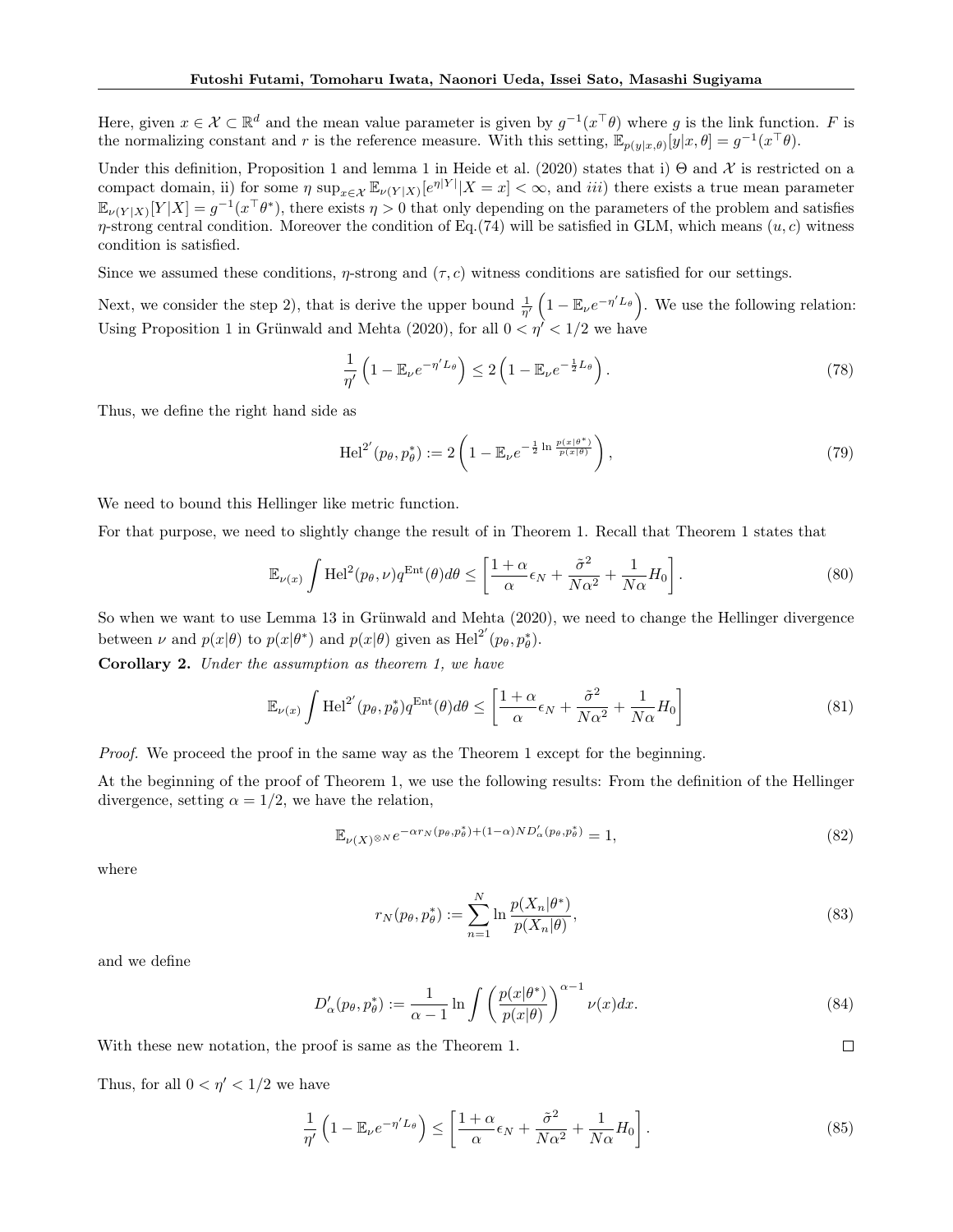From Lemma 13 in Grünwald and Mehta (2020) for all  $\lambda$  and for all  $0 < \eta' < \eta \vee 1/2$ we have,

$$
\mathbb{E}_{\nu}L_{\theta} \le \lambda \vee \left(c_{\tau(\lambda)} \left[\frac{1+\alpha}{\alpha}\epsilon_N + \frac{\tilde{\sigma}^2}{N\alpha^2} + \frac{1}{N\alpha}H_0\right]\right)
$$
(86)

where

$$
c_{\tau(\lambda)} := \frac{1}{c} \frac{\eta' \tau(\lambda) + 1}{1 - \frac{\eta'}{\eta}}.
$$
\n
$$
(87)
$$

with  $c = 1/2$ .

Since  $\lambda$  can take an arbitrary positive value, we set  $\lambda = 1/N$ . Then we have

$$
c_{\tau(1/N)} := \frac{1}{c} \frac{\eta \tau(1/N) + 1}{1 - \frac{1 - \alpha}{\eta}}.
$$
\n(88)

and

$$
\tau(1/N) = 1 \vee \kappa^{-1} \ln \frac{2M_{\kappa}N}{\kappa}.
$$
\n(89)

Thus, in conclusion, we have

$$
\mathbb{E}_{\nu(x)} \int \mathbb{E}_{\nu} L_{\theta} q^{\text{Ent}}(\theta) d\theta \le c_{\tau(1/N)} \left[ \frac{1+\alpha}{\alpha} \epsilon_N + \frac{\tilde{\sigma}^2}{N\alpha^2} + \frac{1}{N\alpha} H_0 \right]. \tag{90}
$$

From the definition of  $c_{\tau(1/N)}$ , there exists a constant  $c_1$  and  $c_2$ , s.t.

$$
c_{\tau(1/N)} = c_1 + c_2 \ln N \tag{91}
$$

and  $c_1$  and  $c_2$  only depend on the parameters of the problem. Thus, we have

$$
\mathbb{E}_{\nu(x)} \int \mathbb{E}_{\nu} L_{\theta} q^{\text{Ent}}(\theta) d\theta \le (c_1 + c_2 \ln N) \left[ \frac{1 + \alpha}{\alpha} \epsilon_N + \frac{\tilde{\sigma}^2}{N \alpha^2} + \frac{1}{N \alpha} H_0 \right].
$$
 (92)

Then if we assume that the likelihood is the Gaussian distribution, we proved the corollary. **Remark 1.** Note that  $Eq.(92)$  can be expressed as

$$
\mathbb{E}_{\nu(y,x)} \int \mathbb{E}_{\nu(x)} \text{KL}(\nu(y|x)|p(y|x,\theta^*))q_{\theta}^{\text{Ent}}d\theta
$$
\n
$$
\leq \mathbb{E}_{\nu(x)} \text{KL}(\nu(y|x)|p(y|x,\theta^*)) + (c_1 + c_2 \ln N) \left(\frac{1+\alpha}{\alpha}\epsilon_N + \frac{2\tilde{\sigma}^2 + H_0^2}{N\alpha^2}\right)
$$
\n(93)

which is known as the excess risk bound. In Theorem 1, the metric is the Hellinger divergence. On the other hand, above bound uses KL divergence, which is stronger than the Hellinger divergence. By controlling KL divergence, we can bound other useful metrics, such as Wasserstein distances.

Remark 2. Here we discuss the condition ii) of Lemma 1 and Proposition 1 in Heide et al. (2020), that is, ii) for some  $\eta$  sup<sub> $x \in \mathcal{X} \mathbb{E}_{\nu(Y|X)}[e^{\eta|Y|} | X = x] < \infty$ . For example, when the true data generating distribution is</sub> Gaussian distribution used in Section 3 in the main paper, this holds since

$$
\mathbb{E}_{\nu(Y|X)}[e^{\eta|Y|}|X=x] = \mathbb{E}_{\nu(Y|X)}[e^{\eta|Y|} \cdot \mathbf{1}_{|Y| \le 1}|X=x] + \mathbb{E}_{\nu(Y|X)}[e^{\eta|Y|} \cdot \mathbf{1}_{|Y|>1}|X=x] \le e^{\eta} + \mathbb{E}_{\nu(Y|X)}[e^{\eta|Y|^2} \cdot \mathbf{1}_{|Y|>1}|X=x].
$$
\n(94)

Since the distribution of  $Y^2$  is sub-exponential distribution (Wainwright, 2019), from the definition of subexponential distribution, there exists a  $\eta$  such that  $\mathbb{E}[e^{\eta |Y|^2}] < \infty$ . Thus the condition is satisfied.

### H FURTHER DISCUSSION ABOUT THE RELATED WORK

Here we discuss the relationship between our theoretical results with existing works in more detail.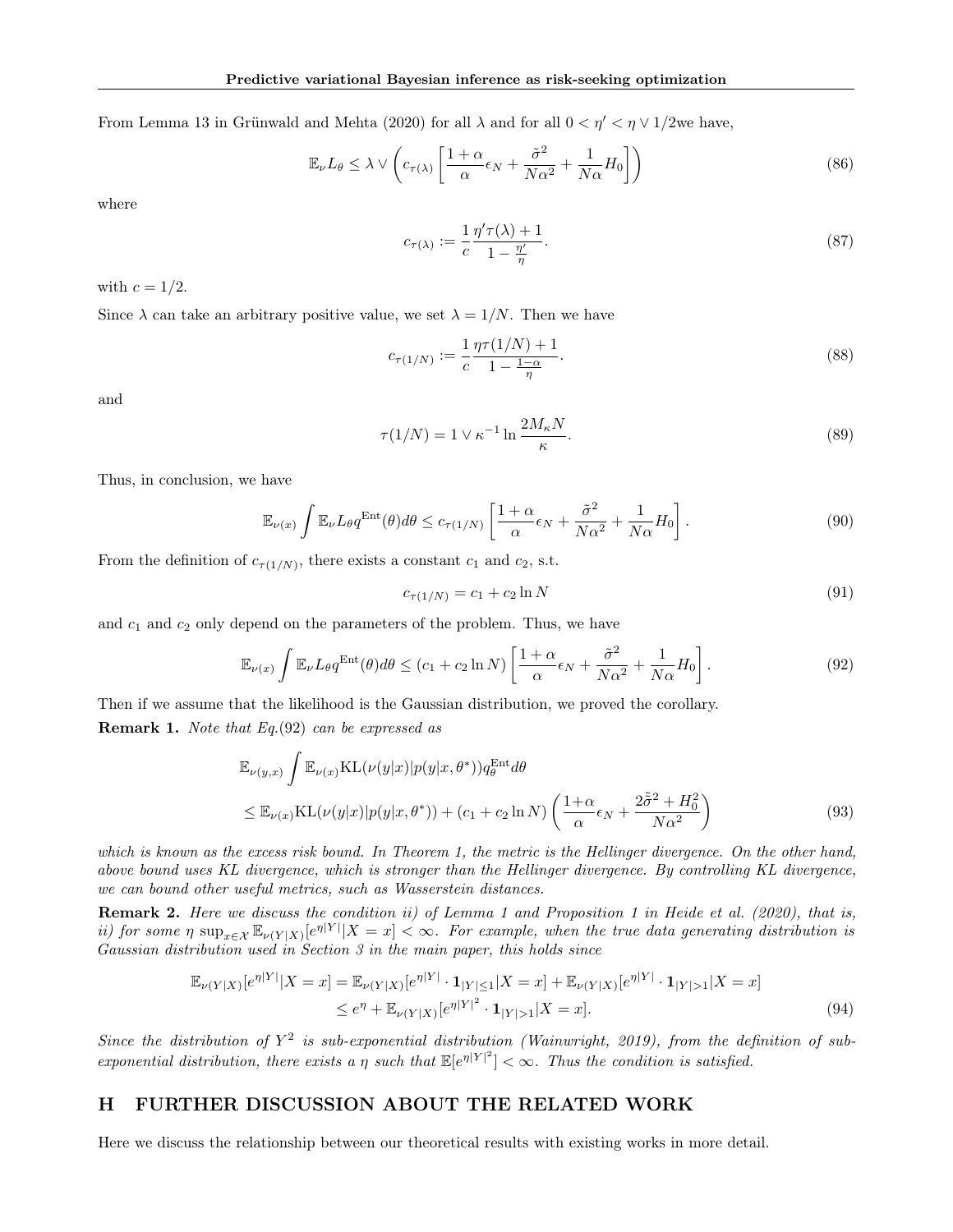#### H.1 Comparison with tempered posterior

In the analysis of tempered posterior distributions Alquier and Ridgway (2020), we only need Assumption 1 to get the consistency result. On the other hand, ours requires Assumption 2 in addition to Assumption 1 to control the dual problem of Ent-VI. Replacing Assumption 2 with weaker ones should be addressed in the future work.

As for the convergence speed Alquier and Ridgway (2020) showed that

$$
\mathbb{E}_{\nu(x)} \int D^{\alpha}(\nu(x), p(x|\theta)) q(\theta; \phi *_{\text{VI}}) d\theta \le \frac{\alpha}{1-\alpha} \text{KL}(\nu(x) | p(x|\theta^*)) + \frac{1+\alpha}{1-\alpha} \epsilon_N,
$$
\n(95)

where  $D^{\alpha}$  is the  $\alpha$ -divergence. Compared to our result, the difference is twofold. First, ours has additional term  $\frac{2\tilde{\sigma}^2 + H_0^2}{N\alpha^2}$  in the right-hand side. This is the term to control the dual problem. If  $\epsilon = \mathcal{O}(1/N)$ , ours show the same order as the result of Alquier and Ridgway (2020). The second difference is that Alquier and Ridgway (2020) showed the consistency in  $\alpha$ -divergence for  $\alpha < 1$ , on the other hand, we showed the consistency in the Hellinger distance, which is the special case of the  $\alpha$ -divergence when  $\alpha = 1/2$ . It is widely known that for any distribution P and Q,  $D^{1/2}(p,Q) \leq \frac{1-\alpha}{\alpha}D^{\alpha}(P,Q)$ , we can transform the result of Alquier and Ridgway (2020) into a Hellinger distance.

Grünwald and Mehta (2020); Heide et al. (2020) also worked on the tempered posterior distributions, and they focused on the exact posterior distribution. On the other hand, ours and Alquier and Ridgway (2020) focused on the variational posterior distributions. Alquier and Ridgway (2020) focused on the log-loss by considering the standard variational inference, and we focused on the distorted log-loss by considering the risk-seeking objective function. On the other hand, Grünwald and Mehta (2020) considered the more general risk function and derived the excess risk bound in various assumptions.

### H.2 Some examples of  $\epsilon_N$

In the main paper, we introduced the  $\epsilon_N$  for logistic regression model. The result holds for more general lipschitz log-loss models. From Alquier and Ridgway (2020), assume that q is MF Gaussian  $q(\theta; \phi) = N(\theta | \mu, \sigma^2 I_d)$  and  $\pi(\theta) = N(\theta|0, \sigma_0^2 I_d)$ , where  $I_d$  is the d-dimensional identity matrix. Then we assume that for any  $\theta, \theta' \in \times$  there exists a function  $M(x)$  where  $x \in \mathcal{X}$  that satisfies

$$
|\ln p(x|\theta) - \ln p(x|\theta')| \le M(x) \|\theta - \theta'\|_2,
$$
\n(96)

and  $\mathbb{M}(x) \leq L$ . Then we have

$$
\epsilon_N = \frac{L}{N} \vee \left\{ \frac{d}{N} \left[ \frac{1}{2} \ln(\sigma_0^2 N^2 d^{1/2}) + \frac{1}{N \sigma_0^2} \right] + \frac{\|\theta^*\|}{N \sigma_0^2} - \frac{d}{2N} \right\}.
$$
 (97)

Other than this, Alquier and Ridgway (2020) provided examples of  $\epsilon_N$  for a matrix completion problem and non-parametric regression problem. In Chérief-Abdellatif and Alquier (2018), the examples of  $\epsilon_N$  for various mixture models are derived.

## I THEORY FOR MV-VI

Here present the theory for MV-VI. Recall that the MV-VI is given as

$$
Obj_{MV}(\phi) := \frac{1}{N} \left( \mathbb{E}_q L_N(\theta) - \gamma \sum_{n=1}^N \text{Var}_q(l_n(\theta)) + \beta \text{KL}(q|\pi) \right),\tag{98}
$$

and we denote the solution of  $\arg\min_{\phi} \text{Obj}_{MV}(\phi)$  as  $\phi_{MV}$  and  $q_{\theta}^{MV} := q(\theta; \phi_{MV})$ . Then we have the following theorem,

**Theorem 2.** For a given  $\alpha \in (0,1)$  and  $\gamma \in (0,(2+\alpha/2)^{-1})$ , under assumption 1 and 2,  $q_{\theta}^{\text{MV}}$  satisfies

$$
\mathbb{E}_{\nu(x)} \int \mathrm{Hel}^2(\nu(x), p(x|\theta)) q_{\theta}^{\mathrm{MV}} d\theta \le \mathrm{KL}(\nu(x) | p(x|\theta^*)) + \frac{1+\alpha}{\alpha} \epsilon_N + \frac{2\tilde{\sigma}^2 + H_0^2}{N\alpha^2},\tag{99}
$$

where  $\text{Hel}^2$  is the Hellinger distance defined in Appendix A.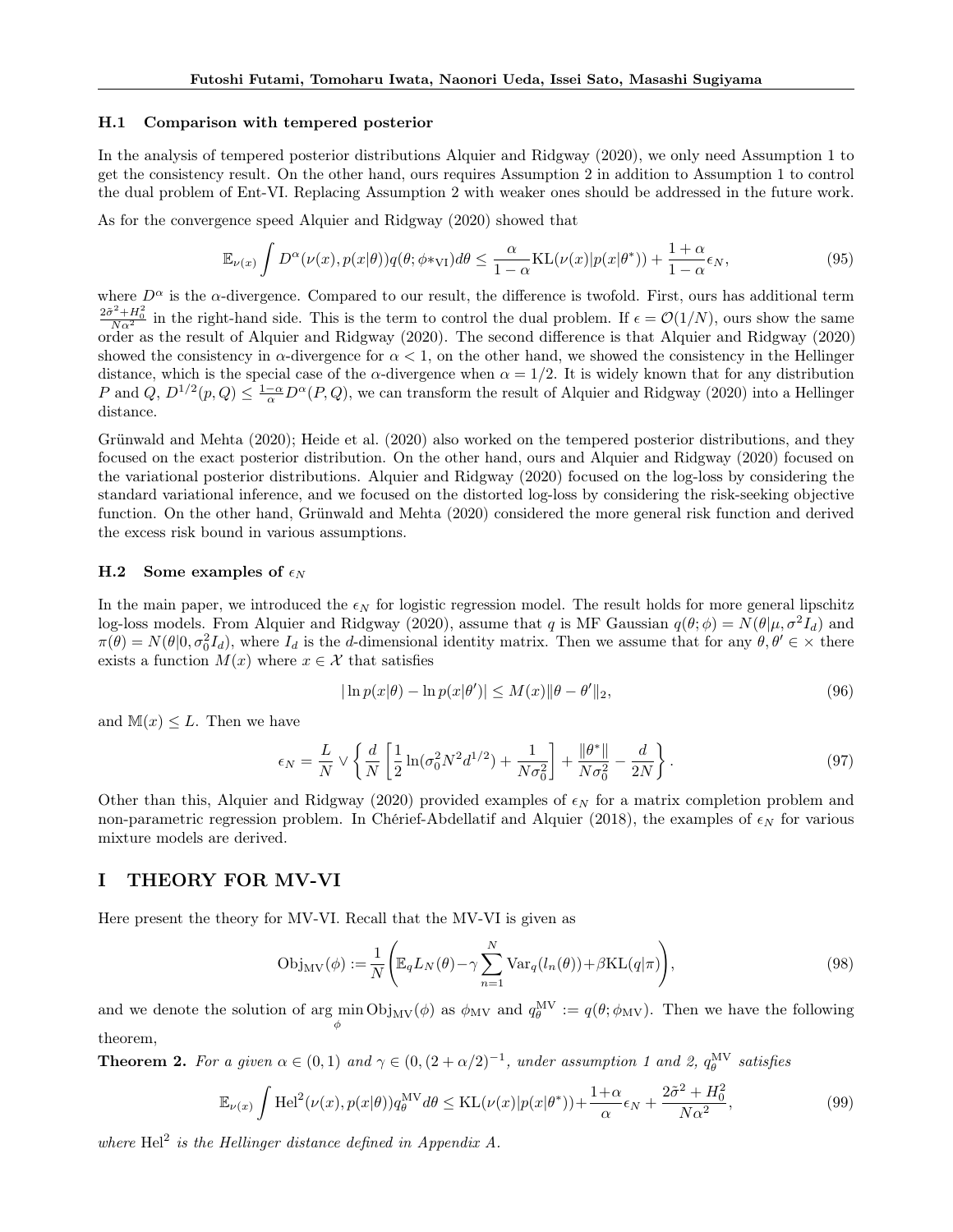Proof. The proof goes almost same as the Ent-VI. From Eq. 59 and the dual form of MV risk T Following Alquier and Ridgway (2020), from the definition of the  $\alpha$ -divergence, we obtain

$$
\mathbb{E}_{\nu(X)^{\otimes N}} e^{-\alpha r_N(p_\theta, \nu) + (1 - \alpha) N D_\alpha(p_\theta, \nu)} = 1,
$$
\n(100)

where

$$
r_N(p_\theta, \nu) := \sum_{n=1}^N \ln \frac{\nu(X_n)}{p(X_n|\theta)}\tag{101}
$$

and expectation is taken with respect to the draw of the training dataset.

Then we take the expectation with respect to a prior  $\pi$  and using Fubini's theorem we swap the expectation, we have

$$
\mathbb{E}\left[\int e^{-\alpha r_N(p_\theta,\nu)+(1-\alpha)ND_\alpha(p_\theta,\nu)}d\pi(\theta)\right]=1.
$$
\n(102)

Then by using the measure change formula in Lemma 2.2 in Alquier and Ridgway (2020), we obtain

$$
\mathbb{E}\left[\exp\left\{\sup_{\rho}\left\{\int\left(-\alpha r_N(p_\theta,\nu)+(1-\alpha)ND_\alpha(p_\theta,\nu)\right)d\rho(\theta)-\mathrm{KL}(\rho|\pi)\right\}\right\}\right]=1,\tag{103}
$$

where the supremum is taken over all the probability distributions on the given measurable space. Then by applying the Jensen inequality, we have

$$
\mathbb{E}\left[\sup_{\rho}\left\{\int\left(-\alpha r_N(p_\theta,\nu)+(1-\alpha)ND_\alpha(p_\theta,\nu)\right)d\rho(\theta)-\mathrm{KL}(\rho|\pi)\right\}\right]\leq 0.\tag{104}
$$

Recall the dual form of the MV-risk

$$
\mathbb{E}_{q(\theta)}l_n(\theta) - \frac{\gamma}{2} \text{Var}_q(l_n) = \inf_{q'} \mathbb{E}_{q'(\theta)}[l_n(\theta)] + \frac{1}{\gamma} \chi^2(q'(\theta)|q(\theta;\phi)),\tag{105}
$$

and we express the solution of this  $q'$  as  $q^*$ . Then, we substitute  $\rho = q^*$  in Eq.(104), we obtain

$$
\mathbb{E}\left[\left\{\int\left(-\alpha r_N(p_\theta,\nu)+(1-\alpha)ND_\alpha(p_\theta,\nu)\right)q^*d\theta-\mathrm{KL}(q^*|\pi)\right\}\right]\leq 0.\tag{106}
$$

Then by rearranging the above inequality, we have

$$
\mathbb{E}_{\nu} \int D_{\alpha}(p_{\theta}, \nu) q^* d\theta \leq \mathbb{E}_{\nu} \left[ \frac{\alpha}{N(1-\alpha)} \int r_N(p_{\theta}, \nu) q^* d\theta + \frac{\mathrm{KL}(q^*|\pi)}{N(1-\alpha)} \right]. \tag{107}
$$

As for the left-hand side, we have

$$
\int \mathrm{Hel}^2(p_\theta, \nu) q_\theta^{\mathrm{MV}} d\theta \le \int D_{1/2}(p_\theta, \nu) q^* d\theta + 2\mathrm{KL}(q^* | q_\theta^{\mathrm{MV}}) \le \frac{1-\alpha}{\alpha} \int D_\alpha(p_\theta, \nu) q^* d\theta + 2\mathrm{KL}(q^* | q_\theta^{\mathrm{MV}}), \quad (108)
$$

where we used the relation

$$
D_{1/2}(p_{\theta},\nu) \le \frac{1-\alpha}{\alpha} D_{\alpha}(p_{\theta},\nu) \tag{109}
$$

and

$$
\int \mathrm{Hel}^2(p_\theta, \nu) q_\theta^{\mathrm{MV}} d\theta \le -2 \ln \mathbb{E}_{q_\theta^{\mathrm{MV}}} e^{-1/2D_{1/2}(p_\theta, \nu)} \le \mathbb{E}_{q^*}[D_{1/2}(p_\theta, \nu)] + 2\mathrm{KL}(q^*|_{\theta}^{\mathrm{MV}}). \tag{110}
$$

Thus, we have

$$
\mathbb{E}_{\nu(x)} \int \mathrm{Hel}^2(p_\theta, \nu) q_\theta^{\mathrm{MV}} d\theta \le \mathbb{E} \left[ \frac{1}{N} \int \sum_i^N \ln \frac{\nu(x_i)}{p_\theta(x_i)} q^* d\theta + \frac{2}{N} \sum_i^N \mathrm{KL}(q^* | q_\theta^{\mathrm{MV}}) + \Omega(q_\theta^{\mathrm{MV}}, q^*) + \frac{\mathrm{KL}(q_\theta^{\mathrm{MV}} | \pi)}{N\alpha} \right],
$$
\n(111)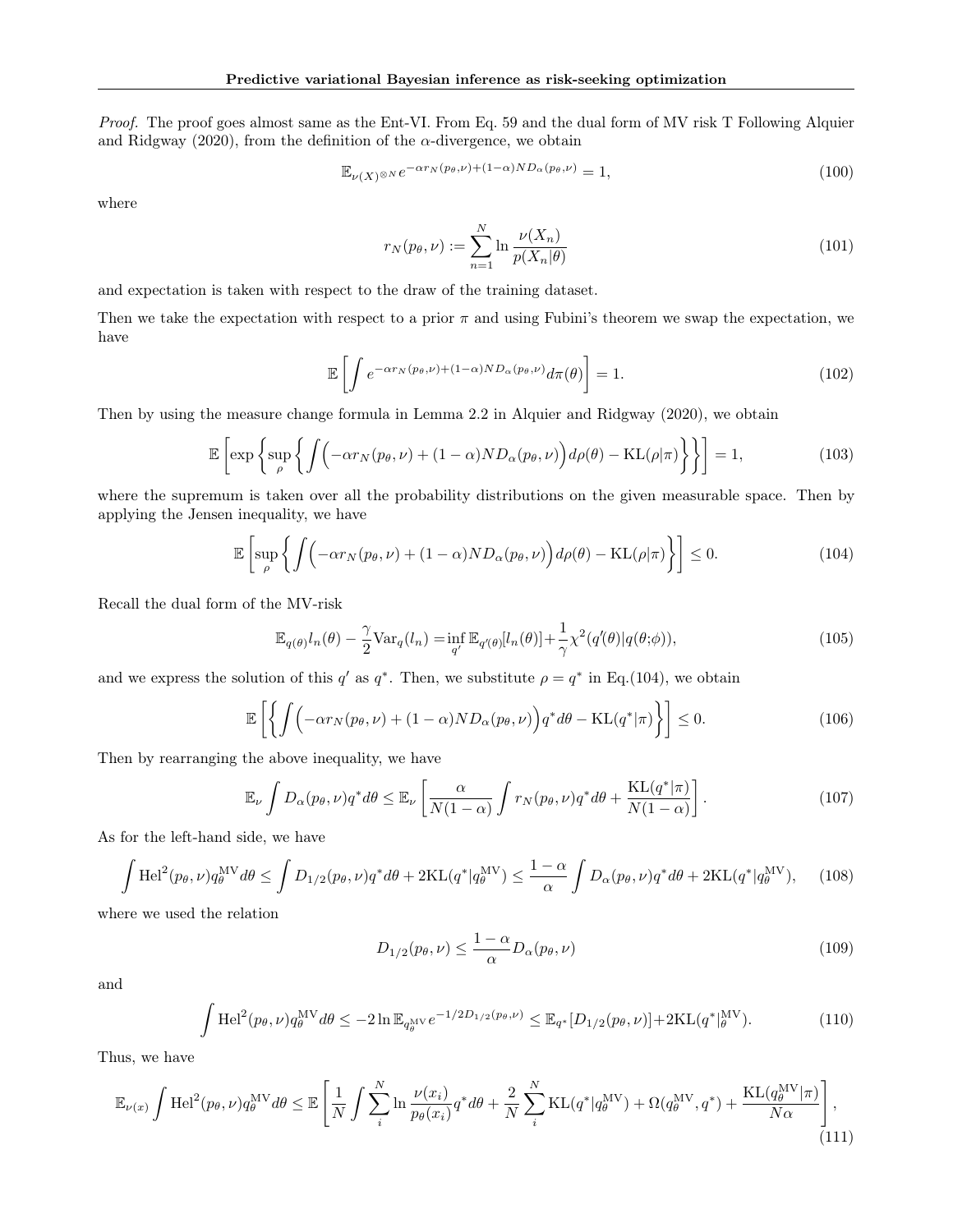where

$$
\Omega(q_{\theta}^{\text{MV}}, q^*) := \frac{1}{N\alpha} \int \ln \frac{q^*}{\pi} q^* d\theta - \frac{1}{N\alpha} \int \ln \frac{q^{\text{Ent}}(\theta)}{\pi} q_{\theta}^{\text{MV}} d\theta. \tag{112}
$$

We upper bound this term as follows. From Theorem 2 in Xu (2020), when the exponential interal condition  $\mathbb{E}_{q_\theta^{\text{MV}}} e^{\gamma \ln \pi} \leq e^{\gamma^2 \tilde{\sigma}}$  is satisfied we have

$$
\mathbb{E}_{q^*} \ln \pi - \mathbb{E}_{q_\theta^{\rm MV}} \ln \pi \le \sqrt{2\tilde{\sigma}^2 \text{KL}(q^* | q_\theta^{\rm MV})}.
$$
\n(113)

From the assumption of the upper bound of the entropy, we have

$$
\Omega(q_{\theta}^{\text{MV}}, q^*) = \frac{1}{N\alpha} \int \ln \frac{q^*}{\pi} q^* d\theta - \frac{1}{N\alpha} \int \ln \frac{q_{\theta}^{\text{MV}}}{\pi} q_{\theta}^{\text{MV}} d\theta
$$
  
\n
$$
\leq -\frac{1}{N\alpha} \int \ln \pi q^* d\theta + \frac{1}{N\alpha} \int \ln \pi q_{\theta}^{\text{MV}} d\theta + \frac{1}{N\alpha} H_0
$$
  
\n
$$
\leq \frac{1}{N\alpha} \sqrt{2\tilde{\sigma}^2 \text{KL}(q^* | q_{\theta}^{\text{MV}})} + \frac{1}{N\alpha} H_0
$$
  
\n
$$
\leq \frac{\tilde{\sigma}^2}{N\alpha^2} + \frac{\alpha}{2N} \text{KL}(q^* | q_{\theta}^{\text{MV}}) + \frac{1}{N\alpha} H_0.
$$
\n(114)

Then we have

$$
\mathbb{E}_{\nu(x)} \int \text{Hel}^2(p_\theta, \nu) q_\theta^{\text{MV}} d\theta
$$
\n
$$
\leq \mathbb{E} \left[ \frac{1}{N} \sum_{i}^{N} \left( \int \ln \frac{\nu(x_i)}{p_\theta(x_i)} q^* d\theta + (2 + \alpha/(2N)) \text{KL}(q^* | q_\theta^{\text{MV}}) \right) + \frac{\text{KL}(q_\theta^{\text{MV}} | \pi)}{N\alpha} + \frac{\tilde{\sigma}^2}{N\alpha^2} + \frac{1}{N\alpha} H_0 \right].
$$
\n(115)

Since  $KL(q^*|q_\theta^{MV}) \leq \chi^2(q^*|q_\theta^{MV})$ , and using the definition of the dual form of MV-risk,

$$
\mathbb{E}_{\nu(x)} \int \mathrm{Hel}^2(p_\theta, \nu) q^{\mathrm{Ent}}(\theta) d\theta \le \mathbb{E} \left[ \frac{1}{N} \sum_{i=1}^N \mathbb{E}_{q_\theta^{\mathrm{MV}}} l_i(\theta) - \gamma \mathrm{Var}_q l_i(\theta) + \frac{\mathrm{KL}(q^{\mathrm{Ent}}(\theta) | \pi)}{N \alpha} + \frac{\tilde{\sigma}^2}{N \alpha^2} + \frac{1}{N \alpha} H_0 \right], \quad (116)
$$

where  $\gamma = 2N/(4N + \alpha)$ . Then, by definition  $q_{\theta}^{MV}$  is the solution of the problem, we can write above as

$$
\mathbb{E}_{\nu(x)} \int \mathrm{Hel}^2(p_\theta, \nu) q_\theta^{\mathrm{MV}} d\theta \le \mathbb{E} \inf_{\rho} \left[ \frac{1}{N} \sum_{i=1}^N \mathbb{E}_{\rho_\theta} l_i(\theta) - \gamma \mathrm{Var}_{\rho} l_i(\theta) + \frac{\mathrm{KL}(\rho|\pi)}{N\alpha} + \frac{\tilde{\sigma}^2}{N\alpha^2} + \frac{1}{N\alpha} H_0 \right]. \tag{117}
$$

Then, applying the dual form of Ent-risk again, we obtain We substitute  $\rho=\phi_n$ 

$$
\mathbb{E}_{\nu(x)} \int \text{Hel}^2(p_{\theta}, \nu) q_{\theta}^{\text{MV}} d\theta
$$
\n
$$
\leq \mathbb{E} \inf_{\rho, \rho'} \left[ \frac{1}{N} \sum_{i}^{N} \left( \int \ln \frac{\nu(x_i)}{p_{\theta}(x_i)} \rho' d\theta + (2 + \alpha/(2N)) \chi^2(\rho'|\rho) \right) + \frac{\text{KL}(\rho|\pi)}{N\alpha} + \frac{\tilde{\sigma}^2}{N\alpha^2} + \frac{1}{N\alpha} H_0 \right].
$$
\n(118)

Then from the assumption, we assumed that  $q(\theta; \phi_N)$  such that

$$
\int \mathrm{KL}(\nu(x)|p(x|\theta))q(\theta;\phi_N)d\theta \le \epsilon_N,\tag{119}
$$

$$
KL(q(\theta; \phi_N)|\pi) \le N\epsilon_N. \tag{120}
$$

So, we substitute this to  $\rho' = q(\theta; \phi_n)$  and  $\rho' = \rho$ , we obtain

$$
\mathbb{E}_{\nu(x)} \int \mathrm{Hel}^2(p_\theta, \nu) q_\theta^{\mathrm{MV}} d\theta \le \left[ \frac{1+\alpha}{\alpha} \epsilon_N + \frac{\sigma^2}{N\alpha^2} + \frac{1}{N\alpha} H_0 \right]. \tag{121}
$$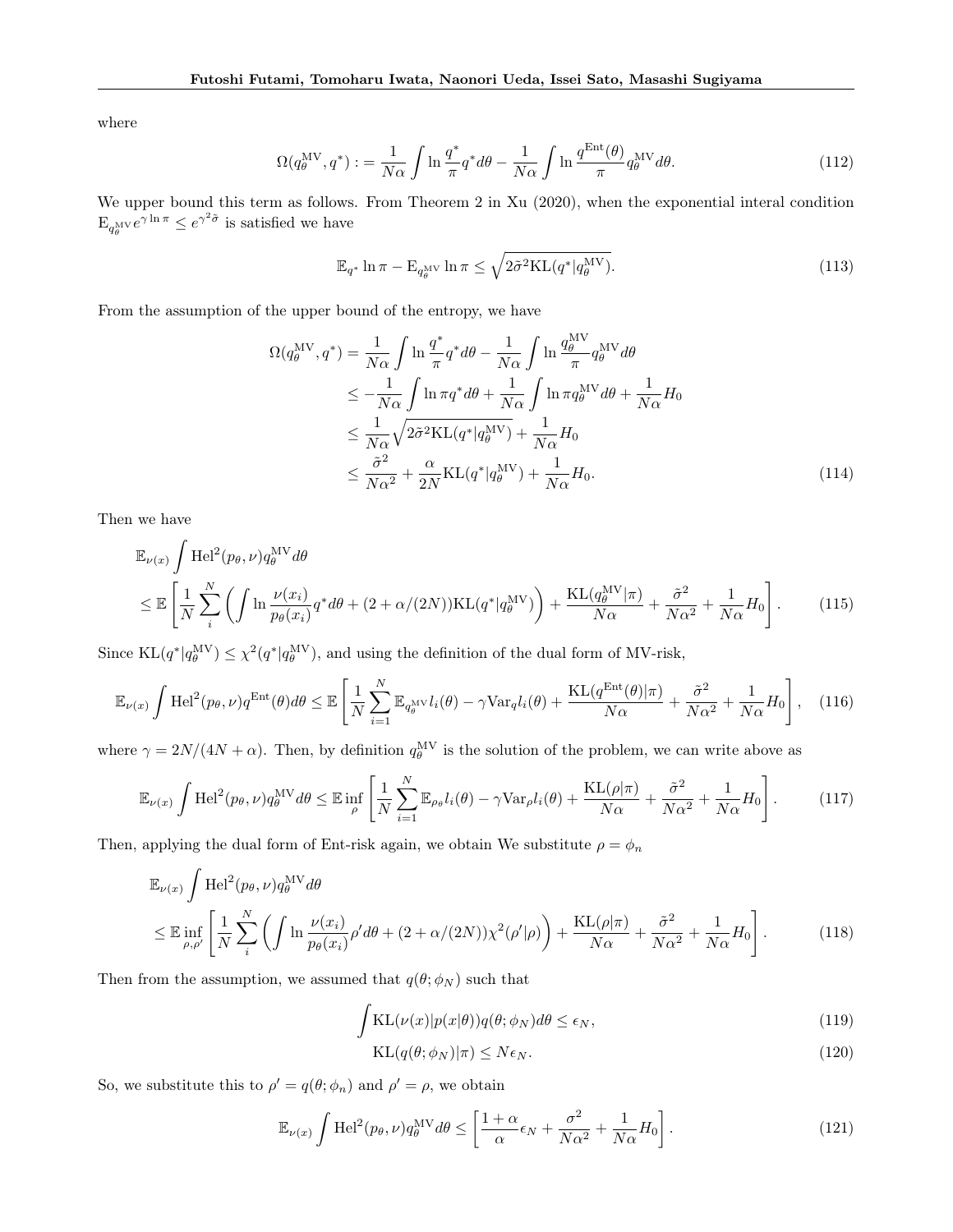So far we focused on model is well specified setting. As for the model misspecification, we just replace the log loss in Eq.(107) by

$$
KL(\nu(x)|p(x|\theta)) = KL(\nu(x)|p(x|\theta^*)) + E \ln \frac{p(X_n|\theta^*)}{p(X_n|\theta)}.
$$
\n(122)

Then, the proof goes almost in the same way but we add model misspecified loss  $KL(\nu(x)|p(x|\theta^*))$ .  $\Box$ 

# J DISPARITIES AND ROBUSTNESS

The robustness of Hellinger distance has been analyzed by the disparity distance and associated residuals (Lindsay, 1994). Here we present the model misspecification property of Ent-VI from the disparity analysis similarly to Hellinger distance.

We define the Pearson residual at  $x$  as

$$
\delta(x) = \frac{\nu(x) - p(x|\theta)}{p(x|\theta)}.
$$
\n(123)

We then define a disparity measure between  $\nu(x)$  and  $p(x|\theta)$  as

$$
\rho(\nu, p_{\theta}) := \int G(\delta(x)) p(x|\theta) dx, \qquad (124)
$$

where  $G(\delta(x))$  is the strictly convex function. By choosing appropriate G,  $\rho$  corresponds to the family of power density divergences

$$
D_{\rm PD}(\nu, p(\theta)) := \int \frac{(1+\delta)^{\lambda+1} - 1}{\lambda(\lambda+1)} p(x|\theta) dx,
$$
\n(125)

where  $\lambda = 0$  correspodns to the KL divergence and  $\lambda = -1/2$  corresponds to the Hellinger divergence. We differentiate  $\rho$  concerning a parameter and obtain the estimating equation:

$$
\nabla_{\theta} \rho = \int (G'(\delta)(\delta + 1) - G(\delta)) \nabla p(x|\theta) dx = 0.
$$
\n(126)

We then define a response function as

$$
R(\delta(x)) := G'(\delta)(\delta + 1) - G(\delta). \tag{127}
$$

This measures how much the estimating equation changes under the difference of the Pearson disparity function. This response function is called the residual adjustment function (RAF). The intuition of RAF is that since  $\delta(x)$ is the relative deviation of the model and data generating distribution and model misspecification implies large  $\delta(x)$ . Thus, robustness to model misspecification requires to have damped reponse as increase  $\delta(x)$  and put small  $R(\delta(x))$  for large  $\delta$  For example, when  $\rho$  corresponds to the maximum likelihood estimation,  $R(\delta) = \delta$ , thus, this is efficient but not robust to model misspecification. On the other hand, Hellinger distance shows  $\sqrt{\delta+1}-1$ . Thus it is robust compared to KL divergence.

We extend above concepts in a Bayesian way. Since a model  $p(x|\theta)$  is generated from approximate posterior  $q(\theta; \phi)$ . We focus on the objective function of VI. We consider using multi-sample bound. We define a disparity measure for each sample as

$$
\delta(x, \theta_{m'}) = \frac{\nu(x) - p(x|\theta_{m'})}{p(x|\theta_{m'})}.
$$
\n(128)

Since the loss function of the standard VI is written as  $\mathbb{E}_{q(\theta,\phi)}[\text{KL}(\nu(x)|p(x|\theta))]$ , we define it as the disparity function:

$$
\rho(\nu, p_{\theta}, q) := \mathbb{E}_{q(\theta; \phi)} \text{KL}(\nu(x) | p(x|\theta)). \tag{129}
$$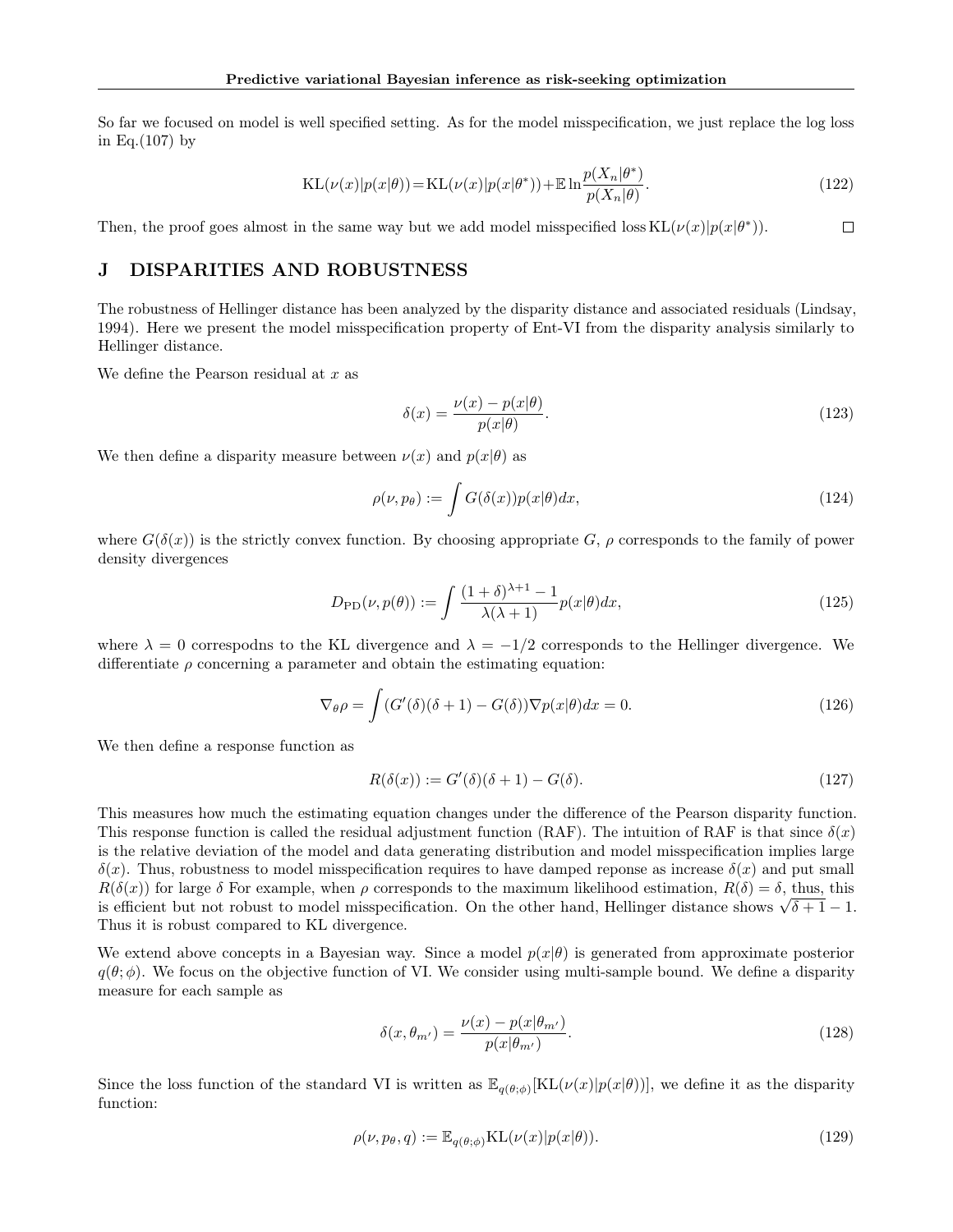

Figure 6: The illustration of risk-seeking property under model misspecification. Under model misspecification, the predictive distribution obtained from PB can get closer to the true distribution  $\nu(x)$  than a single model  $p(x^*)$ .

We then differentiate the objective as follows. Assume that we use a reparametrized gradient where  $\theta \sim T(\theta_0; \phi)$ . Here, T is a translation,  $\phi$  is a variational parameter, and  $\theta_0$  obeys some simple distribution. Then we calculate the derivative by considering a multi-sample bound:

$$
\nabla_{\phi} \mathbb{E}_{q(\theta;\phi)} \text{KL}(\nu(x)|p(x|\theta)) = \mathbb{E}_{\theta_0^1 \dots \theta_0^m \sim p(\theta_0)} \int \frac{1}{m} \sum_{m'=1}^m \frac{\nu(x)}{p(x|\theta_{m'})} \nabla_{\phi} T(\theta_0^{m'};\phi) \nabla_{\theta} p(x|\theta_{m'}) dx.
$$
 (130)

Next we consider the loss of Ent-VI. We upper bound the objective by using the Jensen inequality:

$$
-\frac{1}{\gamma}\ln \mathbb{E}_{\theta_0^{(1)}\dots\theta_0^{(m)}} \frac{1}{m} \sum_{m'=1}^m e^{\gamma \ln w(\theta_{m'})} \le -\mathbb{E}_{\theta_0^{(1)}\dots\theta_0^{(m)}} \frac{1}{\gamma} \ln \frac{1}{m} \sum_{m'=1}^m e^{\gamma \ln w(\theta_{m'})}.
$$
 (131)

Then we calculate the gradient and we obtain

$$
\nabla_{\theta} \frac{1}{\gamma} \ln \frac{1}{m} \sum_{m'=1}^{m} e^{\gamma \ln w(\theta_{m'})} = \frac{e^{\gamma \ln w(\theta_{m'})}}{\sum_{m'=1}^{m} e^{\gamma \ln w(\theta_{m'})}} \nabla_{\theta} \ln w(\theta) = \frac{e^{\gamma \ln w(\theta_{m'}) - \gamma \ln w(\theta_{\tilde{m}})}}{\sum_{m'=1}^{m} e^{\gamma \ln w(\theta_{m'}) - \gamma \ln w(\theta_{\tilde{m}})}} \nabla_{\theta} \ln w(\theta)
$$

$$
= \frac{e^{\gamma \ln w(\theta_{m'}) - \gamma \ln w(\theta_{\tilde{m}})}}{1 + \sum_{m'=1, \neq \tilde{m}}^{m} e^{\gamma \ln \frac{w(\theta_{m'})}{w(\theta_{\tilde{m}})}}} \nabla_{\theta} \ln w(\theta) \tag{132}
$$

where we define  $\theta_{\tilde{m}} := \operatorname{argmax}_{\theta_{m'}} \ln w(\theta_{m'})$ . With this expression, we have

$$
\nabla_{\phi} \mathbb{E}_{\nu(x)} \left( -\gamma^{-1} \ln \mathbb{E}_{q(\theta; \phi)} e^{\gamma \ln \frac{p(x|\theta)}{\nu(x)}} \right)
$$
\n
$$
= \mathbb{E}_{\theta_0^{(1)} \dots \theta_0^{(m)}} \int \left[ \sum_{m'=1}^m \nabla_{\phi} T(\theta_0^{m'}; \phi) \frac{e^{\gamma \ln w(\theta_{m'}) - \gamma \ln w(\theta_{\tilde{m}})}}{1 + \sum_{m'=1, \neq \tilde{m}}^m e^{\gamma \ln \frac{w_{\theta'}}{w(\theta_{\tilde{m}})}}} \frac{\nu(x)}{p(x|\theta_m)} \nabla_{\theta} p(x|\theta)|_{\theta_{m'} = T(\theta_0^{m'}; \phi)} \right] dx. \tag{133}
$$

Thus, when  $\gamma > 1$ , the weights of the gradient other than the maximum become very small. Thus the RAF is given as

$$
\frac{e^{\gamma \ln w(\theta_{m'}) - \gamma \ln w(\theta_{\tilde{m}})}}{1 + \sum_{m'=1,\neq \tilde{m}}^m e^{\gamma \ln \frac{w_{\theta'}}{w(\theta_{\tilde{m}})}}} \frac{\nu(x)}{p(x|\theta_{m'})}.
$$
\n(134)

This shows much smaller response than the RAF of the standard VI. We numerically check the RAF as shown in the main paper, Section 4.3.

# K INTUITION OF RISK SEEKING PROPERTY UNDER MODEL MISSPECIFICATION

Here we discuss the intuition of risk-seeking property under model misspecification. Fig. 6 depicts the settings under model misspecification. In the figure, the area below the curve is the set of parameterized models  $p(x|\theta)$ ,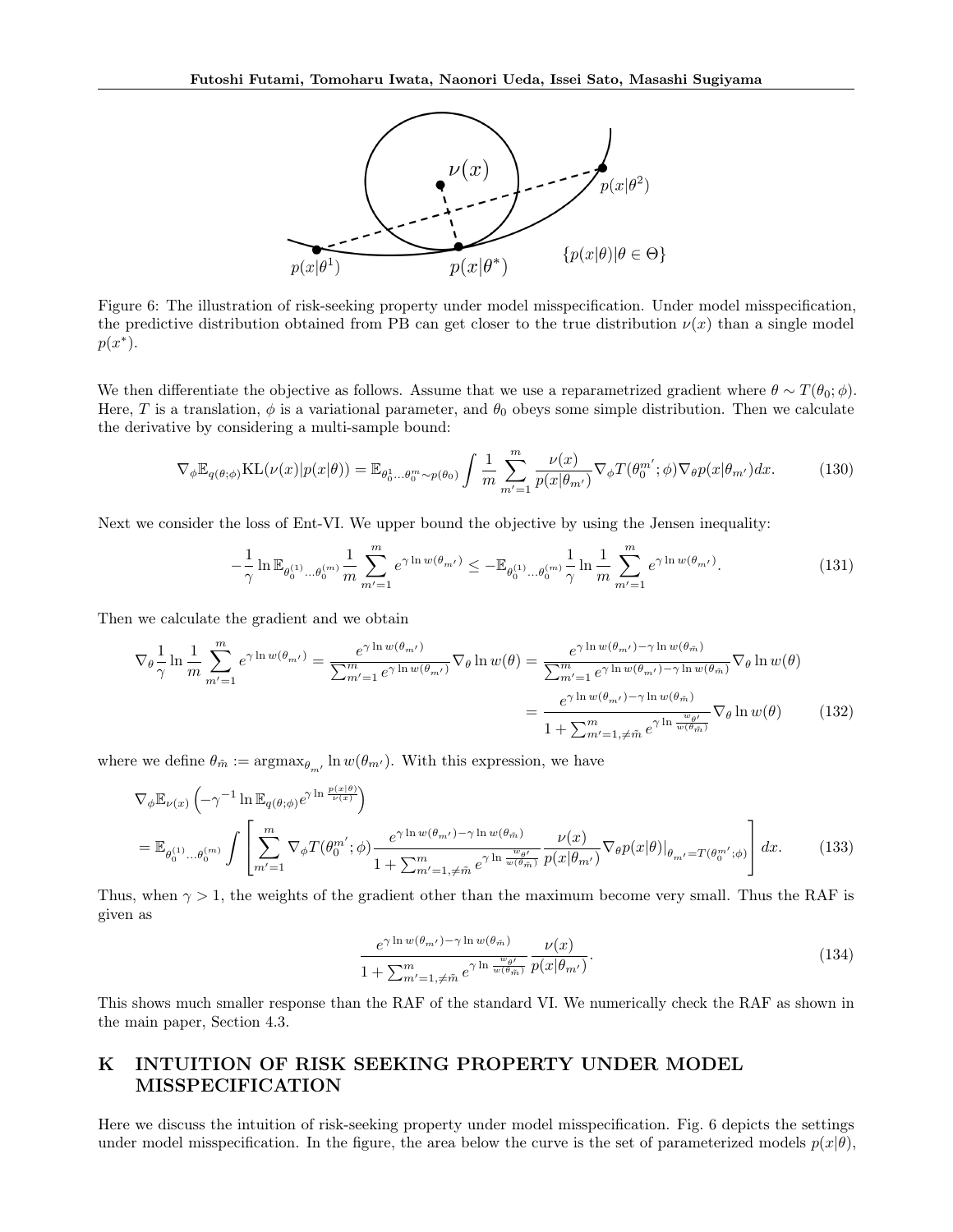and  $\theta^*$  is the closest point to true distribution  $\nu(x)$  in KL divergence. The usual variational inference makes the posterior distribution around  $\theta^*$ . Under appropriate assumptions, the set of probability distributions  $p(x|\theta)$ may not be a convex set (Grünwald and Van Ommen, 2017). For example, the average of Gaussian distributions results in a Gaussian mixture, which is outside the set of Gaussian distributions. Therefore, a mixture of models  $p(x|\theta)$  can be closer to  $\nu(x)$  than  $p(x|\theta^*)$ . Thus, when an approximate posterior  $q(\theta)$  which is the solution of PB generates samples  $\theta_1$  and  $\theta_2$ , the predictive distribution  $\sum_{i=1,2} w_i p(x|\theta^i)$  can be closer to  $\nu(x)$  than the standard Bayesian predictive distribution if the weights  $\{w_i\}$  are appropriately chosen. RSO may provide such a dispersed approximate posterior as a solution. Thus, PB might be more capable of dealing with model misspecification since it uses risk-seeking optimization.

### L DERIVATION OF THE TAYLOR EXPANSION OF PB

Here we present the derivation of Eqs.(21), (22), and (23) in the main paper.

Recall the definitions. We focus on deep Bayesian models and consider the MF approximation with  $q(\theta; \phi)$  :=  $N(\theta|\mu_1, \sigma^2 I_d)$ . We restrict q' in Eq.(10) to the parametric distributions, and consider the MF Gaussian distribution:  $q'(\theta; \phi') := N(\theta | \mu_2, \sigma^2 I_d)$ . Here for simplicity, we assume that the variances of q and q' are the same. We express the difference of the mean as  $s = \mu_2 - \mu_1$ . Then samples from q' can be written as  $s + \mu_1 + \sigma \xi$ , where  $\xi$  is drawn from  $N(0, I_d)$ .

Then, first by using the formula of the KL divergence between Gaussian distributions, from Eq.(10), we obtain

$$
\inf_{\mu,\sigma^2,sN} \sum_{n=1}^N \left[ \mathbb{E}_{\xi} [l_n(\mu_1 + s + \sigma \xi)] + \frac{\|s\|^2}{2\gamma \sigma^2} \right] + \frac{\beta \text{KL}(q|\pi)}{N}.
$$
\n(135)

Before solving the inner problem concerning s, we consider to expand the loss of the standard VI by the Taylor theorem as

$$
\mathbb{E}_{q(\theta,\phi)}[l_n(\theta)] \approx l_n(\mu_1) + \text{Tr}[\nabla^2 l_n(\mu_1)]\sigma^2.
$$
\n(136)

This expansion was introduced Tsuzuku et al. (2020) and approximation error is discussed there. To derive the above expansion, we assume that loss is twice differentiable, then by the taylor expnasion, we expand  $l_n(\theta')$ around  $\theta_1$ . Then there exists a constant  $t \in (0, 1]$  such that

$$
l_n(\theta') = l_n(\theta_1) + \nabla_{\theta} l_n(\theta) |_{\theta_1}(\theta' - \theta_1) + \frac{1}{2} (\theta' - \theta_1)^{\top} \nabla_{\theta}^2 l_n(\theta) |_{\alpha(\theta' - \theta_1) + \theta_1} (\theta' - \theta_1).
$$
\n(137)

Assume that the Hessian matrix satisfies M lipschitzness

$$
\frac{\|\nabla_{\theta}^{2}l_{n}(\theta)|_{\theta'} - \nabla_{\theta}^{2}l_{n}(\theta)|_{\theta_{1}}\|_{2}}{\|\theta' - \theta_{1}\|_{2}} \leq M.
$$
\n(138)

.

Then we have

$$
l_n(\theta') \le l_n(\theta_1) + \nabla_{\theta} l_n(\theta) |_{\theta_1}(\theta' - \theta_1) + \frac{1}{2} (\theta' - \theta_1)^{\top} \nabla_{\theta}^2 l_n(\theta) |_{\theta_1}(\theta' - \theta_1) + \frac{1}{2} M \|\theta' - \theta_1\|_2^3.
$$
 (139)

Then we take the average and set  $\theta_1 = \mu_1$ , we obtain

$$
\mathbb{E}_{q(\theta;\phi)}[l_n(\theta)] \le l_n(\mu_1) + \mathbb{E}_{q(\theta;\phi)}[\nabla_{\theta}l_n(\theta)|_{\theta_1}(\theta-\mu_1)] + \frac{1}{2}\mathbb{E}_{q(\theta;\phi)}(\theta-\mu_1)^\top \nabla_{\theta}^2 l_n(\theta)|_{\mu_1}(\theta-\theta_1) + \frac{1}{2}M\mathbb{E}_{q(\theta;\phi)}\|\theta-\mu_1\|_2^3
$$
\n(140)

Then by using the trace and Gaussian relation, we obtain

$$
\mathbb{E}_{q(\theta;\phi)}[l_n(\theta)] \le l_n(\mu_1) + \frac{1}{2} \text{Tr}[\nabla^2 l_n(\mu_1)]\sigma^2 + M \frac{\sqrt{2}\Gamma\left(\frac{n+3}{2}\right)}{\Gamma\left(\frac{n}{2}\right)} \sigma^3. \tag{141}
$$

Thus, in the main paper, we drop the third term for simplicity.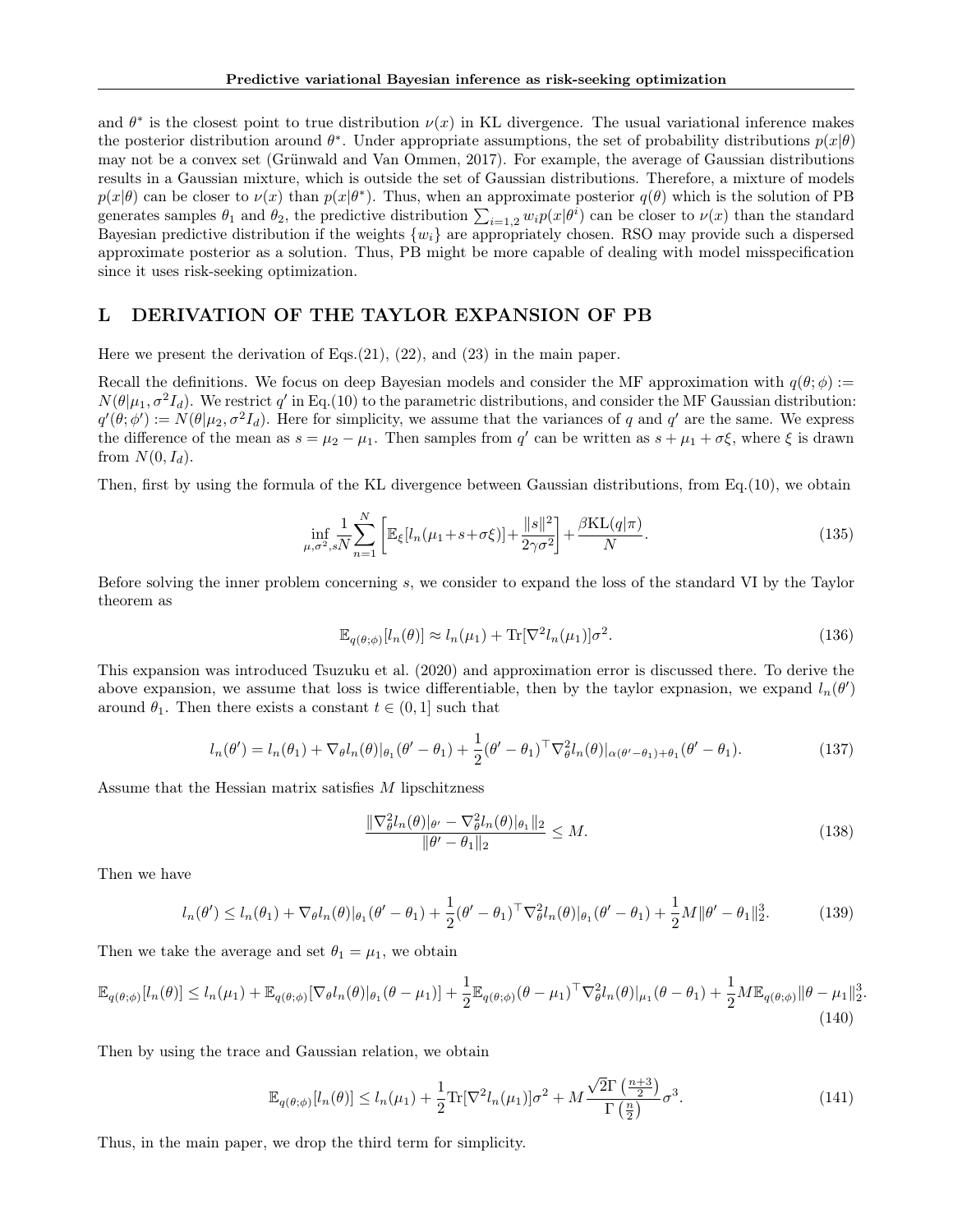With this expansion, first, we solve the inner problem concerning s. We further assume that s is small. This is a kind of parametric assumption on  $q'$ .

Then by using the Taylor expansion, we can expand the inner problem of Eq.(135) using Eq.(140), and by dropping the third order term for simplicity, we obtain

$$
\inf_{s} \mathbb{E}_{\xi}[l_n(\mu_1 + s + \sigma \xi)] + \frac{\|s\|^2}{2\gamma \sigma^2} \approx \inf_{s} l_n(\mu_1) + \frac{1}{2} \text{Tr}[\nabla^2 l_n(\mu_1)] \sigma^2 + \nabla_{\theta} l_n(\mu_1) s + \frac{1}{2} s^{\top} \nabla^2 l_n(\mu_1) s + \frac{\|s\|^2}{2\gamma \sigma^2}
$$

$$
= l_n(\mu_1) + \text{Tr}[\nabla^2 l_n(\mu_1)] \sigma^2 - \nabla l_n(\mu_1)^{\top} H \nabla l_n(\mu_1), \tag{142}
$$

Note that from the first line to the second line, since the objective function is the quadratic function of  $\nabla_{\theta} l_n(\mu_1)s + \frac{1}{2}s^{\top} \nabla^2 l_n(\mu_1)s + \frac{\|s\|^2}{2\gamma \sigma^2}$  with respect to s, we solved it analytically as follows:

$$
\inf_{s} \mathbb{E}_{\xi}[l_n(\mu_1 + s + \sigma \xi)] + \frac{\|s\|^2}{\gamma \sigma^2} \approx l_n(\mu_1) + \frac{1}{2} \text{Tr}[\nabla^2 l_n(\mu_1)] \sigma^2 - \nabla l_n(\mu_1)^\top H \nabla l_n(\mu_1),\tag{143}
$$

where  $s = H \nabla l_n(\mu_1)$  and  $H := [\gamma^{-1} \sigma^{-2} I_d + \nabla^2 l_n(\mu_1)]^{-1}$ .

# M DERIVATION OF THE LOWER BOUND OF THE MARGINAL LIKELIHOOD

We use the second order Jensen inequality developed in Futami et al. (2021). We cite their theorem **Theorem 3.** When  $p(x|\theta) < \infty$  for all x and  $\theta$ , we have

$$
\mathbb{E}_{q(\theta)} \ln p(x|\theta) \le \ln \mathbb{E}_{q(\theta)} p(x|\theta) - \mathbb{E}_{q(\theta)} \left( \frac{\ln p(x|\theta) - \mathbb{E}_{q(\theta)} \ln p(x|\theta)}{2h(x,\theta)} \right)^2, \tag{144}
$$

where

$$
h(x,\theta)^{-2} = \exp\left(\ln p(x|\theta) + \mathbb{E}_{q(\theta)}\ln p(x|\theta) - 2\max_{\theta}\ln p(x|\theta)\right). \tag{145}
$$

They call this the loss function based second order Jensen inequality. We apply this to the marginal likelihood. Define

$$
w_j = \frac{p(x|z_j)p(z_j)}{p(z_j)},\tag{146}
$$

where  $z_j$  is the j-th drawn sample from the approximate posterior distribution. We also define a empirical distribution of  $z_j$ :

$$
\rho_E(z) := \frac{1}{J} \sum_{j=1}^{J} \delta_{z_j}(z) \tag{147}
$$

Next, We express a marginal log likelihood by using the multi-sample of  $z_i$  as

$$
\ln p(x) = \ln \int p(x|z)p(z)dz = \ln \left[\mathbb{E}_{(z_1,\ldots,z_J)\sim q(z)}\mathbb{E}_{\rho_E}w_j\right]
$$

$$
= \ln \left[\mathbb{E}_{(z_1,\ldots,z_J)\sim q(z)}\frac{1}{N}\sum_{j=1}^J w_j\right]
$$
(148)

First, we derive a bound of IWAE-VAR. We apply the second order Jensen inequality assuming that  $q(\theta) = q(z)$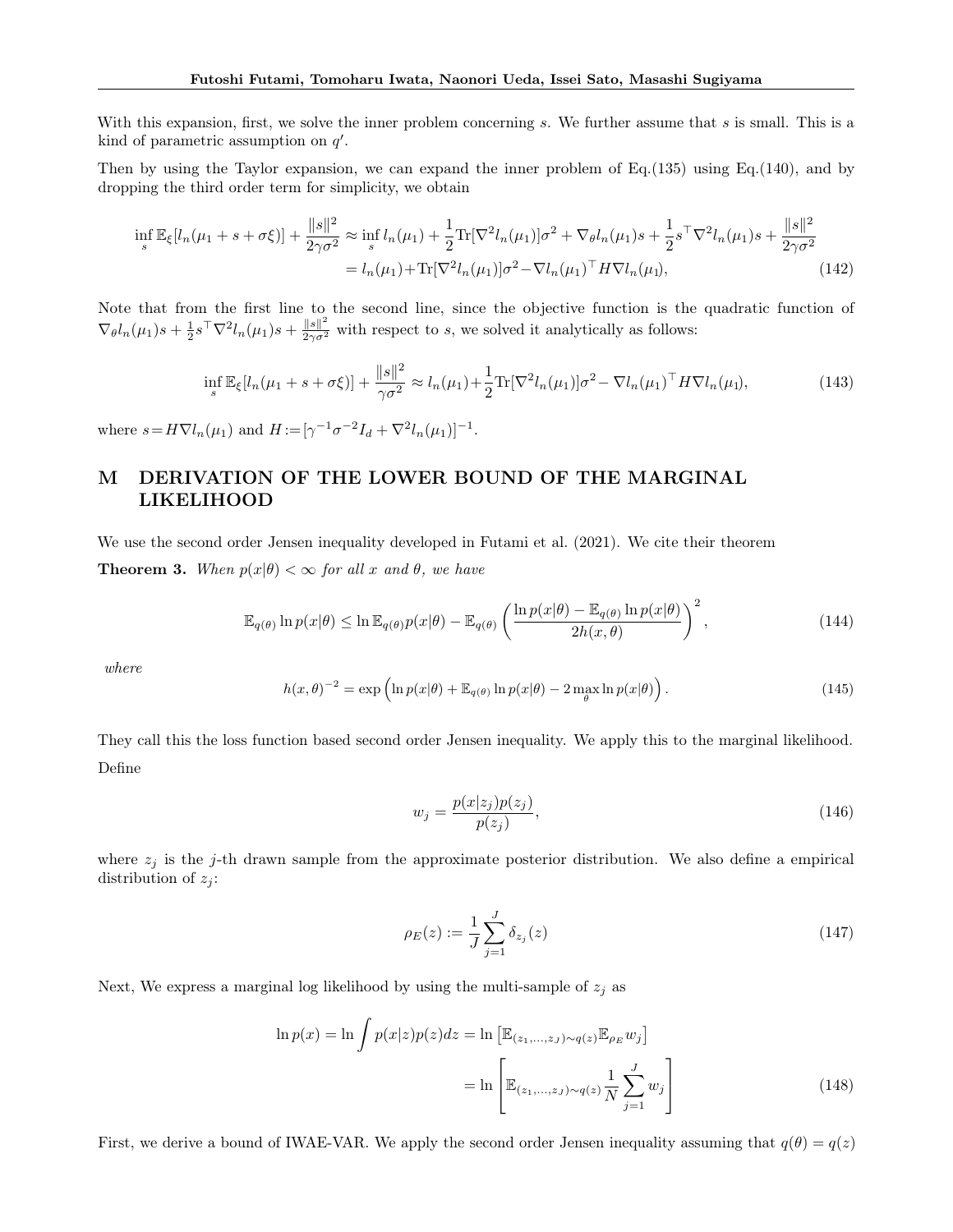and  $p(x|\theta) = \frac{1}{J} \sum_{j=1}^{J} w_j$  in Theorem 3, and then we obtain

 $\mathbf{1}$   $\mathbf{1}$ 

$$
\begin{split}\n&\text{in } p(x) \\
&= \ln \left[ \mathbb{E}_{(z_1, \ldots, z_J) \sim q(z)} \frac{1}{J} \sum_{j=1}^J w_j \right] \\
&\geq \mathbb{E}_{\{(z_1^m, \ldots, z_J^m)\}_{m=1}^M \sim q(z)} \frac{1}{M} \sum_{m=1}^M \ln \left[ \frac{1}{J} \sum_{j=1}^J w_j^m \right] \\
&+ \mathbb{E}_{\{(z_1^m, \ldots, z_J^m)\}_{m=1}^M \sim q(z)} \frac{1}{M} \sum_{m=1}^M \left[ \frac{1}{(2h(x, \{z^m\}))^2} \left( \ln \frac{1}{J} \sum_{j=1}^J w_j^m - \frac{1}{M} \sum_{m=1}^M \ln \frac{1}{J} \sum_{j=1}^J w_j^m \right)^2 \right],\n\end{split} \tag{149}
$$

where

$$
h(x,\{z^m\})^{-2} = \exp\left(\ln\frac{1}{J}\sum_{j=1}^J w_j^m + \frac{1}{M}\sum_{m=1}^M \ln\frac{1}{J}\sum_{j=1}^J w_j^m - 2\max_m \ln\frac{1}{J}\sum_{j=1}^J w_j^m\right).
$$
(150)

Here we consider that we prepare M sets of empirical distribution  $\{\rho_E(z^m)\}_{m=1}^M$  and applied the second order Jensen inequality. Thus, this is the multi-sample bound that requires NM samples.

This bound is similar to the bound developed in Rainforth et al. (2018), when we dropped the weighted variance term. The first term in

Next we derive VI-VAR bound. From a multi sample bound, we first apply a normal Jensen inequality with respect to  $q(z)$  to Eq.(148), we obtain

$$
\ln p(x) \ge \mathbb{E}_{(z_1,\ldots,z_J)\sim q(z)} \ln \left[\mathbb{E}_{\rho_E} w_j\right].
$$
\n(151)

We then apply the second order Jensen inequality with resepct to  $\rho_E$ , then obtain

$$
\ln p(x) \ge \mathbb{E}_{(z_1,\ldots,z_J)\sim q(z)} \left[ \frac{1}{J} \sum_{j=1}^J \ln w_j + \frac{1}{J} \sum_{j=1}^J \frac{1}{(2h(x,z_j))^2} \left( \ln w_j - \frac{1}{J} \sum_{j=1}^J \ln w_j \right)^2 \right],
$$
(152)

where

$$
h(x, z_j)^{-2} = \exp\left(\ln w_j + \frac{1}{J} \sum_{j=1}^{J} \ln w_j - 2 \max_j \ln w_j\right).
$$
 (153)

# N EXPERIMENTAL SETTINGS AND ADDITIONAL EXPERIMENTAL RESULTS

Here we present the detailed settings of the experiments in the main paper and present additional experimental results.

#### N.1 Misspecified settings

In this section, we present the settings and additional results for the misspecified models.

#### N.1.1 Toy data experiments

The experimental settings are similar to Heide et al. (2020). The difference is that they used MCMC to approximate the posterior distributions. We approximate the posterior by VI. As our model, we used  $N(y|f(x|w), \sigma^2)$  with a linear model of Fourier basis  $f(x|w) = \frac{1}{\pi} \sum_{k=0}^{40} w_k^0 \cos(kx) + w_k^1 \sin(kx)$ .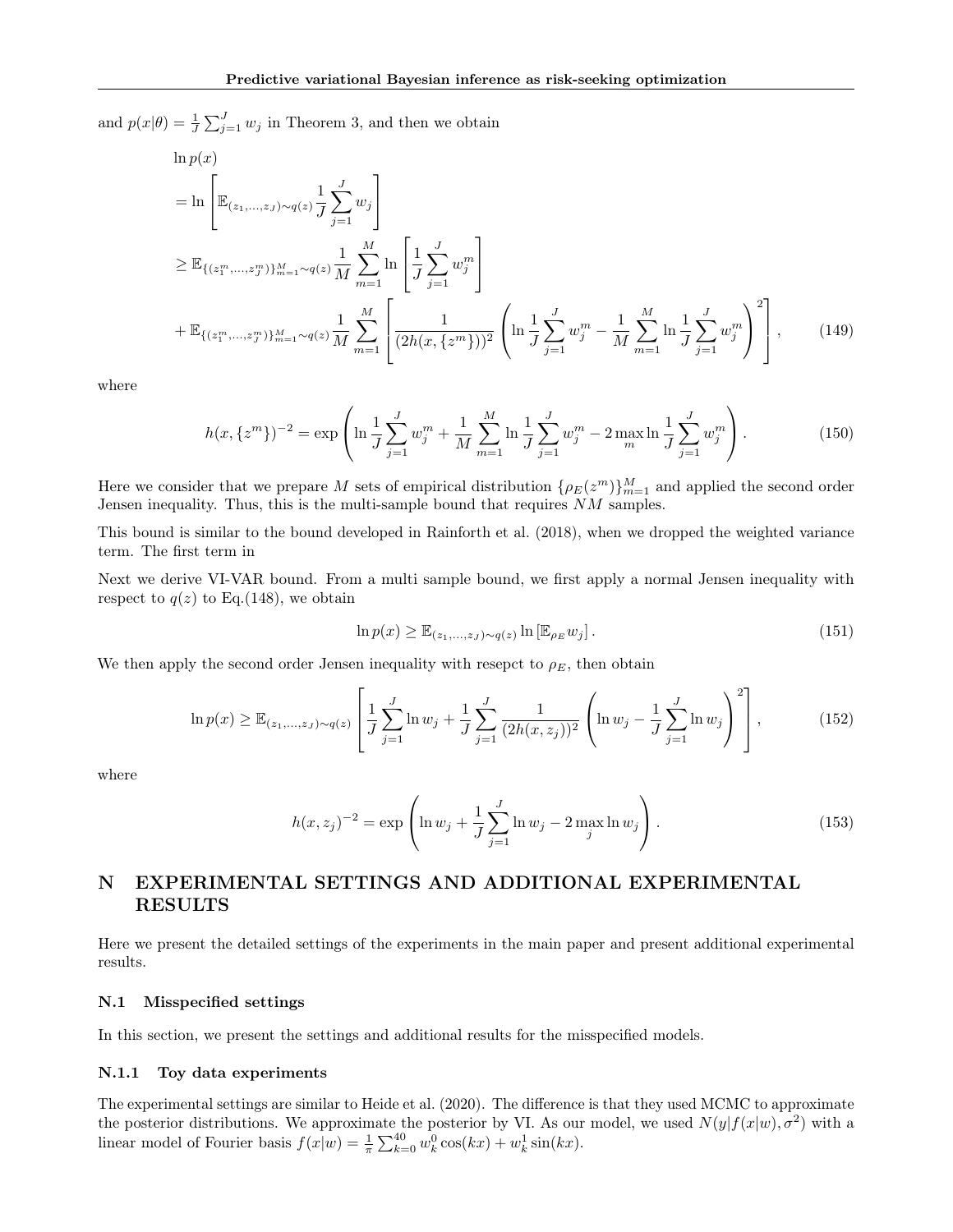

Figure 7: MSE using sparse priors under different  $\gamma s$ 



Figure 8: MSE using Gaussian priors

Prior distributions are imposed on w and  $\sigma^2$ . For  $\sigma^2$ , we put on an inverse Gamma prior distribution. For w, we considered using Gaussian and Laplace distribution priors. In the main paper, we only showed the result of a Laplace distribution setting. By assuming a Laplace distribution, we expect that it induces a sparsity and w become close to 0, which is the true model. We used the non-centered parameterization (Papaspiliopoulos et al., 2007) to approximate the posterior distribution by mean-field VI. For example, Ingraham and Marks (2017) proposed to approximate sparse priors using Gaussian MF posteriors using the on-centered parametrization. We use their approach to parametrize the approximate posteriors. To draw a posterior sample of  $w$ , we draw two Gaussians  $z_1$  and  $z_2$  from two different approximate posteriors of Gaussian distribution. Then we regard  $\tilde{w} = z_1 \odot z_2$  as the sample of approximate posterior of w.

Under this setting, we trained the objective of Ent-VI using the multi-sample bound  $m = 1000$  and  $\gamma = 0.1$  in the main paper. We also use 1000 samples for the standard VI.

Here, we show additional results for different  $\gamma$ .

Next, we present the result when the prior is Gaussian distribution. We trained the objective of Ent-VI using the multi-sample bound  $m = 100$ . The results are shown in Fig.8. We found that using  $\gamma = 1$ , seems not enough to enhance the robustness.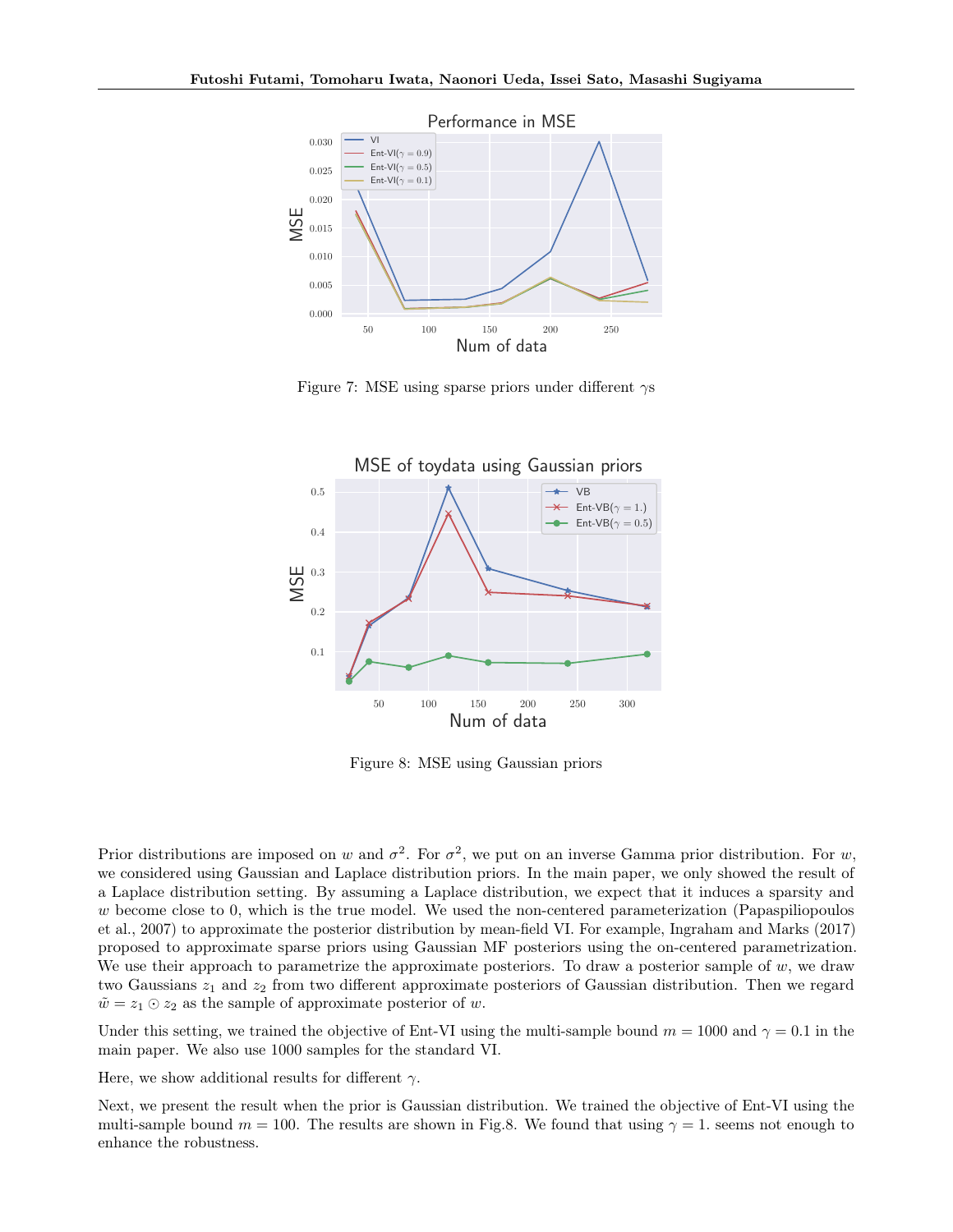Table 4: MSE real dataset using sparse prior

| Dataset                         |              | $Ent-VI(\gamma=0.1)$ | Ent-VI( $\gamma = 0.5$ ) | $\text{Ent-VI}(\gamma = 1.0)$ $\text{Ent-VI}(\gamma = 2.0)$ |               |
|---------------------------------|--------------|----------------------|--------------------------|-------------------------------------------------------------|---------------|
| Variable star $\pm 2.0 \pm 0.9$ |              | $2.0 \pm 0.8$        | $1.8 + 0.6$              | $1.9 + 0.7$                                                 | $25.0 + 12.9$ |
| $(ppm)^2$                       | $155 \pm 20$ | $153 + 22$           | $149 + 21$               | $129 + 16$                                                  | $255 + 23$    |

#### N.1.2 Additional toy data experimetns

We addressed an additional toy data regression task and measured its performance in the MSE. We generated toydata  $(x_i, y_i)_{i=1}^N$  as follows:  $x_i = u_i$  and  $y_i = -x + 1 + \epsilon + 2 * \epsilon' \zeta'_i$  where  $u_i \sim \text{Uniform}[-2, 2], \epsilon, \epsilon' \sim N(0, 1),$ and  $\zeta_i'$  follows a Bernoulli distribution, which takes 0 with a probability 1/2. Here  $\epsilon$  and  $\epsilon'$  are independent.

Thus, the true conditional expectation is  $\mathbb{E}[Y|X] = -x + 1$ . As our model, we used  $p(y|x, \theta) = N(y|f(x; w, b), \sigma^2)$ with  $f(x; w, b) = wx + b$  where  $\theta = \{w, b, \sigma\} \in \mathbb{R}$ . Following the theory from Section 4.2, our model includes  $\mathbb{E}[Y|X]$ , although the noise assumption is misspecified. Prior distributions are imposed on w, b and  $\sigma^2$ . For  $\pi(w, b) = N(w|0, 1)N(b|0, 1)$ . As for  $\sigma^2$ , we put on a inverse Gamma distribution (InvGamma(1,1,1)). As for the posterior distribution,  $q(w, b) = N(w|w_{\mu}, w_{\sigma})N(b|b_{\mu}, b_{\sigma})$  and  $q(\sigma^2) = InvGamma(\alpha, \beta)$ .

We observed i) Excess risk,  $\mathbb{E}_{\nu,q} \ln p(y|x,\theta)$ , which is controlled by Corollary 1, ii) Test LL,  $\mathbb{E}_{\nu} \ln \mathbb{E}_{q} p(y|x,\theta)$ , iii) MSE,  $\mathbb{E}_{\nu}|\mathbb{E}[Y|X] - f(x; w, b)|^2$ , iv) variational parameters  $\alpha, \beta, w_{\mu}, b_{\mu}, w_{\sigma}, b_{\sigma}$ , and v) the mean of the posterior variance given as the mean of the InvGamma distribution,  $\beta/(\alpha - 1)$ .

We measured those values by changing the number of training datasets from 20 to 500. We optimized the objective function by GD by approximating the posterior expectation using  $3000$  samples drawn from q. We compare the standard VI and Ent-VI using different  $\gamma$ s. The result is shown in Figure 9.

We found that MSEs are almost the same in Ent-VI and the standard VI methods, and  $w_{\mu}$  and  $b_{\mu}$  seem to converge to optimal values,  $w_{\mu} = -1$  and  $b_{\mu} = 1$ . On the other hand, the noise parameter  $\sigma$ , which is related to the model misspecification, behaves differently in Ent-VI and the standard VI. Especially,  $\alpha$  and  $\beta$  are significantly different in all the methods. When comparing the mean of the InvGamma distribution,  $\beta/(\alpha - 1)$ , it is much larger in the standard VI than in Ent-VI. Since  $\beta/(\alpha - 1)$  corresponds to the mean of  $\sigma^2$ , this means that the standard VI method fails to estimate  $\sigma^2$  especially when the number of the training dataset is small. On the other hand, Ent-VI methods estimate it appropriately. Thus, the better estimation of  $\sigma$  in Ent-VI results in better performance in the test LL and the excess risk of Ent-VI methods.

### N.1.3 Real data experiments

Next, following Heide et al. (2020), we consider a linear regression task on real datasets. The settings are almost the same as the toy data experiments. We trained the objective of Ent-VI using the multi-sample bound  $m = 100$ for all the experiments.

The first experiment is the variable star dataset. The data is available in R-package, asta. We consider a one-dimensional input and one-dimensional output regression task similar to the toy dataset experiment. The input is the time, and the output is the feature of stars in the dataset. We randomly select 500 data points as training data and 100 data points as the test data. We used the 51 number Fourier basis.

The second experiment is the London air pollution dataset. This data is also available in R-package, openair. We use the data from a monitoring station at London N. Kensington (code is KC1). Our task is that given one-dimensional time data, we predict the concentration value of NO2. As the training dataset, we used the time series air pollution data starting from Monday, January 7, 2013, at midnight until the final date of January 2013. We also have data from Monday, January 6, 2014, at midnight until the final date of January 2014. As the test data, we predict the NO2 value starting from Monday, January 5, 2015, at midnight until the final date of January 2015. We used the 201 number Fourier basis for the air pollution dataset. These results are shown in Tables 4 and 5 under using sparse priors and Gaussian priors.

From these experiments, we found that using  $\gamma \leq 1$  seems promising for these simple tasks. On the other hand, using  $\gamma \geq 1$  should be avoided.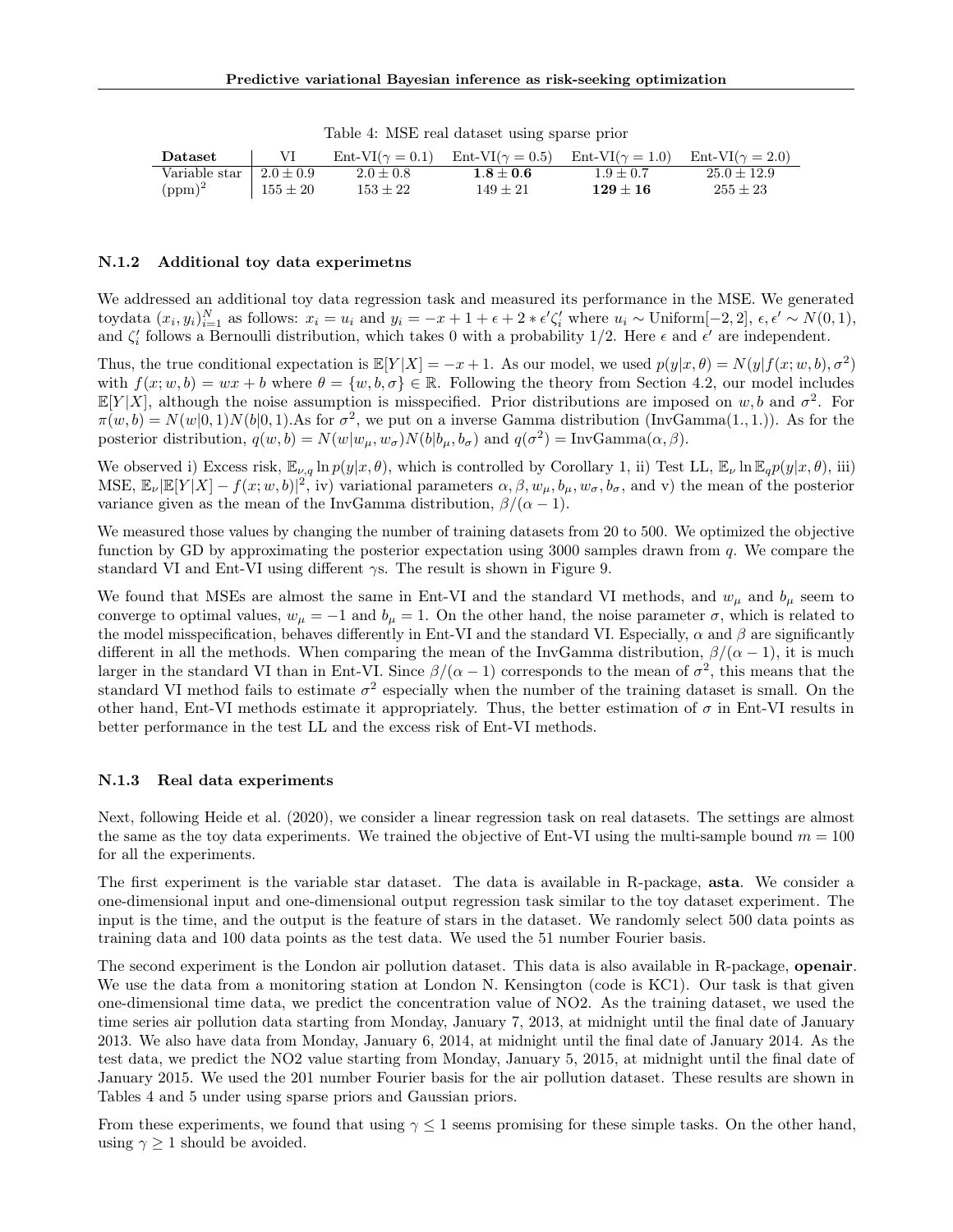

Figure 9: Comparison of Ent-VI using different  $\gamma s$  and the standard VI

### N.2 Flat minimam in deep learning

Experimental settings are almost the same as previous works (Masegosa, 2020; Morningstar et al., 2020). We set  $m = 4$  for the multi-sample bounds in the main paper.

Here we show additional numerical experiments. We changed the number of samples in Ent-VI. We measured at  $m = 4, 8, 16$ . As for the standard VI, we used  $m = 4$ . The result is shown in Figure 10. We found that using large  $m$  results in better generalization error behavior. Since when we increase  $m$ , the bound becomes tighter. This indicates that using a tighter bound might be useful for obtaining better generalization ability.

#### N.3 Variational autoencoder

The experimental settings, including the network architecture and hyperparameters, are the same as in Shi et al. (2017). As for the MNIST experiments, we used two hidden ReLU layers with 500 units, and the latent space dimension is 8. We used  $J = 10$  for VI-VAR and VI and IWAE. As for IWAE-VAR, we need to split the multi-samples for J and M. We used  $J = 2$  and  $M = 5$ . The test likelihood is calculated by using the annealed importance sampling.

Next, we also present different results for changing the number of particles we use in the experiment. We used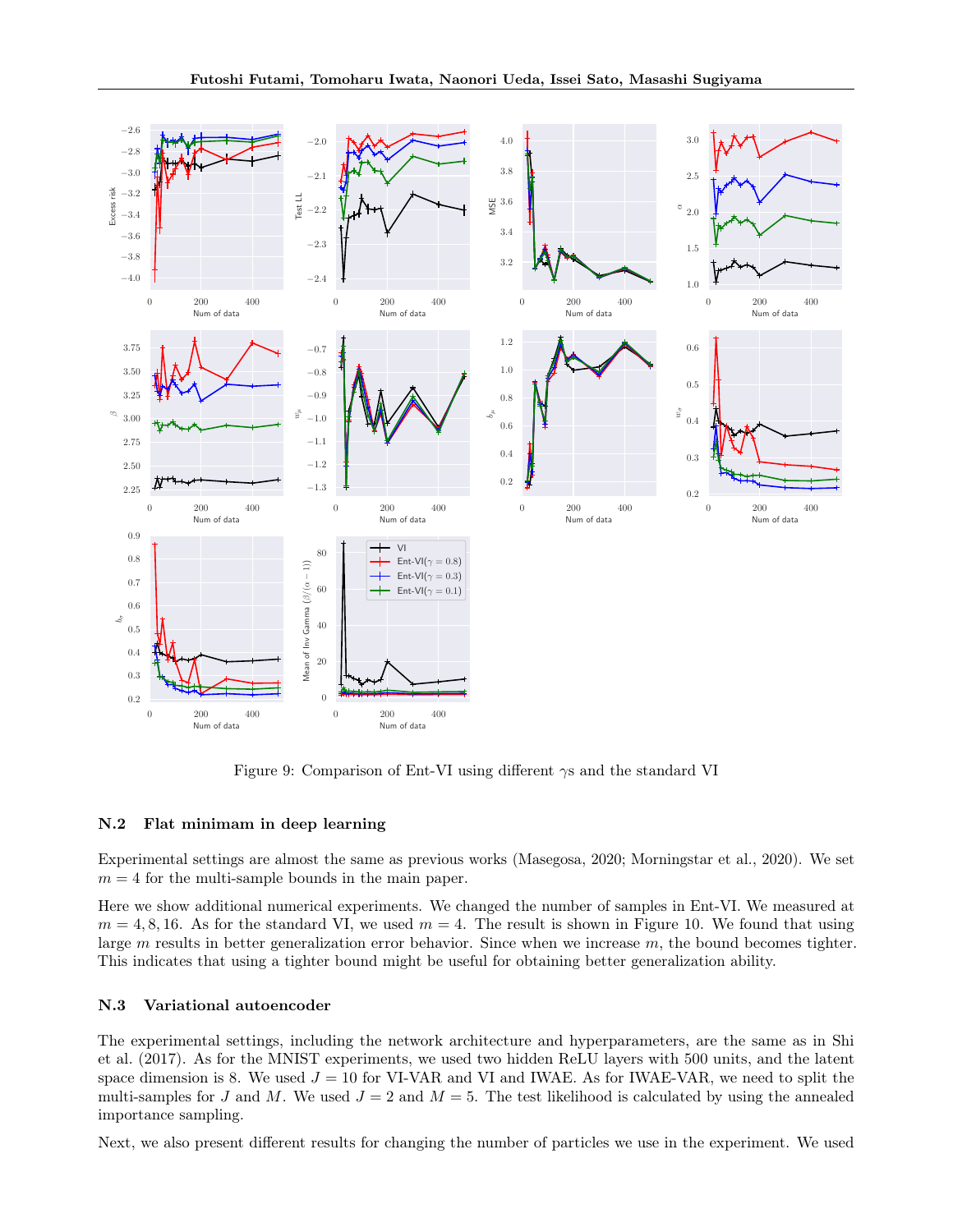| Dataset       | VI              | $Ent-VI(\gamma=0.1)$ | $Ent-VI(\gamma=0.5)$ | $\text{Ent-VI}(\gamma = 1.0)$ $\text{Ent-VI}(\gamma = 2.0)$ |              |
|---------------|-----------------|----------------------|----------------------|-------------------------------------------------------------|--------------|
| Variable star | $5.5 + 2.7$     | $5.5 \pm 3.1$        | $4.4 + 3.2$          | $6.0 + 3.2$                                                 | $18.0 + 5.5$ |
| $(ppm)^2$     | $129.72 \pm 25$ | $123 \pm 30$         | $130 + 30$           | $129.72 \pm 29$                                             | $260 + 25$   |
|               |                 |                      |                      |                                                             |              |

Table 5: MSE real dataset using Gaussian prior



Figure 10: The results of changing the number of samples in the multi-sample bound. LL indicates the log-likelihood.

 $J = 20,40$  for VI-VAR and VI and IWAE. As for IWAE-VAR, we show the best result in the table from the combination of  $(J, M) = (2, 10), (4, 5)$  for  $J = 20$  and  $(J, M) = (4, 10), (4, 10), (2, 10)$  for  $J = 40$ .

| Table 0. MINIST VALIESURS |                      |         |       |       |
|---------------------------|----------------------|---------|-------|-------|
| Method                    | IWAE-VAR IWAE VI-VAR |         |       | VI.   |
| Test LL $(J = 10)$        | $-88.8$              | $-89.0$ | -89.7 | -89.9 |
| Test LL $(J = 20)$        | $-88.0$              | -88.1   | -89.6 | -88.9 |
| Test LL $(J = 40)$        | -87.9                | $-87.8$ | -88.6 | -88.8 |

Table 6: MNICT VAE require

As for the CelebA experiments, we used DCGAN structure for the decoder, and the latent dimension is 32. As for the encoder, we used the symmetric structure to decoder except for the final layer, which is flattened and added Gaussian noise. We used  $J = 10$  for VI-VAR and VI and IWAE. As for IWAE-VAR, we need to split the multi-samples for J and M and used  $J = 2$  and  $M = 5$ .

#### N.4 Contextual bandit

Motivated from the previous work of Futami et al. (2021), we applied Ent-VI and MV-VI methods to the contextual bandit tasks. The experimental settings are precisely the same as the previous work of Futami et al. (2021).

We place a prior for a reward depending on the context and action. This prior distribution is updated to a posterior distribution. At each step, Thompson sampling selects the action, and then the corresponding posterior is updated by the observed reward.